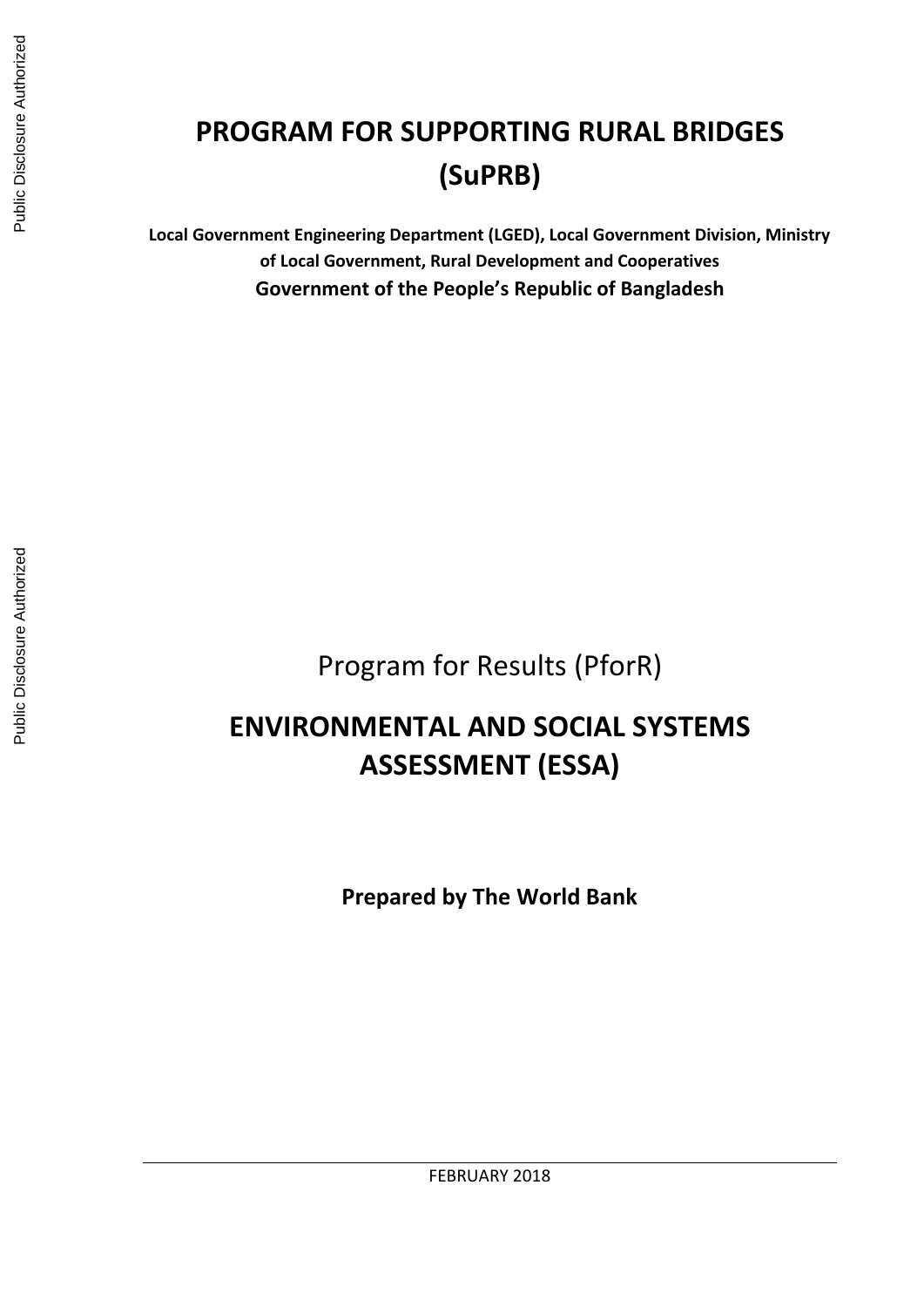# **CONTENTS**

|               | <b>SECTION I:</b>  |                                                                              |  |
|---------------|--------------------|------------------------------------------------------------------------------|--|
| 1.1           |                    |                                                                              |  |
| 1.2           |                    |                                                                              |  |
| 1.3           |                    |                                                                              |  |
| 1.4           |                    |                                                                              |  |
|               | <b>SECTION II:</b> |                                                                              |  |
| 2.1           |                    | PROGRAM DEVELOPMENT OBJECTIVES OF THE PROPOSED PROGRAM  13                   |  |
| 2.3           |                    |                                                                              |  |
|               | 2.3.1              |                                                                              |  |
| 2.4           |                    | POTENTIAL ROLE OF DEVELOPMENT PARTNERS IN THE PROGRAM 15                     |  |
| 2.5           |                    |                                                                              |  |
|               |                    | SECTION III: POTENTIAL ENVIRONMENTAL AND SOCIAL effects OF THE PROGRAM 17    |  |
| 3.1           |                    |                                                                              |  |
|               | 3.1.1              |                                                                              |  |
|               | 3.1.2              |                                                                              |  |
| $3.2^{\circ}$ |                    |                                                                              |  |
|               | 3.2.1              |                                                                              |  |
|               | 3.2.2              |                                                                              |  |
|               | 3.2.3              |                                                                              |  |
|               |                    | SECTION IV: POLICY, REGULATORY AND INSTITUTIONAL FRAMEWORK  22               |  |
|               |                    |                                                                              |  |
|               |                    |                                                                              |  |
|               |                    |                                                                              |  |
| 4.2           |                    | EXISTING INSTITUTIONAL SETUP FOR ADDRESSING ENVIRONMENTAL AND SOCIAL ISSUES  |  |
|               | 32                 |                                                                              |  |
|               | <b>SECTION V:</b>  | ASSESSMENT OF COUNTRY ENVIRONMENTAL AND SOCIAL SYSTEM 37                     |  |
| 5.1           |                    |                                                                              |  |
| 5.2           |                    | ASSESSMENT OF EXISTING POLICY AND LEGAL FRAMEWORK VIS-À-VIS PFORR PRINCIPLES |  |
|               | 40                 |                                                                              |  |
| 5.3           |                    | ASSESSMENT OF THE COUNTRY ENVIRONMENTAL AND SOCIAL MANAGEMENT SYSTEM         |  |
|               | 42                 |                                                                              |  |
|               |                    |                                                                              |  |
|               |                    |                                                                              |  |
|               |                    | SECTION VI: OPERATIONAL PERFORMANCE AND INSTITUTIONAL CAPACITY ASSESSMENT 49 |  |
| 6.1           |                    | MANAGEMENT OF ENVIRONMENTAL IMPACTS AT THE OPERATIONAL LEVEL  49             |  |
| 6.2           |                    |                                                                              |  |
|               |                    | SECTION VII: RECOMMENDED MEASURES TO STRENGTHEN SYSTEMS PERFORMANCE  52      |  |
| 7.1           |                    | STRENGTHEN ENVIRONMENTAL AND SOCIAL SYSTEM PERFORMANCE  52                   |  |
| 7.2           |                    |                                                                              |  |
| 7.3           |                    |                                                                              |  |
|               |                    |                                                                              |  |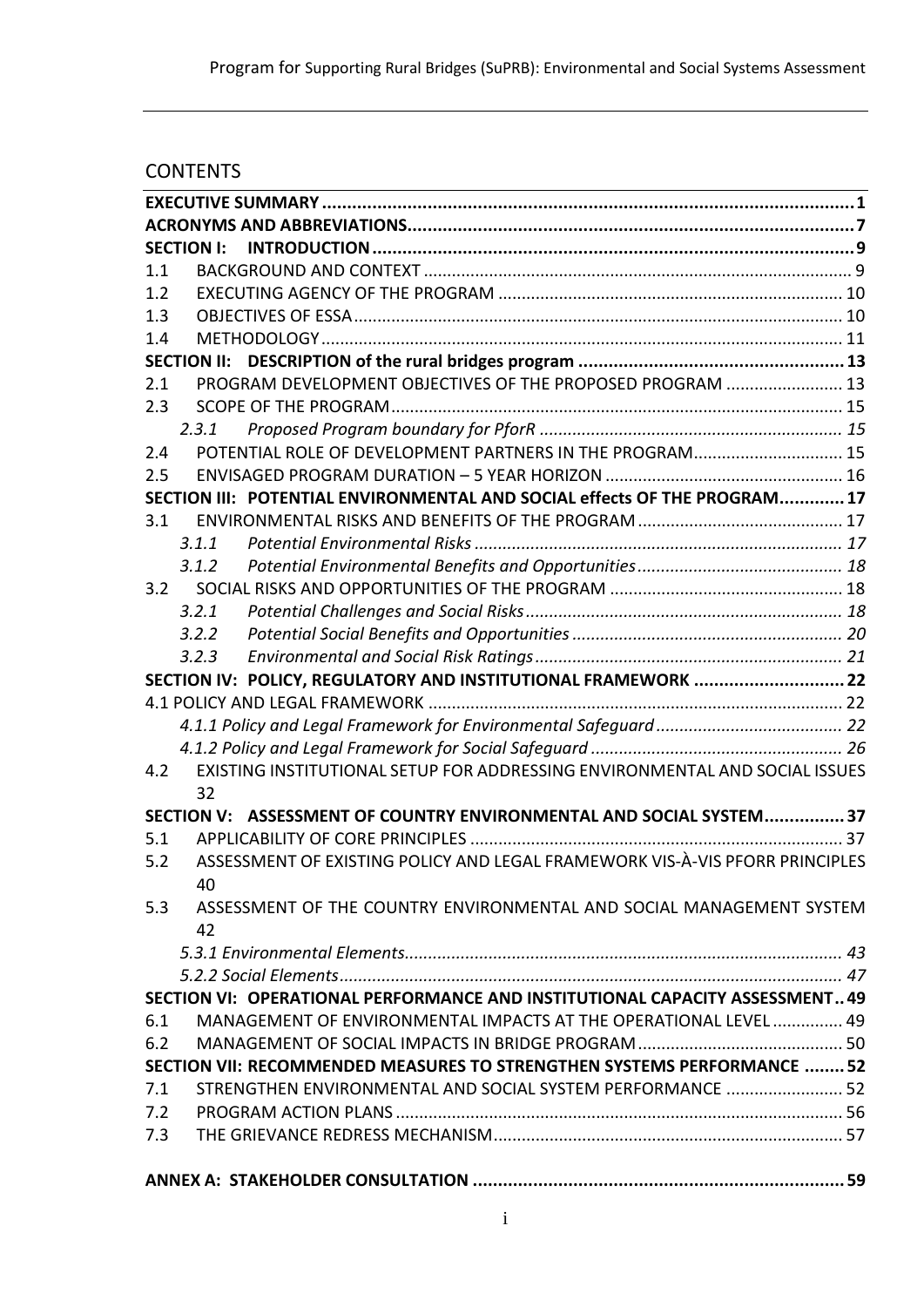| ANNEX-B:  LIST OF KEY STAKEHOLDERS CONSULTED………………………………………………………………61 |  |
|------------------------------------------------------------------------|--|
|                                                                        |  |

## **FIGURES**

| Figure 1 Proposed Organization of the LGED ESMF for the Bridge Program 34                 |  |
|-------------------------------------------------------------------------------------------|--|
| Figure 2 Procedure and requirements for obtaining site and environmental clearance  41    |  |
| Figure 3 Environmental assessment and management process according to the ESMF of overall |  |
|                                                                                           |  |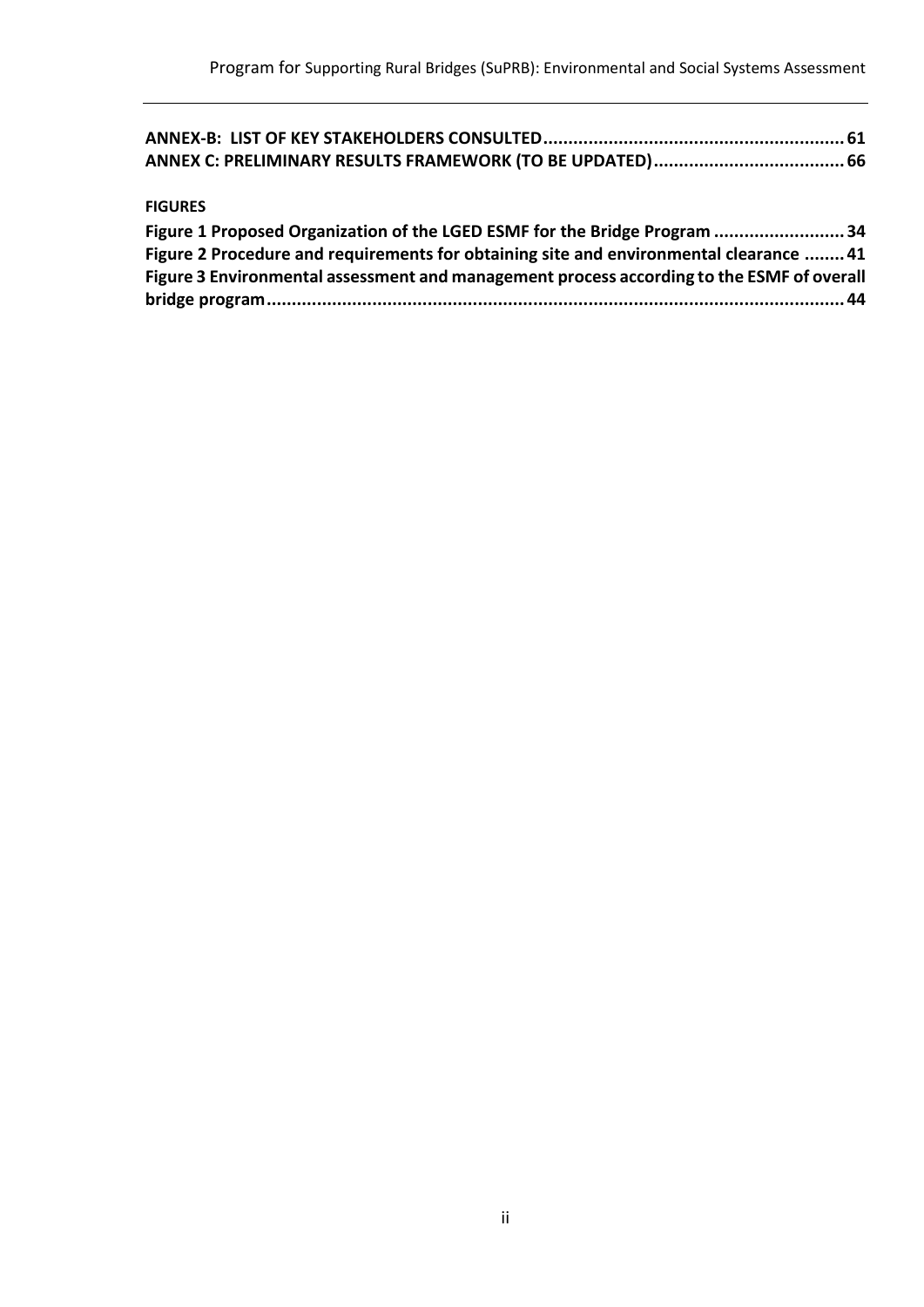# <span id="page-3-0"></span>**EXECUTIVE SUMMARY**

The Government of Bangladesh (GoB) has undertaken rural bridges maintenance program (the program) to sustain and enhance the rural connectivity through construction of new bridges and reconstruction, rehabilitation and maintenance of the existing bridges. The World Bank's proposed support to the program would consist of a US\$ 300million (equivalent) operation using the PforR instrument (the Program). The Program will cover the following activities for bridges on Upazila Roads (UZRs) and Union Roads (UNRs): (i) Maintenance of bridges (both major and minor) and rehabilitation of bridges; (ii) capacity expansion of bridges that are detrimental to the efficient operation of the UZR and UNR networks and pose serious safety threats to vehicle operations; (iii) replacement of bridges that have passed their economic lives. The Program might include some new bridges (below 100m span). However, the Program will not undertake the following bridge construction and maintenance activities: (i) that have significant and irreversible social and environmental impact; and (ii) those are located in environmentally sensitive areas (e.g. national parks).

The Environmental and Social Systems Assessment (ESSA) provides a comprehensive review of relevant government systems and procedures that address environmental and social issues associated with the program. The ESSA describes the extent to which the government environmental and social policies, legislations, program procedures and institutional systems are consistent with the six 'core principles set out in the World Bank Policy for Program for Results Financing (November, 2017) and the associated Interim Guidance Note (June 2012). The Assessment recommends actions to address the gaps and to enhance performance during Program implementation.

The assessment team used various approaches to review the environment and social systems that are relevant to supporting the rural bridges maintenance program. It included analysis of information/ data on previous assessments and reports on the status of different aspects of its management of environmental and social issues and national consultations with all key stakeholders related to the program. The ESSA identified the potential risks, opportunities and analyzed the compatibility of the program with respect to the core principles of PforR operations. Overall, the ESSA found that the program is compatible with the core principles of PforR. However, ESSA recommends addressing institutional capacity constraints and gaps across a range of environmental and social management system limitations. These recommendations are summarized as actions and incorporated in the Program Action Plan (PAP) and has been agreed with the borrower. Specific recommendations were made to address the identified risks, gaps/challenges and needs. These measures for improvement of the environmental and social management system (ESMS) have been discussed with the implementing agencies.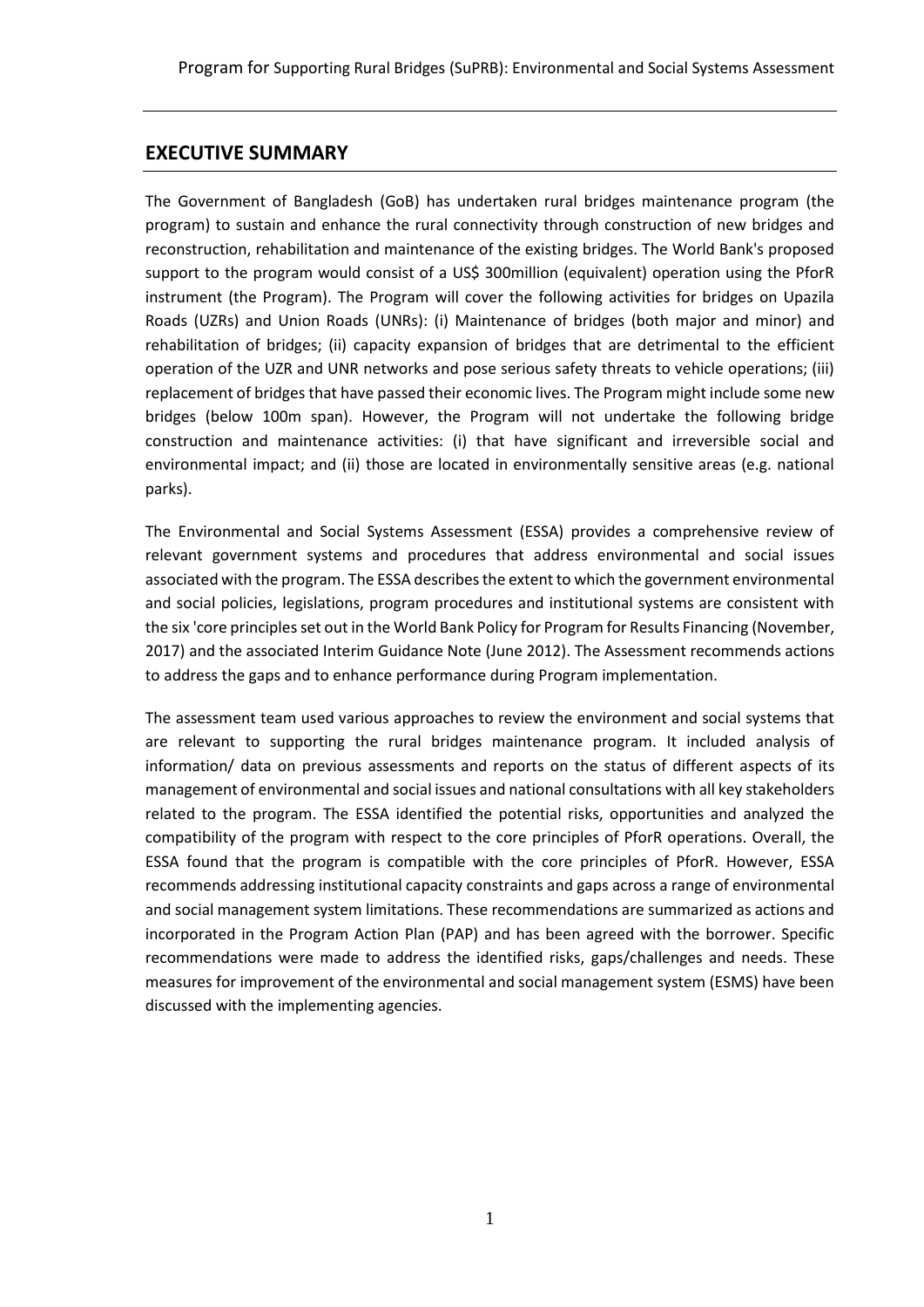| <b>Objectives and issues</b>                                         | Measures for strengthening systems performance                                                                                                                                                                                                                                                                                                                                                                                                                                               |
|----------------------------------------------------------------------|----------------------------------------------------------------------------------------------------------------------------------------------------------------------------------------------------------------------------------------------------------------------------------------------------------------------------------------------------------------------------------------------------------------------------------------------------------------------------------------------|
| Environment and<br><b>Social Management</b><br>Instruments           | The Environment and Social Management Framework (ESMF)<br>developed by LGED for their overall bridge program is deemed adequate<br>to address the social and environmental risks of the proposed<br>Supporting Program of Rural Bridges (SuPRB) under PforR financing (the<br>Program).                                                                                                                                                                                                      |
|                                                                      | LGED will prepare site specific Environmental and Social Impact<br>Assessment (ESIA) along with the environmental and<br>social<br>management plans (ESMP) following the ESMF for LGED's overall bridge<br>program. The ESMP includes EMP, Resettlement Action Plan (RAP) and<br>Tribal Peoples Development Plan (TPDP), as required for civil works<br>packages.                                                                                                                            |
|                                                                      | The ESMPs will be prepared at the design stage for individual works<br>packages and the RAP/TPDP will be implemented before start of civil<br>works on site, while the EMP will be followed for implementation level<br>activities.                                                                                                                                                                                                                                                          |
|                                                                      | LGED will ensure preparation and implementation of ESMPs and the<br>independent monitor will review compliance on a quarterly basis.                                                                                                                                                                                                                                                                                                                                                         |
| Strengthen<br>institutional capacity<br>for safeguards<br>management | LGED does not have a separate environmental and social unit with<br>dedicated staff for overseeing tackling social and environmental<br>activities. Under the current program, with bridge construction,<br>rehabilitation and maintenance activities, there will be increased<br>requirement of environmental/social risks mitigation support, which<br>will be difficult to handle without a permanent environmental and social<br>unit setup with dedicated environmental/social experts. |
|                                                                      | LGED will, therefore establish an Environmental and Social Management<br>Unit (ESMU) or its equivalent for supporting environmental and social<br>issues in LGED projects/programs, including SuPRB. The ESMU will have<br>dedicated environmental and social specialists to monitor safeguard<br>activities of SuPRB. The number of specialists appointed by LGED will be<br>proportional to the requirement or workload in different regions.                                              |
|                                                                      | LGED will form and operate an ESMU at its HQ with appropriate staffing<br>for the Program and establish it within LGED by July 31, 2019.                                                                                                                                                                                                                                                                                                                                                     |
| Capacity building and<br>training                                    | It is recommended that LGED continue its capacity building initiatives<br>for implementing, monitoring and evaluation of safeguard measures<br>under the SuPRB. LGED is providing relevant training to its staffs at the<br>grassroots level in its existing World Bank-supported projects. For<br>example, LGED Executive Engineers and Assistant Engineers at the                                                                                                                          |

# **Measures to strengthen system performance for environmental and social management**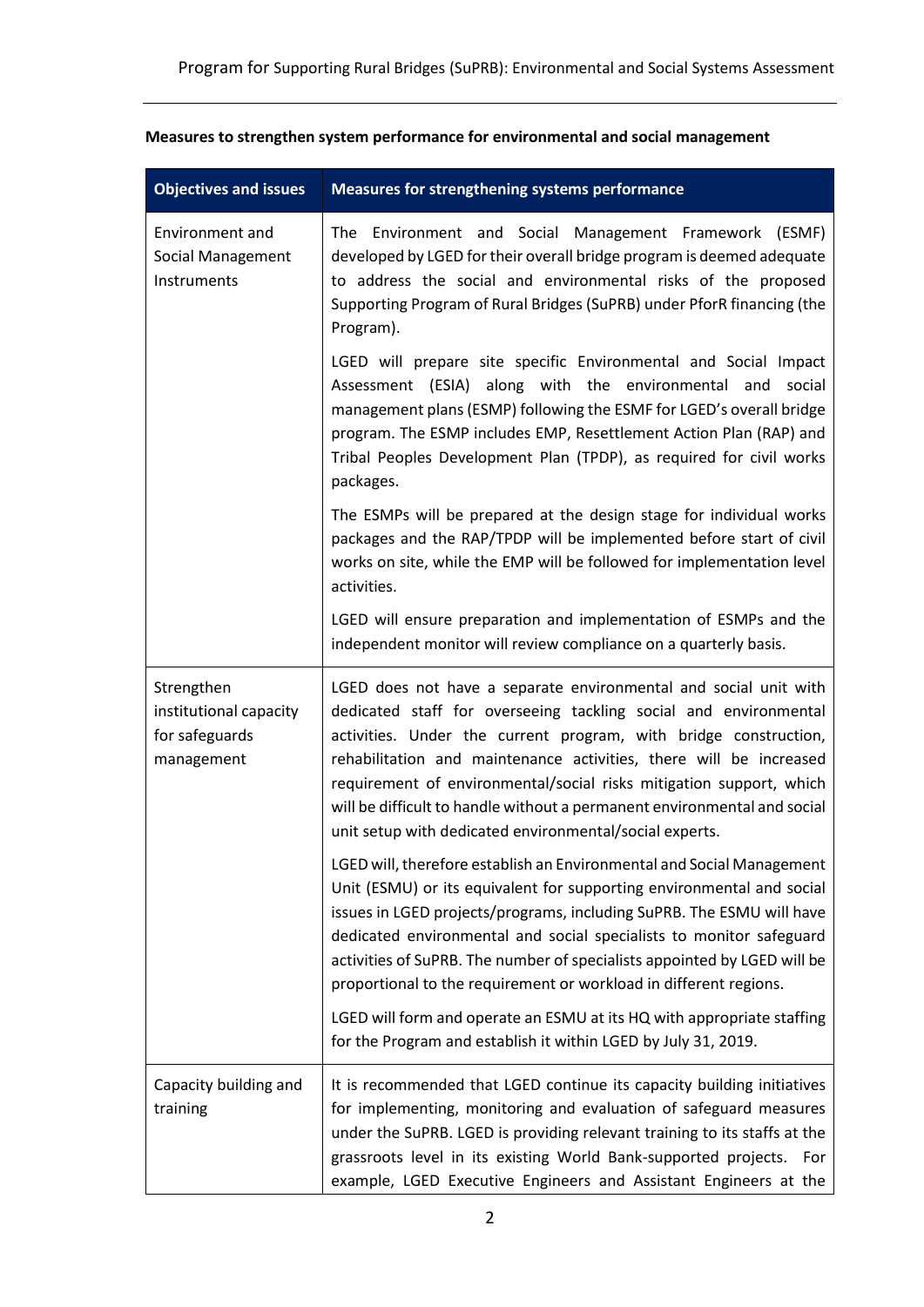| <b>Objectives and issues</b>          | Measures for strengthening systems performance                                                                                                                                                                                                                                                                                                                                                                                                                                                                                                                       |
|---------------------------------------|----------------------------------------------------------------------------------------------------------------------------------------------------------------------------------------------------------------------------------------------------------------------------------------------------------------------------------------------------------------------------------------------------------------------------------------------------------------------------------------------------------------------------------------------------------------------|
|                                       | district and upazila level have received training on monitoring and<br>managing social and environmental risks under RTIP-II. However,<br>experience suggests that there are gaps in implementation of social and<br>environmental risk monitoring and management measures. Therefore,<br>there is need for continued capacity building initiatives especially to the<br>staff at the grassroots level. The requirement for capacity building is also<br>emphasized in the ESMF for the bridge program.                                                              |
|                                       | LGED will continue specific training on environmental and social<br>management at the SuPRB implementation level as proposed in the<br>program ESMF. Activities for gender mainstreaming, communications<br>and citizen engagement as per the program ESMF will be given special<br>attention in all training and capacity building activities. A budget for<br>capacity building initiatives for the project staff including occupational<br>health and safety (OHS) training of workers of the civil works contractors<br>will be allocated during Program design. |
|                                       | The capacity building initiatives will be monitored for number of training<br>activities organized, number of project staff trained and number of<br>project staff benefited from the training.                                                                                                                                                                                                                                                                                                                                                                      |
| Inclusion and gender<br>mainstreaming | LGED has developed a gender equity strategy in 2014 for its regular<br>operations. Program design has taken this strategy, as well as other<br>gender related evidence into consideration and use all-inclusive<br>consultative process in design and implementation.                                                                                                                                                                                                                                                                                                |
|                                       | LGED will establish a strong monitoring system in the form of<br>participation plan and GRM under Upazila Engineer, LGED. XEN, LGED at<br>the District level will be responsible for its supervision.                                                                                                                                                                                                                                                                                                                                                                |
|                                       | The monitoring system will be established at <i>upazila</i> and district levels<br>before mobilization of the civil works contractors and continue over the<br>period of subproject implementation.                                                                                                                                                                                                                                                                                                                                                                  |
|                                       | At least 10% of the employment for bridge maintenance works will be<br>reserved for available interested women from the site neighborhoods.                                                                                                                                                                                                                                                                                                                                                                                                                          |
|                                       | Participation of women in consultation meetings will be encouraged to<br>increase the participation up to 30% in the Program life.                                                                                                                                                                                                                                                                                                                                                                                                                                   |
| <b>OHS</b>                            | LGED will appoint a third party (national or international development<br>organizations like BRAC, ILO) to help building LGED's capacity on<br>Occupational Health and Safety (OHS) (in addition to labor rights and<br>gender issues) by: (a) supporting the government in the formulation of<br>OHS policies, guidelines, awareness materials etc.; (b) supporting LGED<br>in the dissemination activities, especially linked to OHS related                                                                                                                       |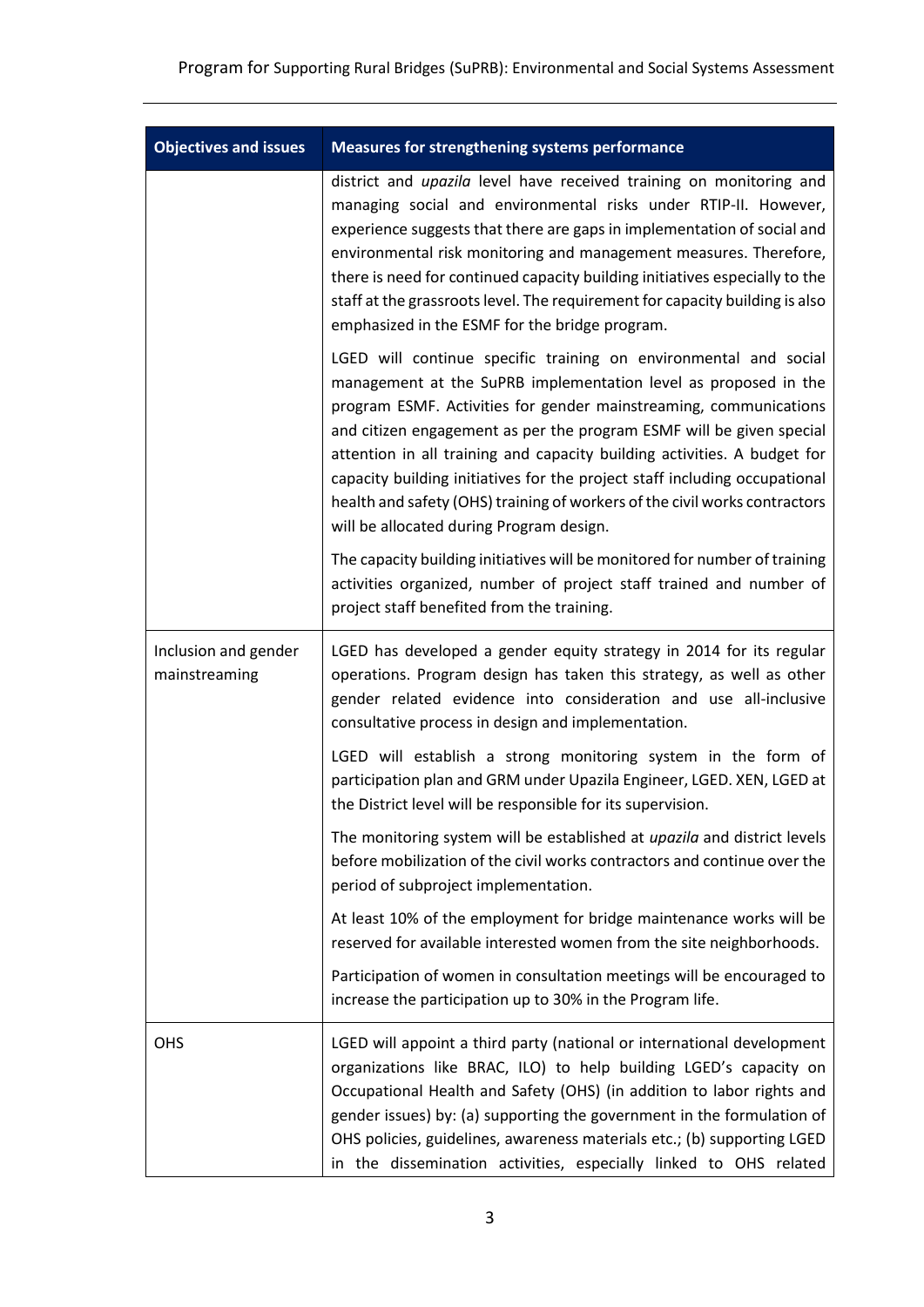| <b>Objectives and issues</b>       | Measures for strengthening systems performance                                                                                                                                                                                                                                                                                                                                                                                                                                                                                                                                                                                                                                                                                                                                                                                                                                                                                                                                                                                                                                                                                                                                       |  |  |  |
|------------------------------------|--------------------------------------------------------------------------------------------------------------------------------------------------------------------------------------------------------------------------------------------------------------------------------------------------------------------------------------------------------------------------------------------------------------------------------------------------------------------------------------------------------------------------------------------------------------------------------------------------------------------------------------------------------------------------------------------------------------------------------------------------------------------------------------------------------------------------------------------------------------------------------------------------------------------------------------------------------------------------------------------------------------------------------------------------------------------------------------------------------------------------------------------------------------------------------------|--|--|--|
|                                    | achievements; (c) providing hands-on support to LGED in managing OHS<br>during civil works implementation.                                                                                                                                                                                                                                                                                                                                                                                                                                                                                                                                                                                                                                                                                                                                                                                                                                                                                                                                                                                                                                                                           |  |  |  |
| Child labor<br>management          | LGED will not allow use of child labor as restricted in local law and as per<br>International Labor Organization (ILO) convention on worst form of child<br>labor <sup>1</sup> . LGED, in its contractual documents with civil works contractors<br>will make specific mention that children under the age of 18 may not be<br>employed in project works that is likely to be hazardous or be harmful<br>to the child's health or physical, mental, spiritual, moral or social<br>development. An appropriate risk assessment will be conducted,<br>together with regular monitoring of health, working conditions and<br>hours of work where child labor will be employed. Upazila Engineer,<br>LGED along with his team would monitor strict compliance of the issue<br>at the construction sites and XEN at the District level supervise.<br>Standard signboard at the worksites will be displayed within a week of<br>mobilization of contractor(s) warning for child labor restrictions<br>including age, form of work and working hours for children.<br>A third-party will be employed under the Program to monitor<br>compliance of Child labor related laws and convention. |  |  |  |
| Labor influx<br>management and GBV | Since there will be no new construction of large bridges, major labor<br>influx is not expected to be a significant issue. However, contractors will<br>have to develop site-specific measures and a working plan for labor<br>management (LMP) approved by LGED before the work starts and<br>update them whenever necessary. This labor management plan (LMP)<br>will be explicit about child labor and GBV at works sites.<br>LGED will thus ensure that contractors develop site-specific LMPs and<br>deploy relevant personnel resources before the work starts and update<br>the LMP whenever necessary. Local community, including marginalized,<br>vulnerable and indigenous community and other stakeholders will be<br>consulted while preparing and updating the LMPs.                                                                                                                                                                                                                                                                                                                                                                                                    |  |  |  |
|                                    | Bidding documents will thus be revised to reflect specific costs for OHS,<br>environmental management and social management in the BoQ. Plus,<br>contract documents for civil works under the Program will include<br>specific clauses on labor influx management, child labor restrictions and<br>handling GBV related issues, including the need to develop labor<br>management plans (LMPs) as indicated above.                                                                                                                                                                                                                                                                                                                                                                                                                                                                                                                                                                                                                                                                                                                                                                   |  |  |  |

<sup>1</sup> C182 - Worst Forms of Child Labour Convention, 1999 (No. 182). [\(http://www.ilo.org/dyn/normlex/en/f?p=NORMLEXPUB:12100:0::NO::P12100\\_ILO\\_CODE:C182\)](http://www.ilo.org/dyn/normlex/en/f?p=NORMLEXPUB:12100:0::NO::P12100_ILO_CODE:C182)

 $\overline{a}$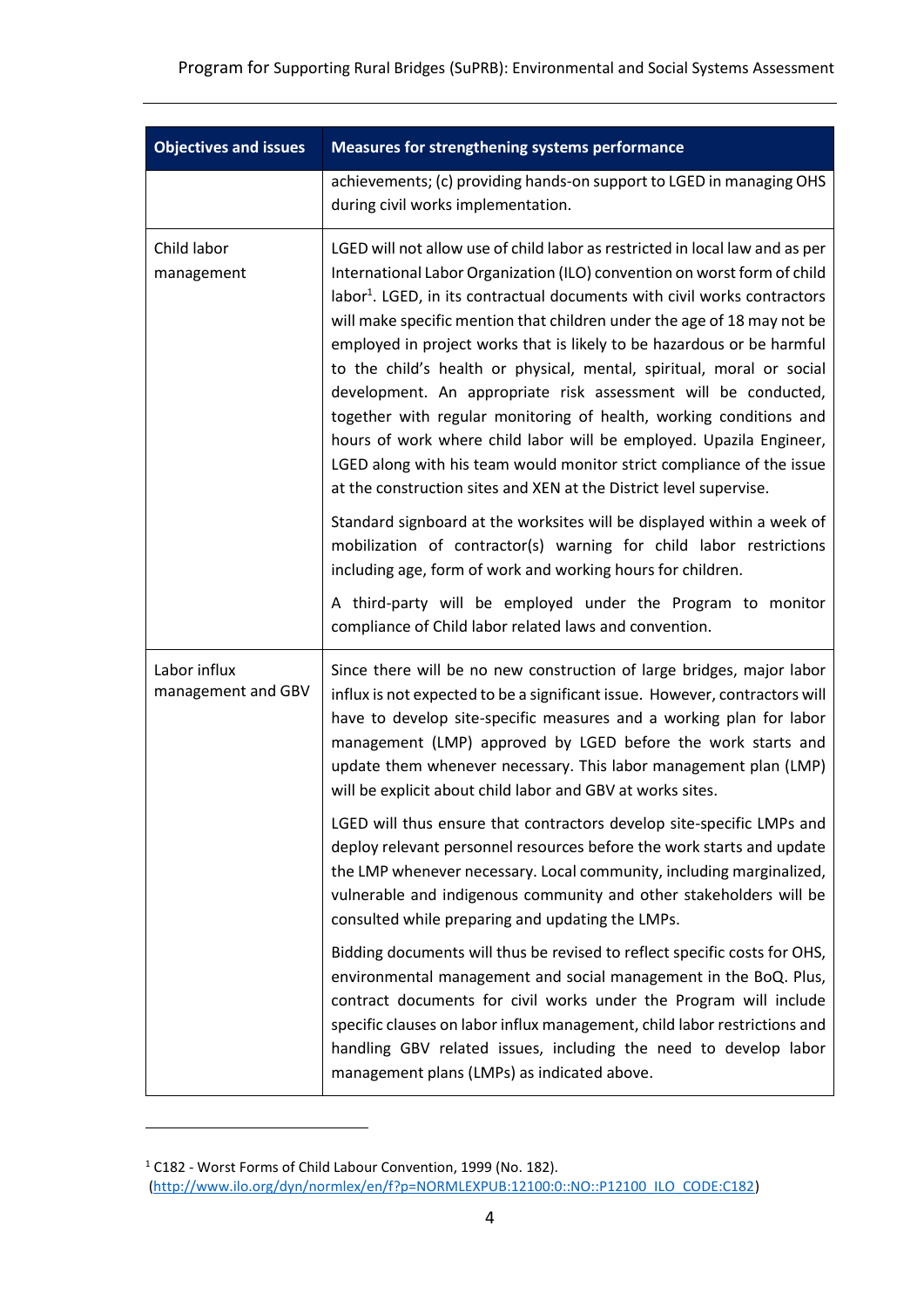| <b>Objectives and issues</b> | Measures for strengthening systems performance                                                                                                                                                                                                                                                                                                       |  |  |  |  |
|------------------------------|------------------------------------------------------------------------------------------------------------------------------------------------------------------------------------------------------------------------------------------------------------------------------------------------------------------------------------------------------|--|--|--|--|
|                              | Specifically, LGED will ensure the following (by incorporating these in<br>the contractual documents and through physical monitoring):                                                                                                                                                                                                               |  |  |  |  |
|                              | Contractors will be encouraged to employ unskilled workers from<br>٠<br>the bridge vicinity as much as possible;                                                                                                                                                                                                                                     |  |  |  |  |
|                              | Labor sheds will be constructed near the work sites so that presence<br>$\bullet$<br>of migrant workers does not adversely affect the local community<br>and their way of living;                                                                                                                                                                    |  |  |  |  |
|                              | Undertake mandatory and repeated training and awareness<br>program for the workforce at site on LMPs.                                                                                                                                                                                                                                                |  |  |  |  |
|                              | Inform the local law enforcers and encourage them to participate in<br>$\bullet$<br>the training on LMP to demonstrate government authority at the<br>work sites;                                                                                                                                                                                    |  |  |  |  |
|                              | Adequate measures for gender friendly work place environment will<br>٠<br>be taken at all works sites and at the labor sheds;                                                                                                                                                                                                                        |  |  |  |  |
|                              | Ensure to address OHS issues at works sites inclusive of all workers<br>$\bullet$<br>by gender, age and ethnicity and ensure availability and use of<br>personal protective equipment;                                                                                                                                                               |  |  |  |  |
|                              | Ensure firefighting and first aid facilities at the work site and<br>$\bullet$<br>identification and coordination with ambulance services and<br>hospitals for quick evacuation at the events of worksite accidents;                                                                                                                                 |  |  |  |  |
|                              | Display important telephone contacts like local emergency services<br>in billboards at the work site and labor shed;                                                                                                                                                                                                                                 |  |  |  |  |
|                              | Access and make use of GRM for any issues of labor influx<br>management for misconduct, illicit behavior, drug abuse and other<br>social crimes etc. in coordination with the local law enforcing<br>agencies, where required; and                                                                                                                   |  |  |  |  |
|                              | In contracts higher than BDT 20 million (USD 250k), deploy site<br>٠<br>specific Community Coordinators adequately trained for facilitating<br>social management addressing issues like labor influx, child labor,<br>gender based violence and grievance resolution.                                                                                |  |  |  |  |
|                              | Besides, a strong monitoring system targeting labor management and<br>GBV issues will be established by LGED under the Program including the<br>engagement of a third-party monitor (cf. below) and the creation and<br>operation of a Grievance Redress Mechanism (GRM) for settlement of<br>labor related complaints and grievances including GBV. |  |  |  |  |
| Third party monitoring       | LGED will appoint a third party (national or international development<br>organizations or Non-Government Organizations - ex: Bangladesh Rural                                                                                                                                                                                                       |  |  |  |  |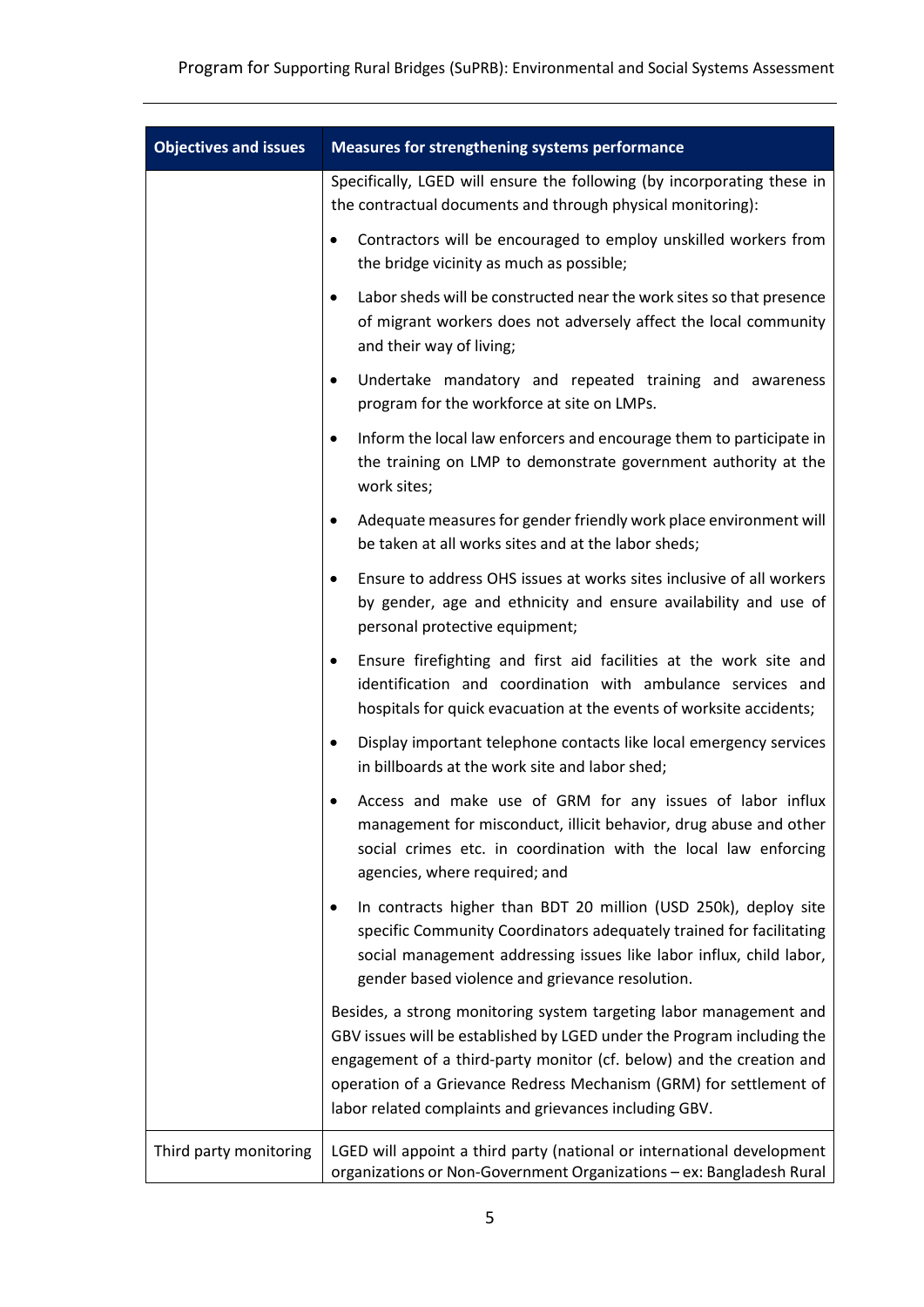| <b>Objectives and issues</b> | Measures for strengthening systems performance                                                                                                                                                                                                                          |
|------------------------------|-------------------------------------------------------------------------------------------------------------------------------------------------------------------------------------------------------------------------------------------------------------------------|
|                              | Advancement Committee, ILO) to monitor field-level implementation of<br>environmental and social mitigation measures including voluntary land<br>donation matters, labor influx, occupational safety and health, gender<br>based violence and child labor restrictions. |
|                              | The third-party monitor will be engaged in the second year of Program<br>implementation.                                                                                                                                                                                |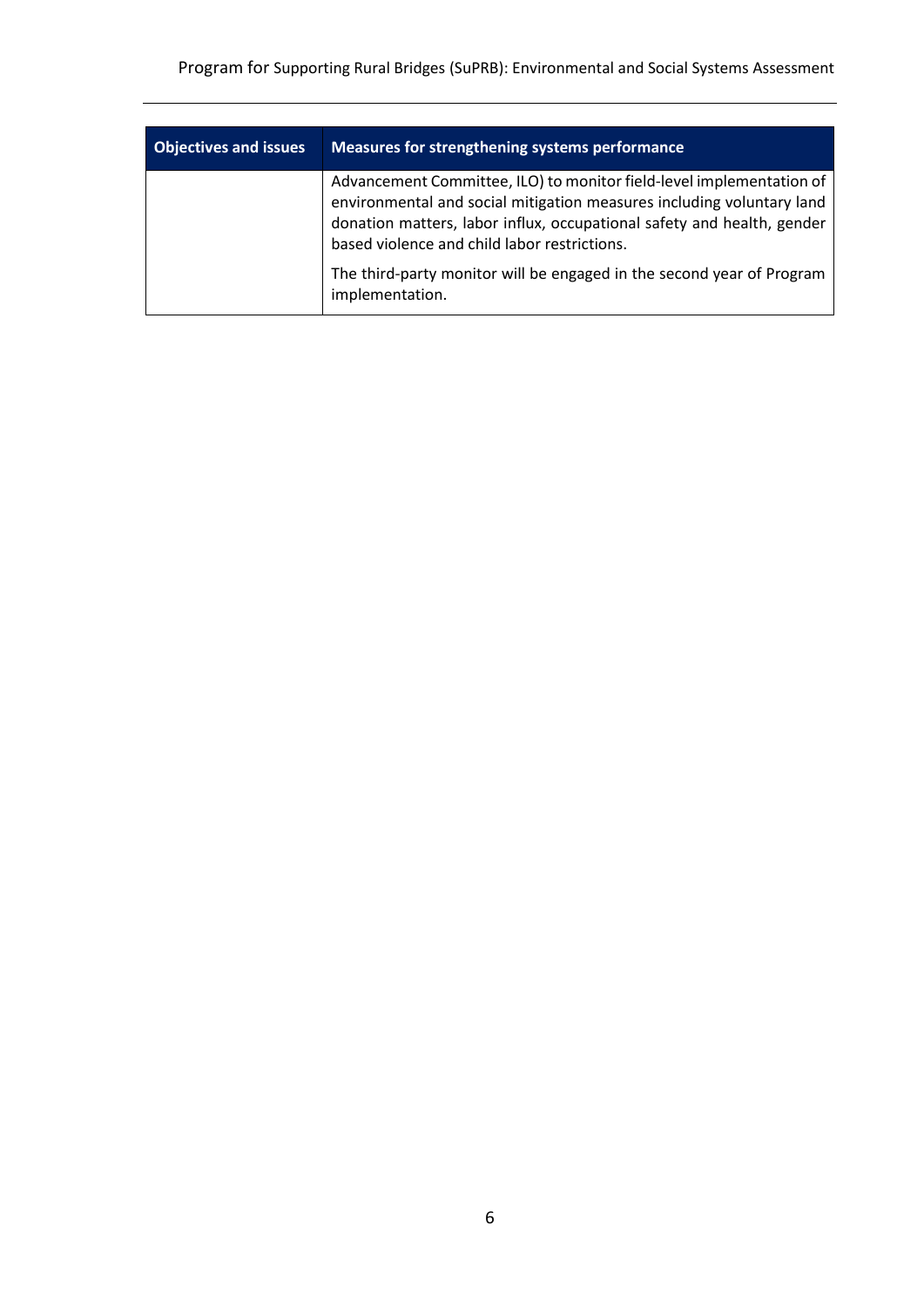# <span id="page-9-0"></span>**ACRONYMS AND ABBREVIATIONS**

| ADB                        | - Asian Development Bank                                                                                     |
|----------------------------|--------------------------------------------------------------------------------------------------------------|
| DLI                        | - Disbursement-linked indicator                                                                              |
| <b>DoE</b>                 | - Department of Environment                                                                                  |
| <b>DP</b>                  | - Development Partner                                                                                        |
| EA                         | - Environmental Assessment                                                                                   |
| <b>ECA</b>                 | - Environmental Conservation Act                                                                             |
| ECC                        | - Environmental Clearance Certificate                                                                        |
| <b>ECNEC</b>               | - Executive Committee of the National Economic Council                                                       |
| <b>ECR</b>                 | - Environment Conservation Rules                                                                             |
| <b>ESSA</b>                | - Environmental and Social Systems Assessment                                                                |
| <b>ESMF</b>                | - Environmental and Social Management Framework                                                              |
| <b>ESMU</b><br>FGDs<br>GoB | - Environmental and Social Management Unit<br>- Focus Group Discussions<br>- Government of Bangladesh        |
| IMED<br>LGD                | -Implementation Monitoring and Evaluation Division under Ministry of Planning<br>- Local Government Division |
| LGED                       | - Local Government Engineering Department                                                                    |
| <b>LMP</b>                 | - Labor Management Plan                                                                                      |
| MLGRD&C                    | - Ministry of Local Government, Rural Development and Cooperative                                            |
| MoLE                       | - Ministry of Labor and Employment                                                                           |
| <b>MSC</b>                 | - Management Support Consultant                                                                              |
| <b>OHS</b>                 | - Occupational Health and Safety                                                                             |
| <b>PAP</b>                 | - Program Action Plan                                                                                        |
| <b>PDO</b>                 | - Program Development Objective                                                                              |
| PforR                      | - Program-for-Results                                                                                        |
| <b>RAP</b>                 | - Resettlement Action Plan                                                                                   |
| <b>SIA</b>                 | - Social Impact Assessment                                                                                   |
| <b>SuPRB</b>               | - Program for Supporting Rural Bridges                                                                       |
| <b>TPDP</b>                | - Tribal Peoples Development Plan                                                                            |
| UE                         | - Upazila Engineer                                                                                           |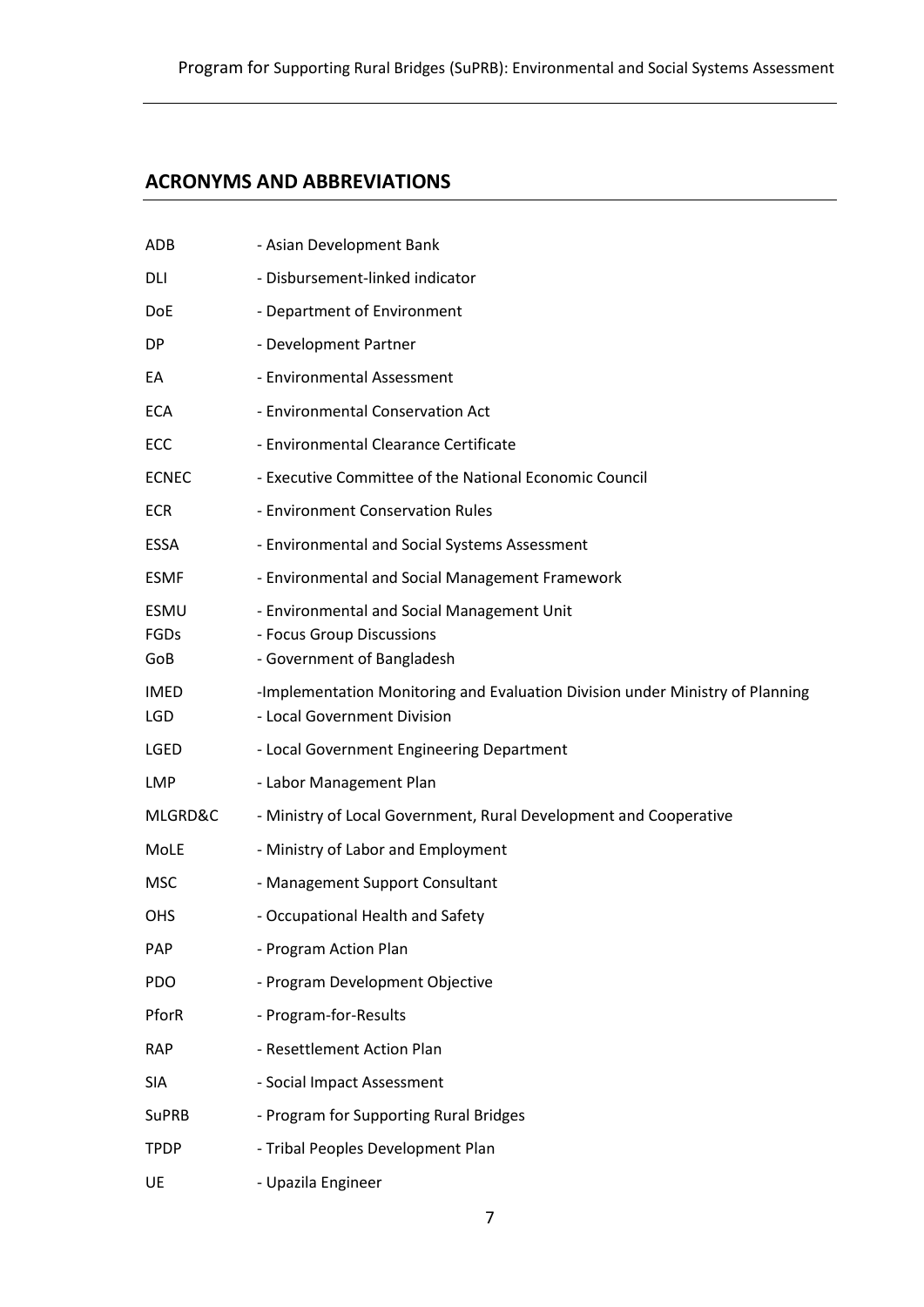# Program for Supporting Rural Bridges (SuPRB): Environmental and Social Systems Assessment

- UGRC Upazila Grievance Redress Committee
- UZR Upazila Roads
- UNR Union Roads
- WB World Bank
- XEN Executive Engineer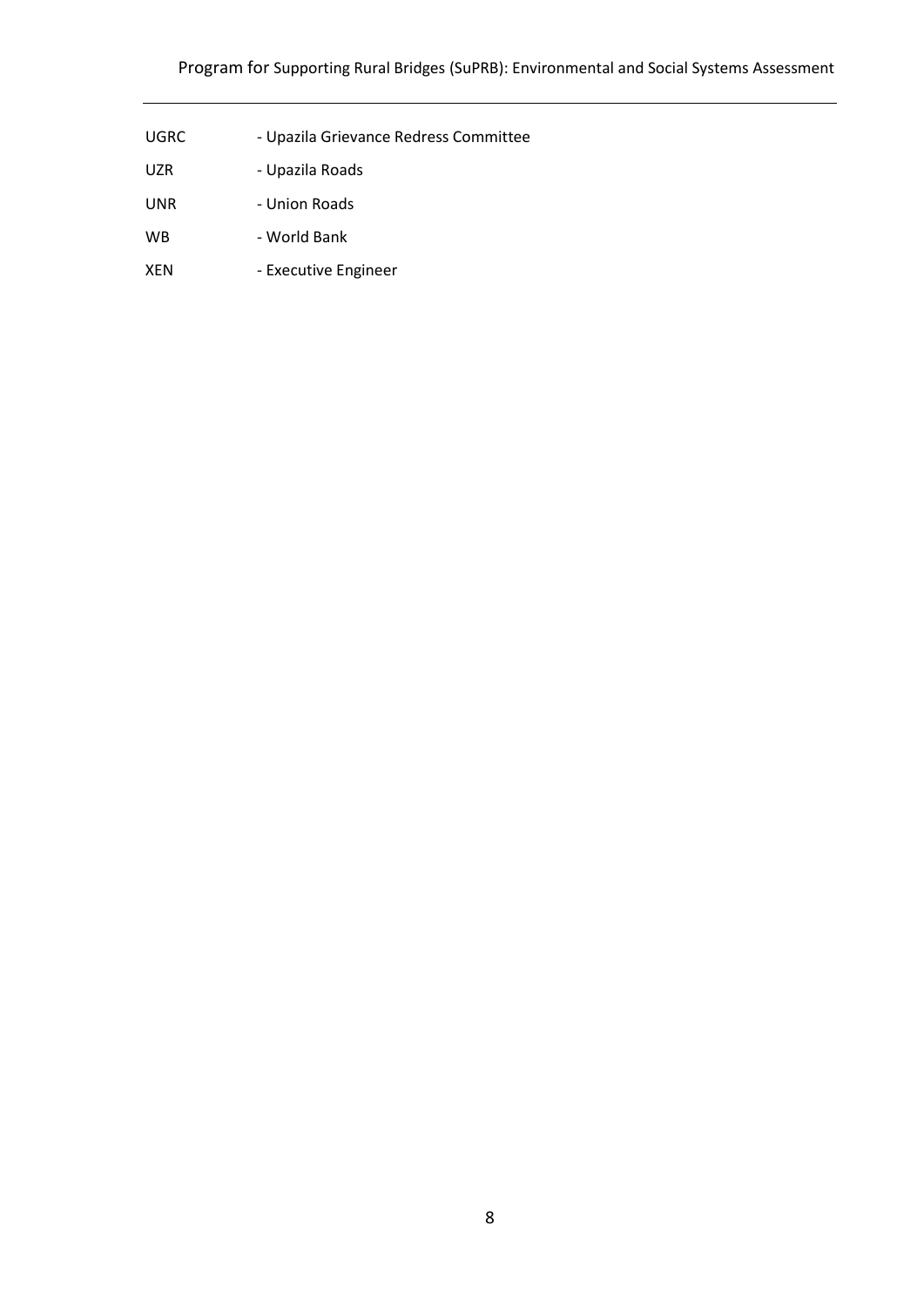# <span id="page-11-0"></span>**SECTION I: INTRODUCTION**

## <span id="page-11-1"></span>**1.1 Background and Context**

1. Huge investments since the 1980s saw a rise and expansion of rural roads in Bangladesh. The Rural Access Index (RAI) figure for Bangladesh has been found to be approximately 87% and it country tops among eight countries in Asia and Africa where a recent study. RAI provides the proportion of people who have access to all-season roads within an approximate walking distance of 2 kilometers. The total road network size of the country is roughly 375,000 km. This is equivalent to a road density of approximately 250 km per 100 sq. km. This road density is substantially higher than the density of other South Asian countries including India (160 km per 100 sq. km), Nepal (54 km per 100 sq. km) and Sri Lanka (150 per 100 sq. km.). The total rural road network comprises just over 350,000 km (94% of the network). Upazila Roads (UZRs) and Union Roads (UNRs) composed of respectively 11% and 12% of the rural road network. However, Bangladesh needs to move away from widespread expansion of connectivity through the construction of rural roads to consolidation of the connectivity gains already made through huge investments since the 1980s. Bridges play an important part in Bangladesh's land transport system. Many rivers and their tributaries given the country's geography, a large flat land, crisscross this. More often than not, a bridge connects two separate road sections to provide full connectivity to isolated rural communities. Requirements for bridges in Bangladesh are huge. The current available inventory suggests that a bridge is required for every 4.5km of upazila and union roads. Two-thirds of these gaps now have structures, leaving a third of them to be bridged. A back-of-the-envelope calculation suggests that total resource requirements for bridging only these gaps will require in excess of US\$ 1.9 billion.

2. The total replacement value of rural bridges and culverts is roughly US\$ 6.5 billion. This figure is approximately just over 3% of the Bangladesh's 2015 Gross Domestic Product (GDP). An analysis of the currently available data provides some of the main features of bridges on upazila and union roads: (i) Approximately two thirds (68%) of the bridges have conventional traditional T-beam Reinforced Cement Concrete (RCC) structures; (ii) A majority (60%) of rural bridges have short-span length (below 20m); (iii) The majority of the bridges were built after mid-1990s. The average age of an existing bridge is 19 years; (v) While just over two-fifths of the rural bridges are between 10 and 20 years old (which potentially need major maintenance), a fourth of the bridges are over 25 years old (they either need major rehabilitation or need to be replaced); and (vi) There exist many narrow bridges (<5m width) and they would require to be widened or replaced to cope with the increased traffic volume.

3. The proposed Program directly contributes to priorities set under the Country Partnership Framework (CPF) for FY 2016-2020. The CPF is aligned with the Government's 7<sup>th</sup> Five Year Plan and follows the same planning timescale (FY 2016-20). The framework has three focus areas—growth, social inclusion, and climate and environmental management. The CPF has identified the creation of more and better jobs as the main challenge Bangladesh has been facing as a nascent middle-incomecountry. Therefore, the CPF focuses on removing stubborn impediments to job creation and growth. The Systematic Country Diagnostic (SCD), which underpins the CPF preparation process, has identified five transformational priority areas where concerted efforts would produce the highest returns for achieving sustainable growth and creating jobs. One of the five transformational areas is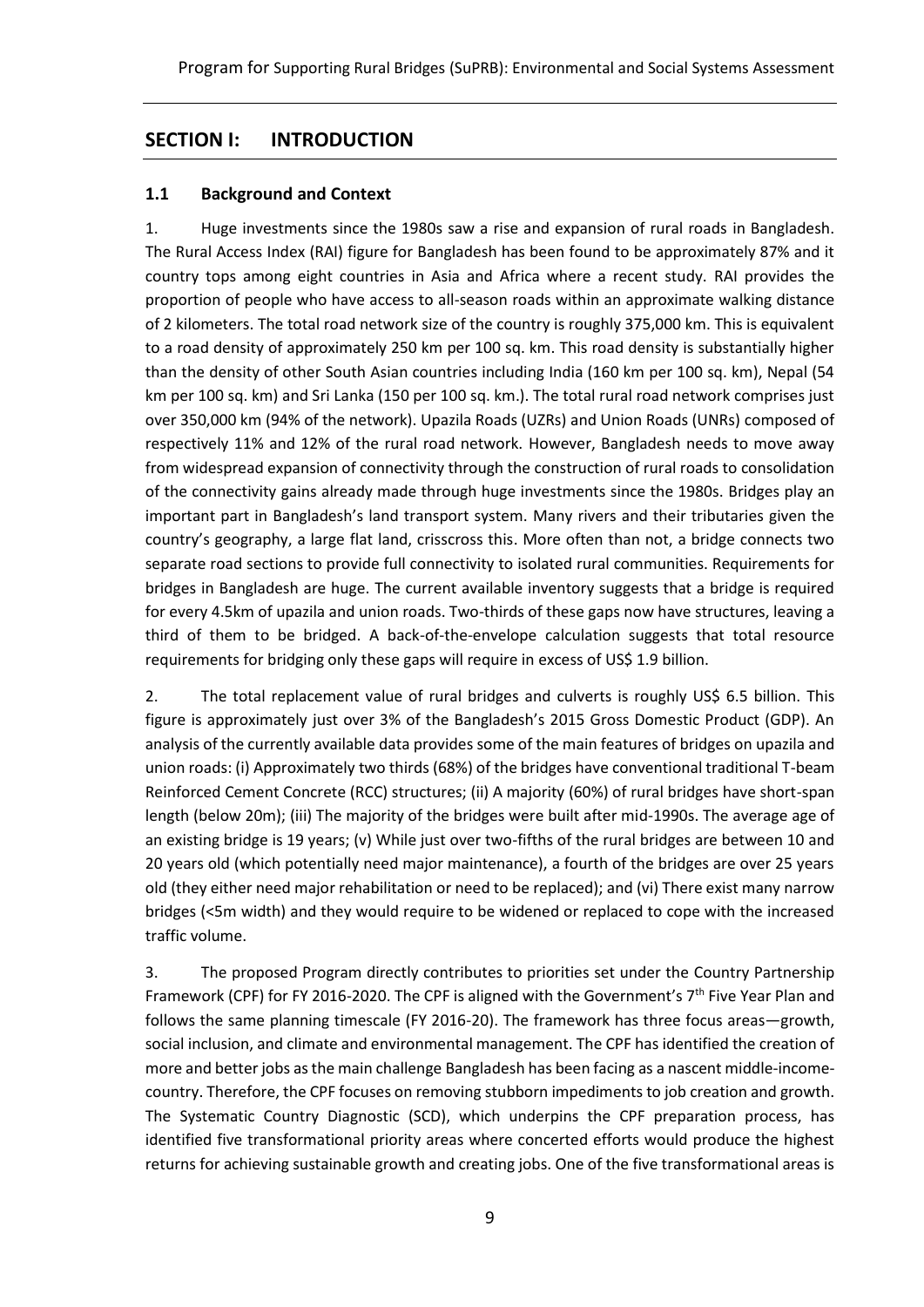the inland connectivity. The CPF has resolved that in order to remove the stubborn impediments to job creation and growth, the Bank will shift more financing towards energy and transport infrastructure. An assessment of the previous Country Assistance Strategy (FY 2011-14) outcome has identified the inadequate preservation of assets, including the maintenance of rural roads, remained the main challenge in the road sector.

4. The proposed operation for supporting program for rural bridges (SuPRB – the Program) is designed under Program-for-Results (PforR) financing instrument. The Program will support LGED's rural bridges maintenance activities only on upazila and union roads, as well as rehabilitation, capacity expansion and replacement of existing bridges. The Program will cover the following activities: (i) Maintenance of bridges (both major and minor) and rehabilitation of bridges; (ii) capacity expansion of bridges that are detrimental to the efficient operation of the UZR and UNR networks and pose serious safety threats to vehicle operations; (iii) replacement of bridges that have passed their economic lives. The Program will include new bridges (total span length of less than 100m). However, the program will not take the activities: (i) which have significant social and environmental impact; (ii) activities in environmentally sensitive areas (e.g. national parks).

# <span id="page-12-0"></span>**1.2 Executing Agency of the Program**

5. The Government of Bangladesh (GoB) intends to enhance the rural connectivity through construction of new bridges and reconstruction, rehabilitation and maintenance of the existing bridges. The Local Government Engineering Department (LGED) will implement the Program in about 61 districts of Bangladesh. LGED is the premiere public-sector organization of Bangladesh under the Local Government Division (LGD) of the Ministry of Local Government, Rural Development and Cooperatives (LGRD&C).

# <span id="page-12-1"></span>**1.3 Objectives of ESSA**

6. The ESSA provides a comprehensive review of relevant government and the agency's systems and procedures that address environmental and social issues associated with the Program. The ESSA describes the extent to which the government environmental and social policies, legislations, program procedures and institutional systems are consistent with the six 'core principles' set out in the World Bank Policy for Program for Results Financing (November 2017) and the associated Interim Guidance Note (June 2012). The assessment recommends actions to address the gaps and to enhance performance during Program implementation. The six core principles are the following:

- **Core Principle 1**: General Principle of Environmental and Social Management. This core principle aims to promote environmental and social sustainability in Program design; avoid, minimize, or mitigate adverse impacts, and promote informed decision-making relating to the Program's environmental and social impacts.
- **Core Principle 2**: Natural Habitats and Physical Cultural Resources. This core principle aims to avoid, minimize, or mitigate adverse impacts on natural habitats and physical cultural resources resulting from the Program.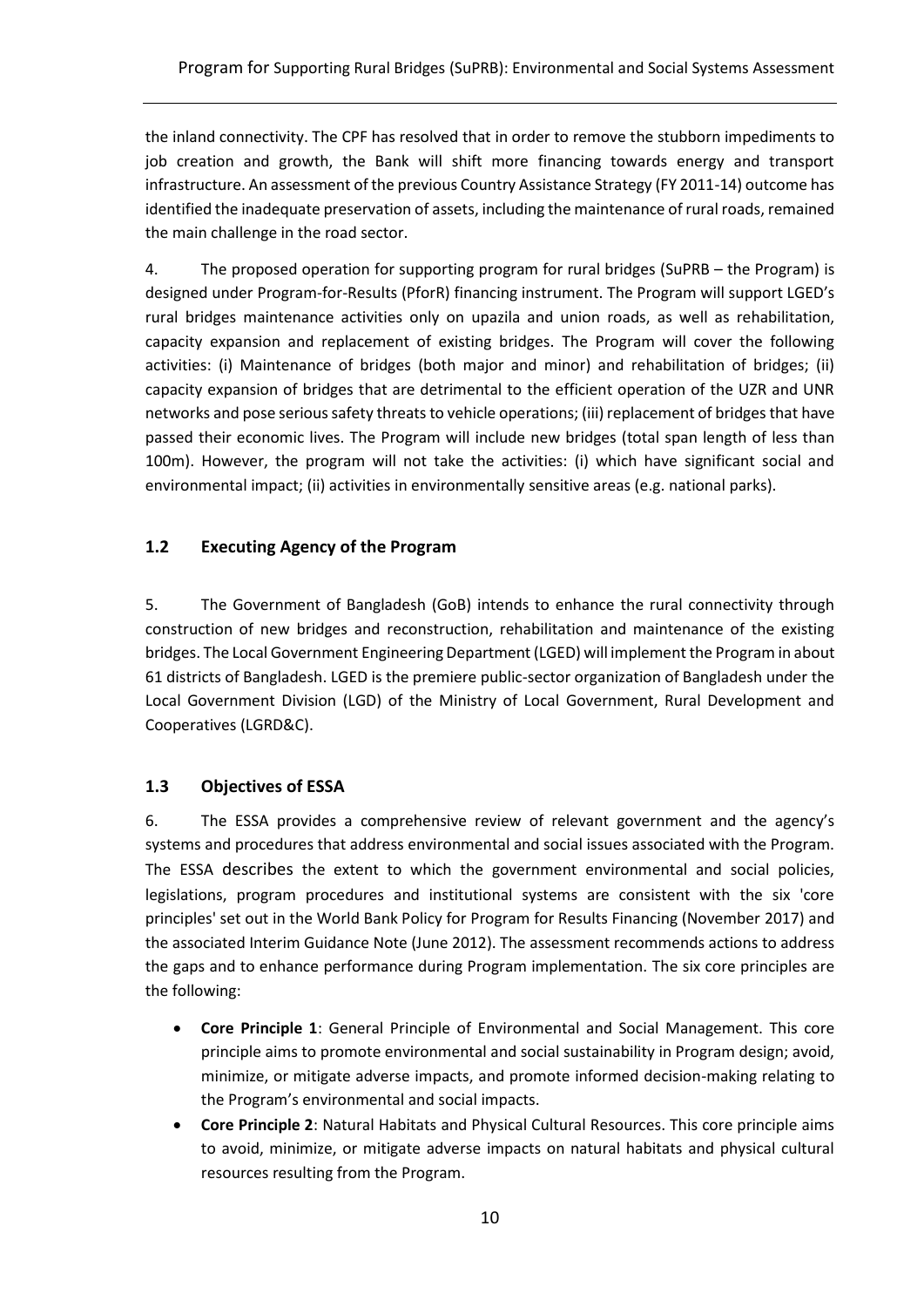- **Core Principle 3**: Public and Worker Safety. This core principles aims to protect public and worker safety against the potential risks associated with: (i) construction and/or operation of facilities or other operational practices under the Program; (ii) exposure to toxic chemicals, hazardous wastes, and other dangerous materials under the Program; and (iii) reconstruction or rehabilitation of infrastructure located in areas prone to natural hazards.
- **Core Principle 4**: Land Acquisition. This core principle aims to manage land acquisition and loss of access to natural resources in a way that avoids or minimizes displacement, and assist affected people in improving, or at the minimum restoring, their livelihoods and living standards.
- **Core Principle 5**: Small Ethnic and Vulnerable Communities (a terminology used by the GOB as it does not use the term "Indigenous Peoples"). This core principle aims to give due consideration to the cultural appropriateness of, and equitable access to, Program benefits, giving special attention to the rights and interests of the small ethnic and vulnerable communities (tribal people) and to the needs or concerns of vulnerable groups.
- **Core Principle 6**: Social Conflict. This core principle aims to avoid exacerbating social conflict, especially in fragile states, post-conflict areas, or areas subject to territorial disputes.
- 7. Specific objectives of ESSA are to:
	- Review the existing environmental and social management systems applicable to the Rural Bridges Program;
	- Review the national policy and legal framework related to management of environmental and social impacts of the transport sector interventions;
	- Review and assess the institutional capacity of LGED for environmental and social impact management within the Program system;
	- Review and assess the Program system performance in with respect to the core principles of the PforR instrument and identify gaps in the Program's performance;
	- Recommend actions to improve the performance of existing systems with respect to national requirements and the core principles of the PforR instrument.

# <span id="page-13-0"></span>**1.4 Methodology**

8. The assessment team used various approaches to review the environment and social systems that are relevant to the rural bridges program of LGED. The ESSA was developed based on: (i) a review of existing policies, development plans, legal and regulatory framework and guidelines of the international development financing institutions working with LGED; (ii) meetings and interviews with different stakeholders including LGED and relevant other agencies those are involved in environmental social, health, safety and labor issues in development projects; (iii) an assessment of relevant environmental and social management systems relative to the PforR principles; iv) an assessment of the capacity and performance of LGED relative to their own procedures and processes; (v) development of an action plan to enhance environmental and social management capacity and performance; and (vi) development of performance monitoring and implementation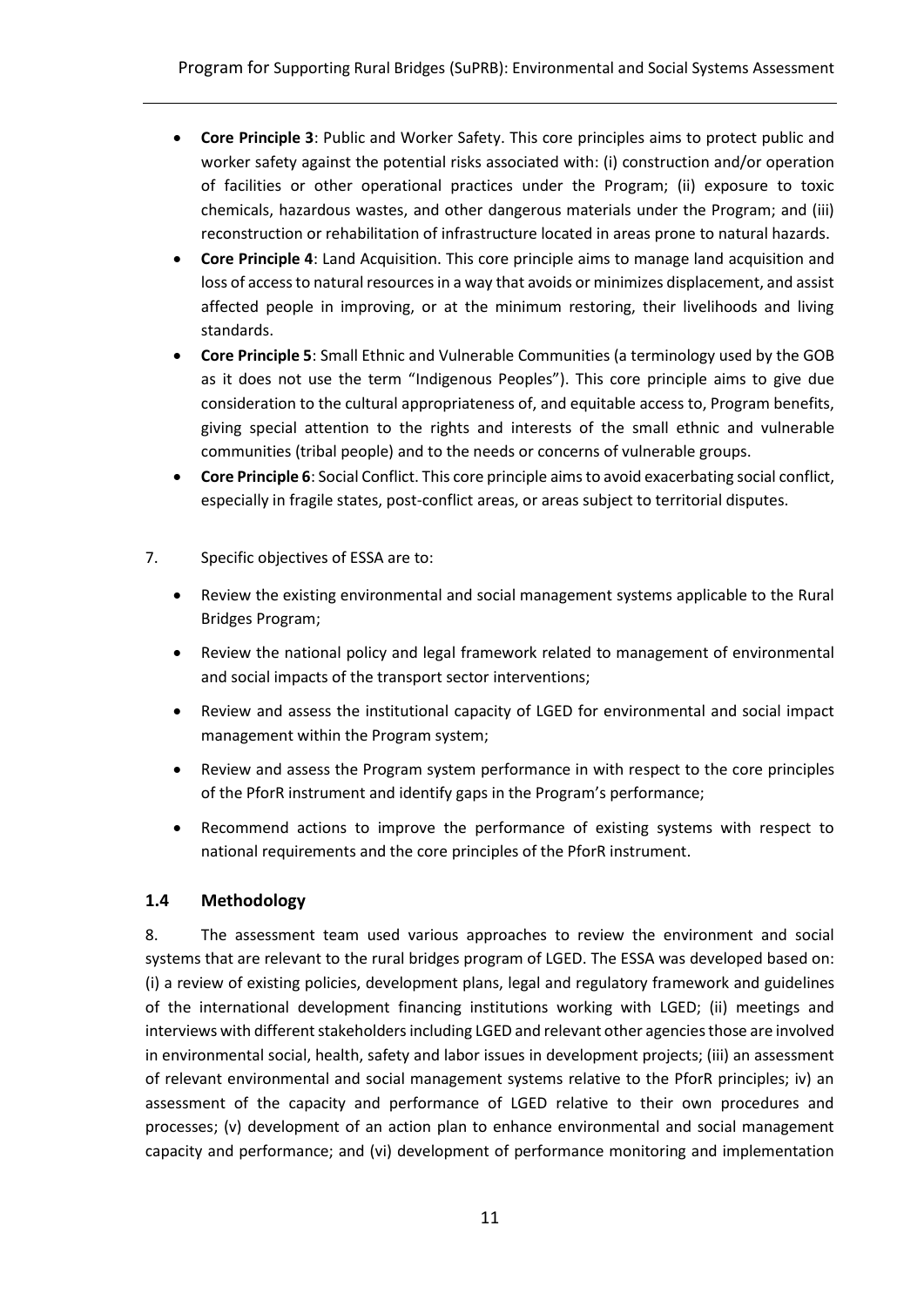support program. The formulation of the ESSA will be informed by a consultative process involving key national and local stakeholders.

9. The ESSA reviewsthe proposed Program activities to evaluate its effects on the environment and potentially affected people. Risks identified through the ESSA are addressed through the results area, or through disbursement-linked indicators (DLI). This operation has considered environmental and social risk mitigation measures in the Program Action Plan (PAP) and identified options to improve systemic implementation and strengthen institutional capacity of LGED.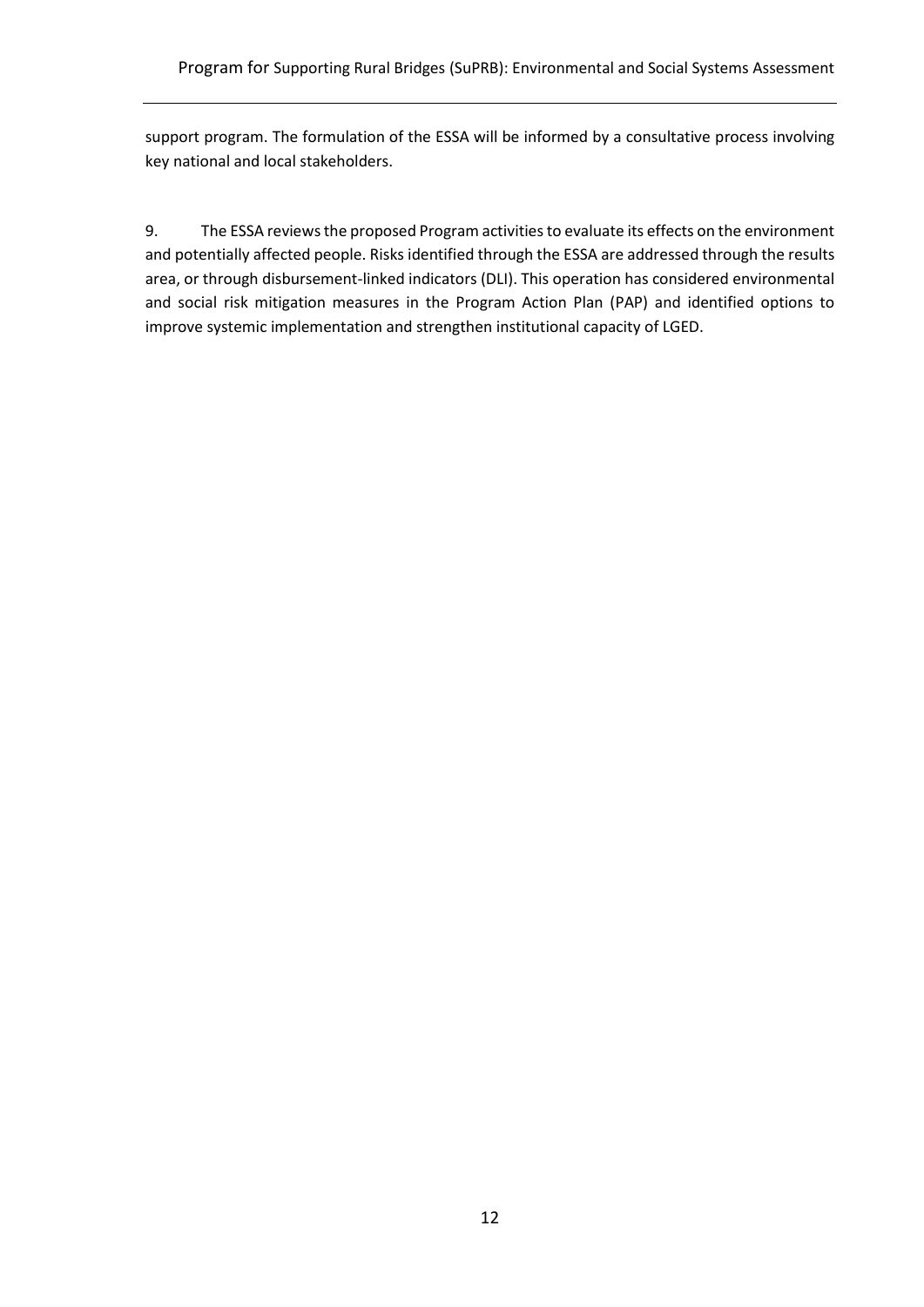# <span id="page-15-0"></span>**SECTION II: DESCRIPTION OF THE RURAL BRIDGES PROGRAM**

#### <span id="page-15-1"></span>**2.1 Program Development Objectives of the Proposed Program**

10. The Program Development Objective is to enhance rural connectivity, to improve the preservation and climate resiliency of rural bridge assets, and to strengthen institutional capacity for the development, maintenance and management of rural bridge assets. This will be achieved through the maintenance, capacity expansion or replacement of existing rural bridges, the construction of rural bridges on existing gaps and taking measures for enhancing capacities for planning, implementation and management of rural bridge activities. The following four indicators will serve to measure the PDO's achievement:

| PDO level result                    | PDO level indicator                                                      |
|-------------------------------------|--------------------------------------------------------------------------|
| Improved condition of rural bridges | PDO 1: upazila or union road bridges that are in good and fair condition |
|                                     | PDO 2: upazila or union road new bridges built or replaced with climate  |
| Improved climate resiliency         | resilient features in 19 coastal districts                               |
| Improved rural connectivity         | PDO 3: Length of severed or constrained upazila or union road links made |
|                                     | fully operational                                                        |
| Strengthened institutional capacity | PDO 4: New bridge related technical positions created and staffed        |

#### **2.2 Proposed Disbursement Linked Indicators**

11. Following table summarizes an initial concept for Disbursement Linked Indicators and the amount of IDA financing associated with each:

| <b>Item</b> | <b>Scope</b>              | <b>Units and</b>   | <b>Activities</b>              | Quantity | US\$ DLI      | <b>DLI</b> |
|-------------|---------------------------|--------------------|--------------------------------|----------|---------------|------------|
|             |                           | <b>Scalability</b> |                                |          | unit rate     | allocation |
|             |                           |                    |                                |          |               | (mUS\$)    |
| $DLI-1$     | <b>Bridge</b>             | <b>Meters</b>      | <b>Minor Maintenance</b>       | 60,000m  | \$558/m       | \$33m      |
|             | maintenance               | (scalable)         | Major Maintenance              | 25,000m  | \$1,557/m     | \$39m      |
|             |                           |                    | Sub Total (A)                  |          |               | \$72m      |
| DLI-2       | <b>Bridge</b>             | <b>Meters</b>      | Rehabilitation                 | 15,000m  | \$3,114/m     | \$47m      |
|             | Rehabilitation<br>and     | (scalable)         | Capacity Expansion             | 4,000m   | \$6,945/m     | \$28m      |
|             | Capacity Expansion        |                    |                                |          | Sub Total (B) | \$75m      |
| $DLI-3$     | <b>Bridge</b>             | <b>Meters</b>      | Replacement/<br><b>New</b>     | 22,000m  | \$7,410/m     | \$163m     |
|             | Replacement/ New          | (scalable)         | Construction                   |          |               |            |
|             | Construction              |                    |                                |          | Sub Total (C) | \$163m     |
| DLI-4       | Implementing and          | Lump Sum           | Collection of bridge data in   | N/A      | N/A           | \$5m       |
|             | updating of Rural         | at different       | 64<br>districts;<br>populating |          |               |            |
|             | <b>Bridge Information</b> | stages (all        | RuBIMS using the collected     |          |               |            |
|             | and Management            | or nothing)        | data and publication of the    |          |               |            |
|             | System (RuBIMS)           |                    | bridge data on LGED website    |          |               |            |
|             |                           |                    |                                |          | Sub Total (D) | \$5m       |
| DLI-5       | Improvement of            | Lump Sum           | of<br>National<br>Percentage   | N/A      | N/A           | \$3m       |
|             | Contract                  | at different       | Competitive Tenders' using     |          |               |            |
|             | Management                | stages (all        | e-Contract<br>Management       |          |               |            |
|             | System &                  | or nothing)        | module of the e-GP             |          |               |            |
|             | formalizing the           |                    | of<br>Percentage<br>works      | N/A      | N/A           | \$2m       |
|             | design-build              |                    | contracts completed with-in    |          |               |            |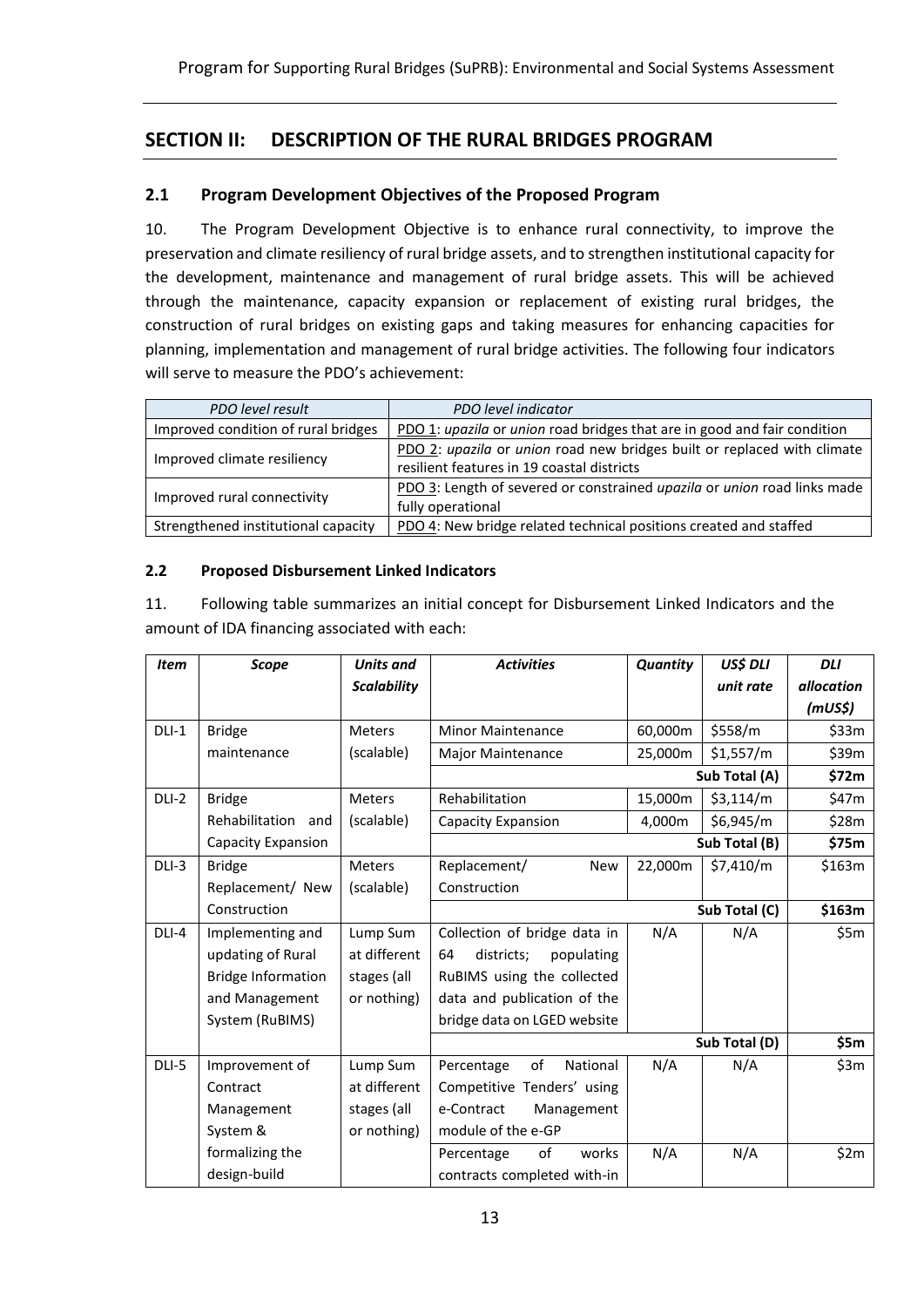|       | contracting      |              | original<br>contractual<br>the         |     |               |        |
|-------|------------------|--------------|----------------------------------------|-----|---------------|--------|
|       |                  |              | timeline                               |     |               |        |
|       |                  |              |                                        |     | Sub Total (E) | \$5m   |
| DLI-6 | Transparency and | Lump Sum     | <b>LGED</b><br>formulates<br>and       | N/A | N/A           | \$1m   |
|       | Accountability   | at different | approves<br>Grievance<br>a             |     |               |        |
|       |                  | stages (all  | Policy<br>Redressal<br>and             |     |               |        |
|       |                  | or nothing)  | Redressal<br>Grievance                 |     |               |        |
|       |                  |              | Guidelines for LGED officials          |     |               |        |
|       |                  |              | LGED<br>implements<br>a                | N/A | N/A           | \$1m   |
|       |                  |              | department-wide<br>web-                |     |               |        |
|       |                  |              | based Grievance Redressal              |     |               |        |
|       |                  |              | Mechanism (GRM) to track               |     |               |        |
|       |                  |              | complaints on department               |     |               |        |
|       |                  |              | activities.                            |     |               |        |
|       |                  |              | publicly<br><b>LGED</b><br>publishes   | N/A | N/A           | \$3m   |
|       |                  |              | summary yearly<br>reports              |     |               |        |
|       |                  |              | detailing the number of                |     |               |        |
|       |                  |              | complaints<br>received,                |     |               |        |
|       |                  |              | complaint types and status             |     |               |        |
|       |                  |              | of their resolution                    |     |               |        |
|       |                  |              |                                        |     | Sub Total (F) | \$5m   |
|       |                  |              | PforR component Subtotal (A+B+C+D+E+F) |     |               | \$325m |

12. The above table shows that three DLIs (DLI-1 to DLI-3) are scalable, which means that disbursements will be made against the achievement of any results subject to a maximum. However, three DLIs (DLI-4 to DLI-6) will be "all or nothing". This means that disbursements against them will only be made if the target values are achieved (no disbursements will be made against the achievement of the partial results). Bridges selected for disbursement against DLI-1 (major and minor maintenance), DLI-2 (rehabilitation and capacity expansion) and DLI-3 (replacement) will be required to meet a full list of eligibility criteria in order to qualify for disbursement. Such detailed criteria will be formulated during the Program preparation process.

13. DLI-4 to DLI-6 are process DLIs, which are necessary for the Program's long-term sustainability. DLI-4 is linked to the development and updating the Bridge Management System (BMS). BMS will be the backbone for the planning of bridge intervention under this Program. DLI-5 is included in the Program in order to improve contract management aspects in LGED. The Association's experience with the current and past projects in the rural transport sector is that there are huge scopes for improving LGED performance in this area. Also, this DLI will deal with the new contracting mechanism in bridge sub-sector. DLI-6 is included to improve Program's transparency and accountability. Some aspects of this DLI might have LGED-wide impact. For instance, a Grievance Redress Mechanism developed under the Program will have LGED-wide reach.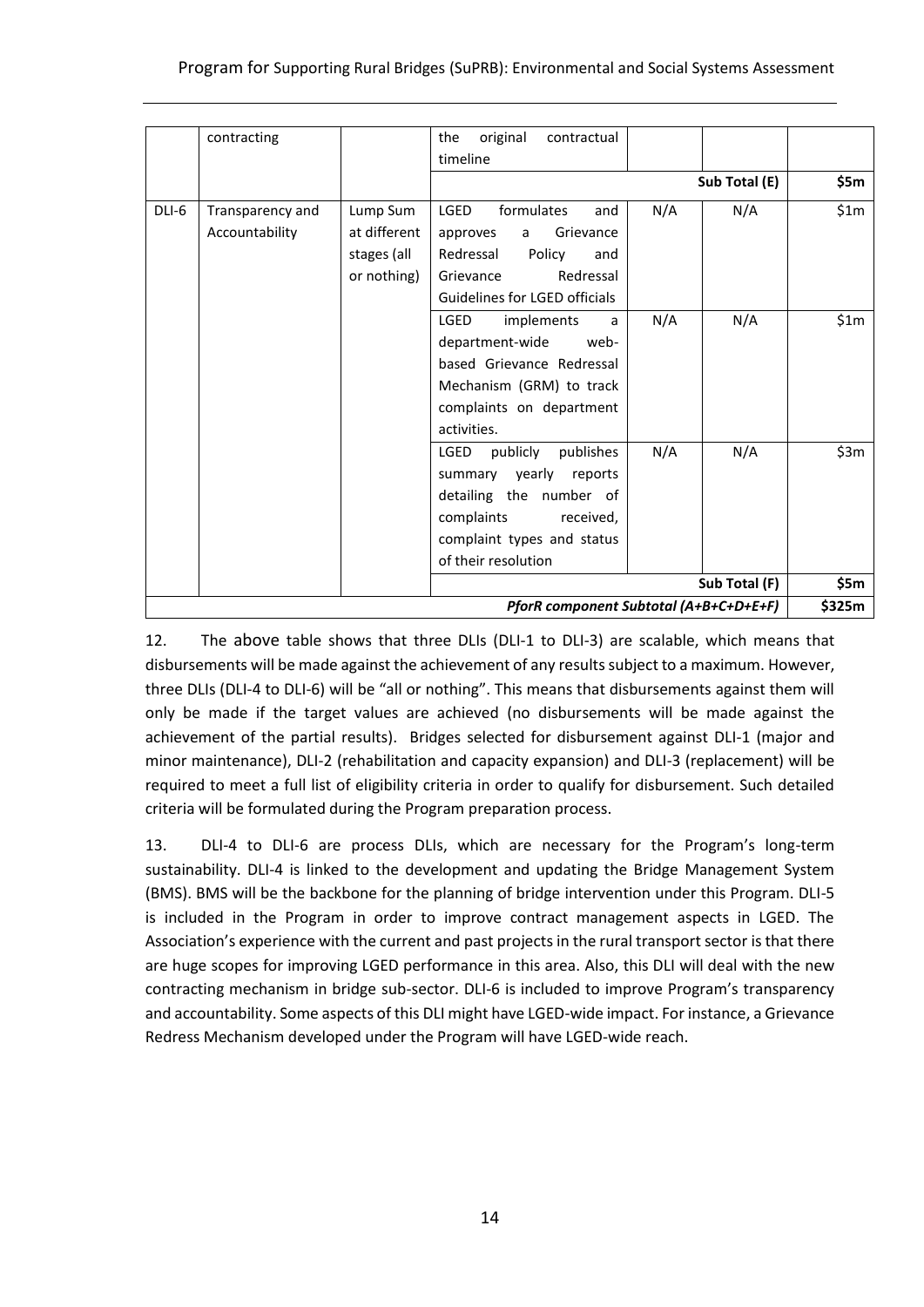# <span id="page-17-0"></span>**2.3 Scope of the Program**

#### <span id="page-17-1"></span>**2.3.1 Proposed Program boundary for PforR**

14. **The proposed Program will cover whole of Bangladesh.** The Program activities will only be limited to bridge construction and maintenance related activities. Some minor road works linked to bridge approach roads are also envisaged, mainly, in the case of new bridges.

15. *Program exclusions*: The Rural Bridge Program will exclude bridges that, in the opinion of the Bank, are likely to have significant adverse impacts that are sensitive, diverse, or unprecedented on the environment and/or affected people; or involve procurements beyond budgetary limits set in the program design (procurement plan).

#### 16. The Proposed Operation *will support*

- Bridges on upazila and union roads only;
- Maintenance (minor and major) and Rehabilitation of Bridges;
- Capacity expansion (of narrow bridges) and Replacement (that surpassed their service lives) of existing Bridges;
- Construction of short and medium-span new Bridges with a total span length of less than 100m;

#### 17. The Proposed Operation *will not support*

- New construction of bridges equal to or above 100 meters (Category A);
- Any bridges that are likely to have significant irreversible adverse impacts on the environment and/or affected people;
- Bridges situated in National Parks and designated environmentally sensitive areas; and
- Any bridge works that will require high value contracts as defined by Bank Procedures 11.00 which describes "Mandatory Prior Review thresholds for RPMs and the OPRC".

18. The Program will also include an institutional capacity enhancement component (IPF), which will only cover expenditures required to develop LGED's institutional structure/capacity for creating and managing bridge assets; provide technical backstopping to improve bridge technology and to complement Government's capacity; and most notably to prepare new rural transport sector projects or programs. The Institutional Development and Capacity Building component of the proposed Program will thus complement the implementation of bridge maintenance and construction activities under PforR.

#### <span id="page-17-2"></span>**2.4 Potential role of Development Partners in the Program**

19. Depending on the choice of a Disbursement Linked Indicator (DLI) verification mechanism, other development partners' assistance might be sought. For example, in Nepal Bridges Improvement and Maintenance Program the Swiss Agency for Development and Cooperation (SDC) has been providing support to the National Planning Commission (NPC) in the verification of the DLIs. SDC supported consultants are backstopping the NPC in the field verification of the Program results. If such a methodology is agreed during the Program preparation, development partners (e.g. UK Department of International Development, SDC, Danida) will be approached for helping the Program verification process. One of the areas the Program is looking to strengthen is the improvement of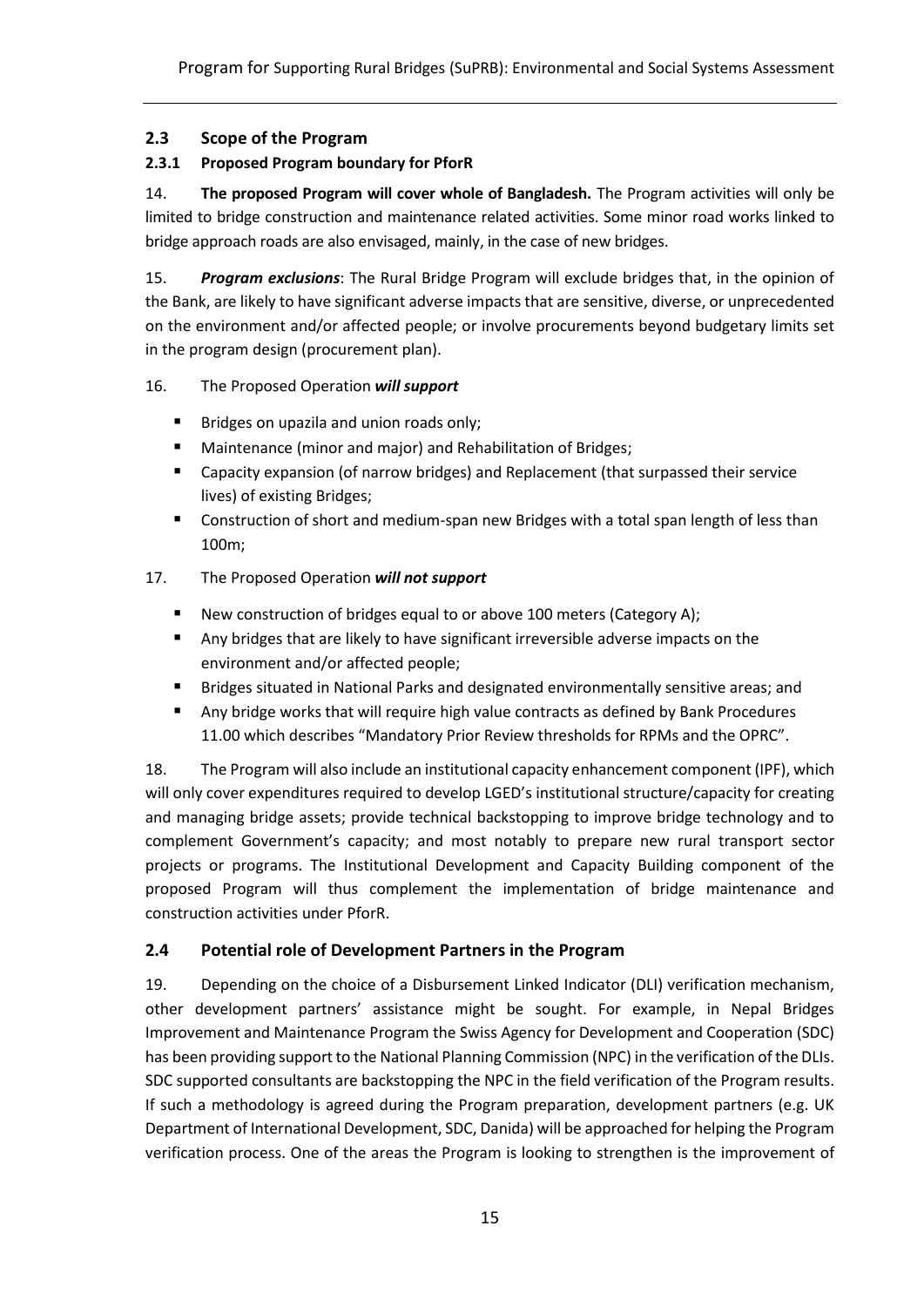Occupations Health and Safety (OHS) at work sites. Help from the specialized UN agencies (e.g. International Labor Organization) might be sought in this regard.

# <span id="page-18-0"></span>**2.5 Envisaged Program Duration – 5 Year Horizon**

20. The PforR operation to support the Rural Bridge Program will span over a period of 5 years (hereinafter the '*Program support period*'). Expected to be started in July 2018 and closing on June 2023.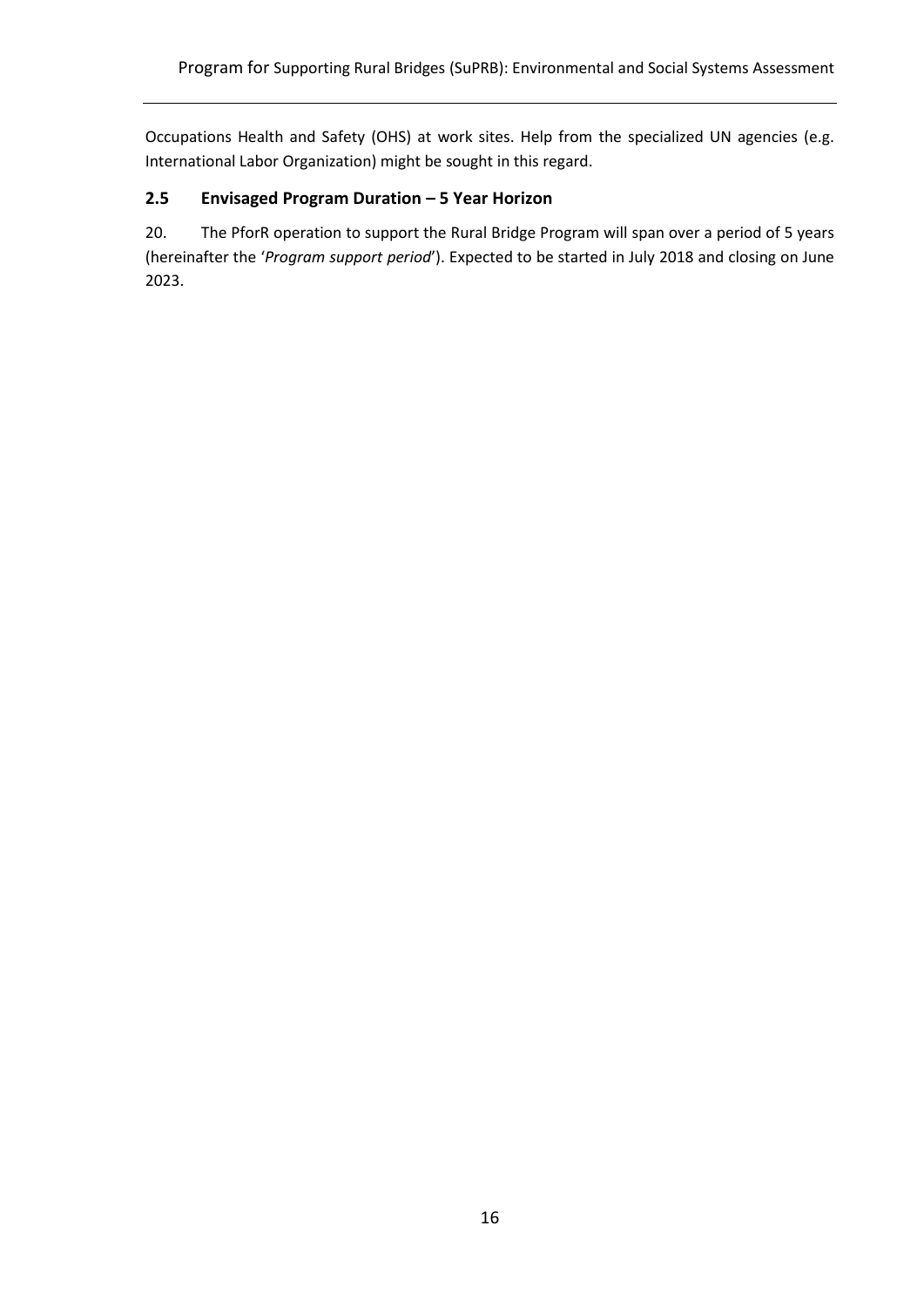# <span id="page-19-0"></span>**SECTION III: POTENTIAL ENVIRONMENTAL AND SOCIAL EFFECTS OF THE PROGRAM**

## <span id="page-19-1"></span>**3.1 Environmental Risks and Benefits of the Program**

#### <span id="page-19-2"></span>**3.1.1 Potential Environmental Risks**

21. The Program's activities will cover maintenance of bridges (both major and minor) as well as rehabilitation, capacity expansion and replacement of bridges of the *upazila* and *union* road networks. Construction and maintenance activities may pose some potential environmental risks which are (i) air and dust pollution (construction equipment, construction activities, construction vehicular traffic) (ii) noise pollution and vibration, (iii) surface water pollution (spills, construction waste), (iv)groundwater pollution (accidental spillage, improper sanitary systems for workers), (v) solid and liquid waste generation, (vi) drainage congestion (construction debris, encroachment of water bodies, stockpiling construction materials, diversion road over khals), (vii) road traffic congestion, (viii) disruption to boat navigation, (ix) disruption of aquatic flora and fauna including fish, etc.

22. Short to medium-span bridges will be rehabilitated/constructed over canals, small rivers most of which dry up or have very marginal flow during the dry season. Such physical intervention in a natural canal will alter its hydro-morphological regime, can cause a constriction of flow but its effect will mostly be localized around the bridge area. Possible extraction of sand and gravel and foundation works will also cause a loss of benthic flora and fauna but it is expected to be temporary and reversible. The foundation works are typically carried out during the dry season when there is little or minimal flow in the canal/river so there is less concern for the effect of vibration/noise associated with pile-driving. New bridges over major rivers which harbors sensitive ecosystems are not going to be constructed under the Program.

23. Apart from risks associated with the physical-chemical environment, construction activities also pose risk to worker and public health and safety. The construction workers will be faced with occupational health hazards such as minor or major injuries if there is lack of general safety precautions, malfunctioning equipment, careless use of equipment and vehicles etc. Poorly designed temporary camps and drinking water and sanitation facilities will pose a health threat and nuisance to the workers. Uncontrolled vending of food and drinking water on the work site will also pose a risk with respect to the transmission of contagious diseases like typhoid, diarrhea, malaria, dengue, etc. the construction workers will be required to handle hazardous materials for the construction works especially for batching plants such as cement, bitumen, paints, chemicals, fuels, diesel, etc. therefore increasing health risks of workers.

24. During construction, it will be required to remove the utilities services (electricity, telephone, water supply, internet lines) that are connected with the existing bridges and its approaches. Telephone and electricity pole that are located on the site slope of the bridge approach roads might be affected during the construction. These lines may be hazardous to the workers' as well as public health and safety during construction stage, if exposed and not previously removed. Public hazard will also be associated with lack of directions or signage indicating construction activities, inconveniences associated with abovementioned physic-chemical risks.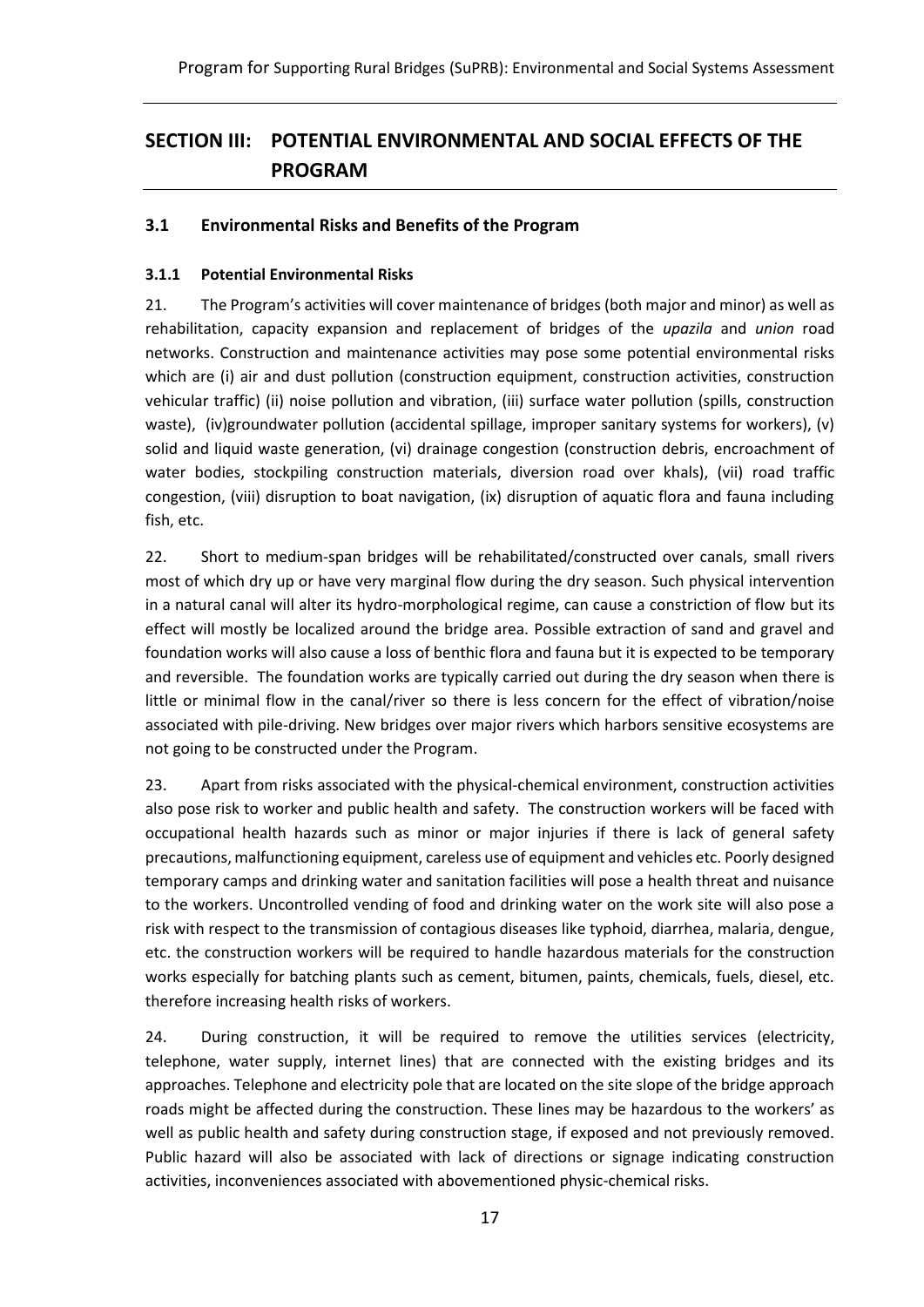25. Although the construction of bridges is not expected to impact any physical cultural resources as bridges are constructed over existing alignments of road networks, there is a possibility of "chance finds" during construction. Potential adverse effects on physical cultural property will be accounted for and adequate measures will be taken to address such effects.

26. During operation phase of the bridge, there could be impacts associated with generation of traffic and consequently increased congestion and development of temporary shops and markets in adjoining areas. Community health and safety related to traffic accidents may be an important concern in some areas.

27. However, the anticipated adverse environmental effects of the Rural Bridges Program are not expected to be significant considering: (i) the limited geographic footprint of planned works (construction/rehabilitation activities will be carried out in bridges, which are small to medium in size (<100 m)); (ii) the repair and maintenance work entails incremental physical work over existing structures;(iii) Program activities are unlikely to encroach upon or degrade sensitive habitats because the program excludes any bridges located in sensitive areas of biodiversity and (iv) Adverse environmental effects of the bridge works are likely to be temporary in nature which can be addressed through well-known mitigation measures and applying appropriate environmental codes of practices.

## <span id="page-20-0"></span>**3.1.2 Potential Environmental Benefits and Opportunities**

28. One of the areas the Program can aim to strengthen is the improvement of Occupational Health and Safety (OHS) at work sites. Analysis of existing tender documents of the contractors show that OHS is duly incorporated in the bidding documents. But implementation of the basic principles of OHS is sometimes have been found absent. At the peak of construction, it is likely to provide employment of considerable personnel and these issues cannot be overlooked. By stringent monitoring and sensitizing the contractors for adopting these codes of practice, visible changes in this area can be made.

29. The process of planning, design and implementation of these bridges will help LGED to learn best practices for the planning, design, implementation and management of bridges including the environmental risk management during construction. There are several DLIs which can potentially address environmental risks under the PforR.DLI-4 (Bridge Management System) can potentially address these. Capacity Building in occupational health and safety can complement bridge maintenance and constructions activities under PforR. DLI-5 (Improvement of Contract Management System and formalizing the design-build contracting) can also facilitate the incorporation of EMP in contract documents. Also, DLI-6 (Transparency and Accountability) can potentially address the fieldlevel implementation of contractual obligations (including EMP compliance).

# <span id="page-20-1"></span>**3.2 Social Risks and Opportunities of the Program**

# <span id="page-20-2"></span>**3.2.1 Potential Challenges and Social Risks**

30. Most of the rural bridges are planned for reconstruction/rehabilitation. The Program intends to include some new bridges (short and medium-span bridges with total span of less than 100m that do not have significant environmental and social consequences). Around 20% of bridges (some 40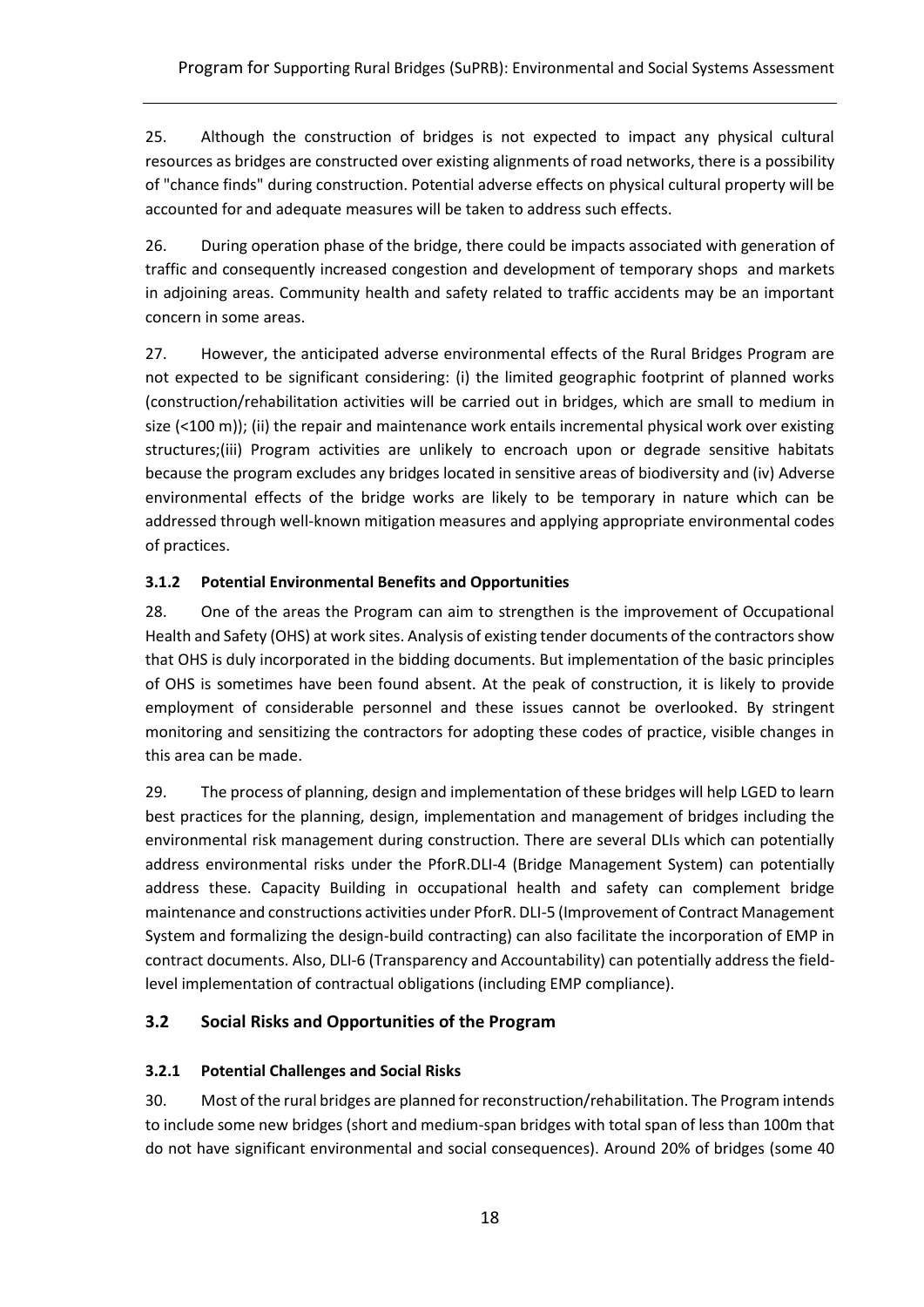bridges) are proposed for new construction<sup>2</sup>. All proposed bridges would connect two existing roads. Bridges on the river or canal would use government land. The approach road of the bridge would either be the existing one with enough width or in some cases some land will be required from either side of the existing road. In general, additional land is required for construction of approach road of bridges. There are some effects on agricultural land of the vicinity of approach road that are likely to affected. These lands are mostly private land owned by the local people, who of course, will be the beneficiary of the bridge.

31. Rehabilitation and replacement of existing bridges and construction of new bridges on union and upazila roads are likely to have certain adverse social impacts in the form of temporary and permanent, physical and economic displacement of people, temporary setback in the existing communication system affecting all in a society including vulnerable group, tribal peoples, minor children and others using the bridge/living near the work site. However, with appropriate forward planning these impacts can be effectively minimized and mitigated. Adverse social impacts would be directly proportional to the size of the bridge and the duration of work. The likely social impacts/challenges and risks are covered in the below paragraphs.

32. LGED envisages designing realigning/widening/repairing/replacing existing bridges avoiding any land acquisition that would make resettlement redundant. However, pending final selection of the subprojects and finalization of the engineering designs, it is assumed that there are potentials of social risks and impact in the following forms:

- At places there would be certain requirement of acquisition and/or temporarily leasing of public and private land including farmland/orchards etc. near the work site for dumping stores, developing construction yard, workers shed, bridge abutments and approach roads.
- These at times would necessitate resettlement as short/long term effect of homesteads near the construction site could lead to uprooting locals and shifting of certain homestead built with CI sheet, timber etc. to other places and destruction of RCC made homestead, being immovable.
- The squatters who occupy public land/Khas land and have built shanty sheds for living and livelihood would also be affected.
- Adverse effect on existing businesses near the bridge site is also expected owing to destruction of temporary and semi-permanent business facilities.
- These would lead to loss of petty business and linked employments affecting the livelihood of the affected community.
- Access through the bridge/alternative approach road may impede safe movement of the elderly people or persons with disabilities.

 $\overline{a}$ 

<sup>&</sup>lt;sup>2</sup> Discussion with Mr. Golam Yazdani, DPD, RTIP II and Mr. Mostaq Hossain Joarder, XEN, RTIP II, LGED HQ on July 25, 2017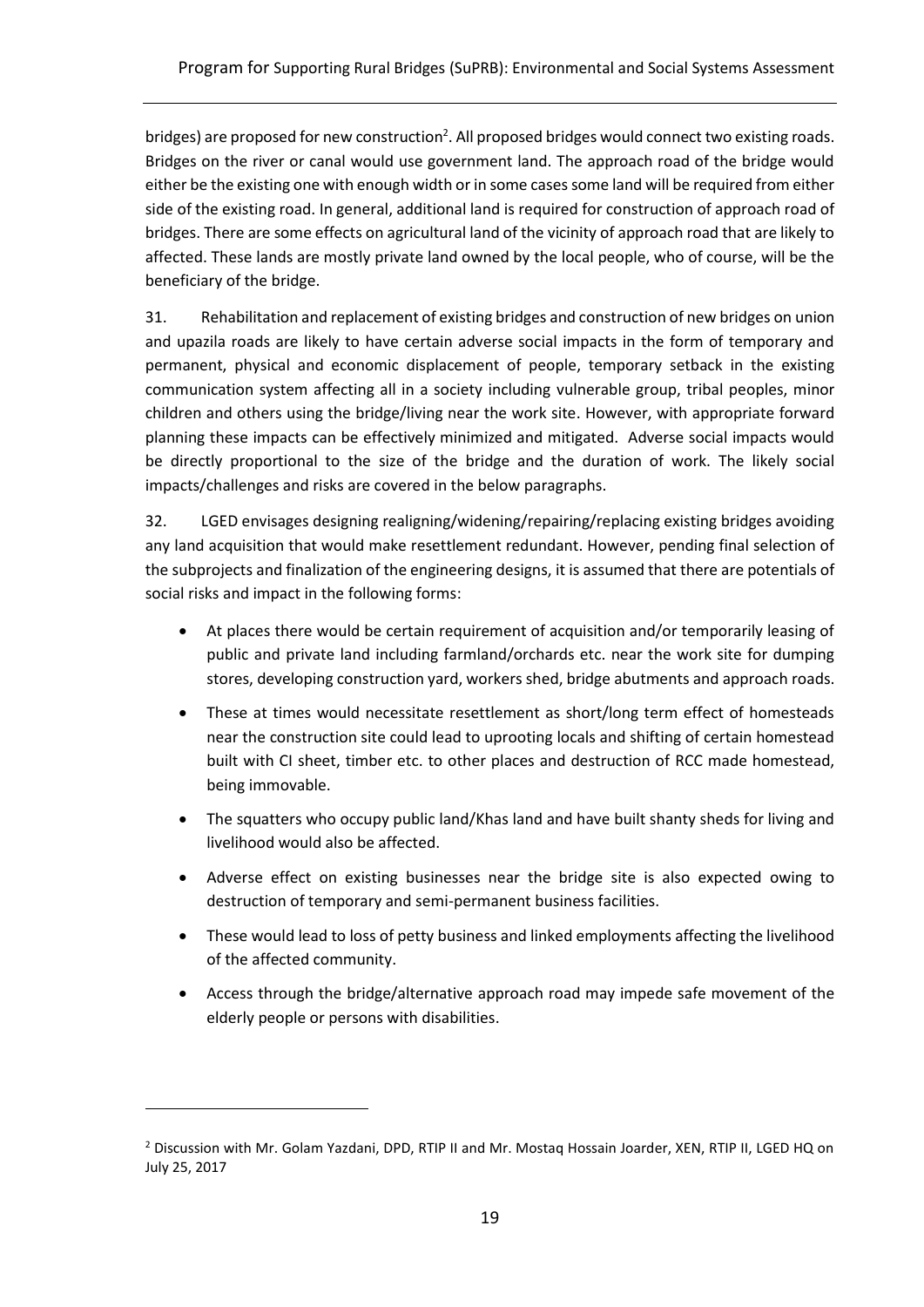#### *Labor influx in the Bridge Sites*

- 33. Challenges associated with Labor influx at the subproject sites include:
	- **.** Influx of non-local workers at works sites may put extra pressure on the local market and civic facilities. This may raise the price of daily necessities in the area adversely affecting the local population.
	- **•** There are possibilities of social rift owing to unsocial activities of some member of the labor force in the form of drug abuse, gambling and prostitution or other GBV related issues.
	- Hiring of accommodation for the workers/construction related office in the locality where separate Construction Yard is not planned would put pressure on the locality.

#### *Challenges/risks to the Society in view of the construction related activities*:

- 34. Other challenges include some or all of the following:
	- Renting of houses by the staffs and workers when separate facility at the work site is not made will have moderate risk on the local residents in the form of theft, noise and movement of unknown persons in the locality.
	- Adverse effects on the crop harvested and felling of fruit bearing trees/trees with timber value near the bridge site.
	- **■** The contractors or their representatives may employ child labors at a lower wage to reduce construction cost and increase profiteering.
	- Similar effect is envisaged in the TP held areas in the plains where the TPs are the minorities.

#### <span id="page-22-0"></span>**3.2.2 Potential Social Benefits and Opportunities**

35. Potential social benefits and opportunities of the program are many. Some of the opportunities include:

- Improved communication network that creates more opportunities for trade and business, easy to and from movement of agro-products and other locally grown/produced goods, reduced transportation cost along with reduced time to travel, and ease the movement of pedestrians including VG, TP, elderly and the school going children.
- Unskilled labor force of the locality including women can find job at the bridge site for a prolonged period. The 'Contractual Obligations' developed by LGED HQ has made specific provision of employing at least 10 per cent women in maintenance work. UE and his team should ensure compliance of the same by the contractors through regular monitoring.
- Scope of earning rent through leasing of fallow private land and vacant/unused homestead in the vicinity of the bridge site.
- More economic activities in the locality due to additional demand of daily necessities, including agro-products by the labor force and staffs at the work site.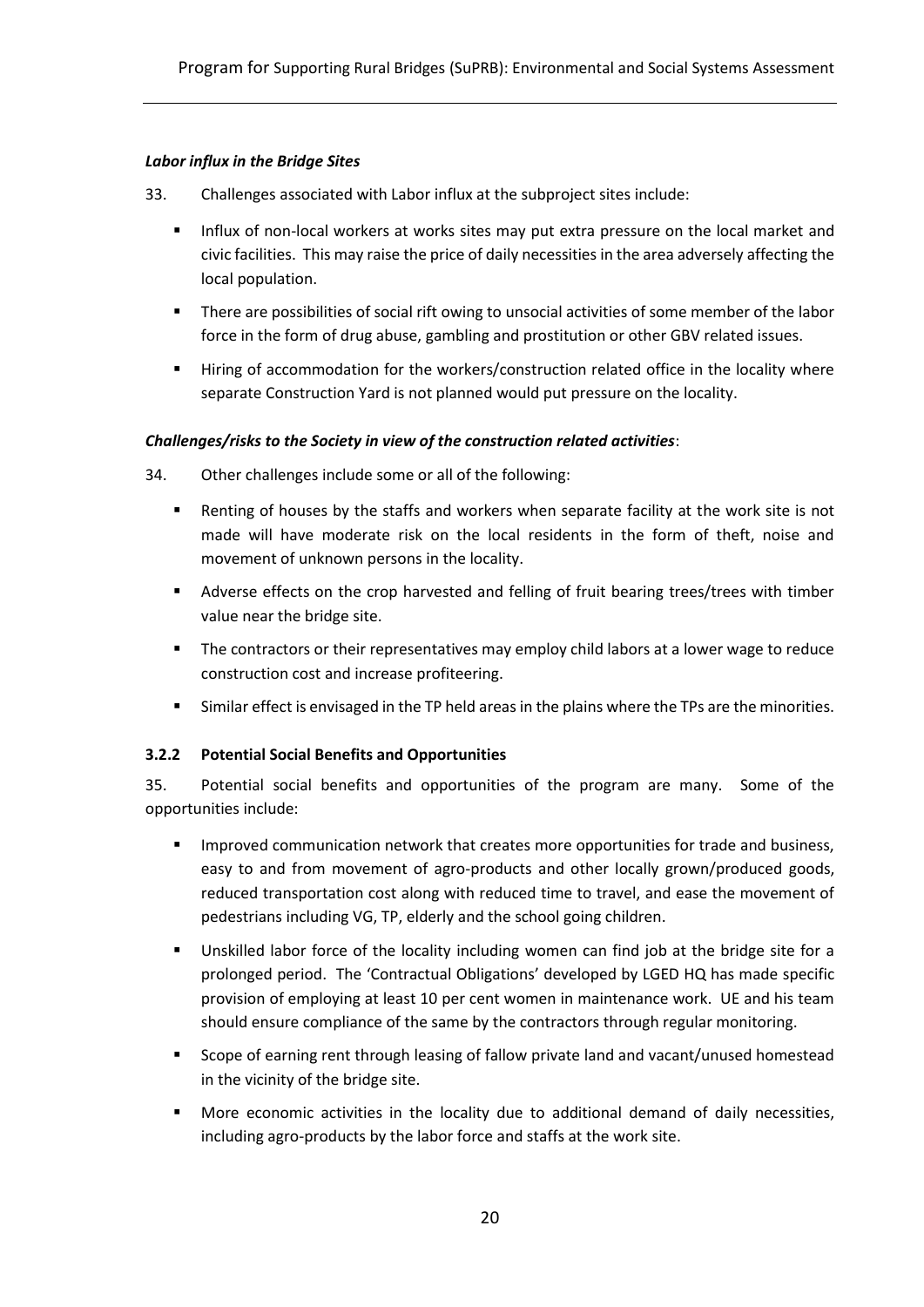- Overall business friendly environment will improve in the area whereby local businessmen will have more opportunities to profiteering.
- Opportunity to supply locally available construction material namely bricks, timber, sand, cement and other goods; thus, improving the quality of these products.
- Sustained interaction among various parties involved with the construction namely LGED representatives, Contractors and their representatives and the local leadership/business community of the area will act as a strong base to solve any construction related problem amicably. This would also work as an effective GRM.
- Since certain number of timber/fruit bearing trees will need to be uprooted to facilitate construction, the affected persons will have the opportunity to get compensation along with the uprooted trees that they could sell elsewhere.
- This will also create opportunity for afforestation along the bridge site once the construction is completed.
- 36. Potential social benefits include:
	- **EXECTER 19 IS A FIGURE 1** Better road communication system for transports and pedestrians leading to ease of communication and to and from transportation of goods produced in the locality.
	- Ease of access to the schools, Madrasas, Colleges etc. and hospital/healthcare centers/community clinics by the local people irrespective of age gender and religion.
	- Enhanced economic activities in the area post bridge construction/rehabilitation thus improving individual earning in the locality.
	- Skill development by the unskilled workers involved with construction site.
	- Earning hard cash through renting vacant homestead and fallow land for the project.
	- Enhancing 'Gender Mainstreaming' through creating equal opportunity as unskilled laborers for the construction site putting feasible conditions in the contract documents with the civil works contractors.
	- Interest of the local community would be upheld through concerted efforts of all partners involved in bridge construction.
	- **•** Owners of the uprooted trees could benefit financially by selling the timber in addition to the compensation received from LGED.
	- Businessmen and owners of properties that were made unusable (temporarily/permanently) owing to construction at the bridge site would be compensated as per rule. Besides, they would be able to take along the building material including CI sheet, timber etc. for reuse.

#### <span id="page-23-0"></span>**3.2.3 Environmental and Social Risk Ratings**

37. Given the scope of the Program, its types and scale of investment, geographic focus, institutional capacity and previous experience of LGED with World Bank projects, the risk is rated moderate from the environmental and social perspectives.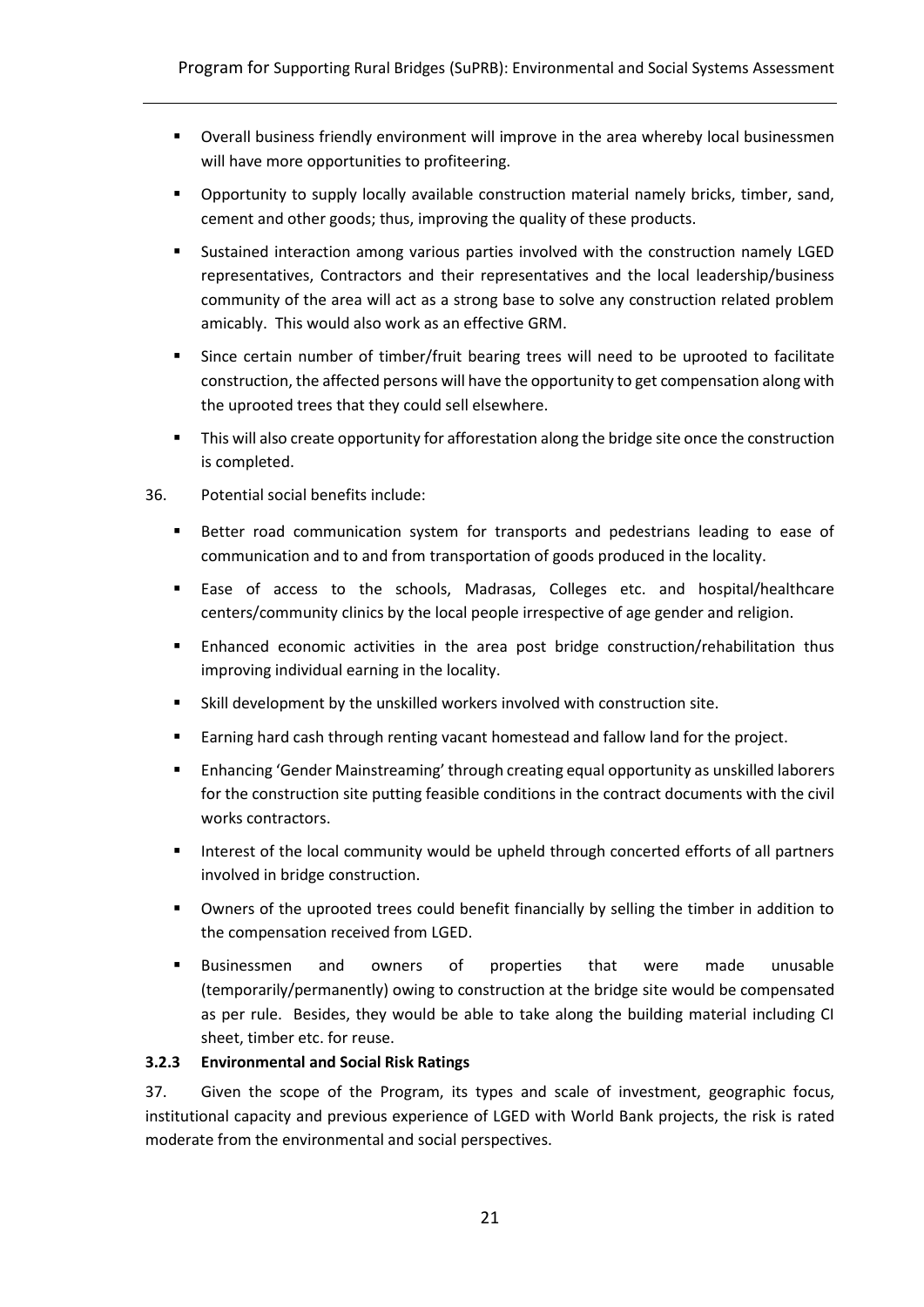# <span id="page-24-0"></span>**SECTION IV: POLICY, REGULATORY AND INSTITUTIONAL FRAMEWORK**

38. This section describes the existing environmental and social management system of the GOB along with an overview of the policy and legal framework. This includes a profile of the key institutions and their role with respect to management of environmental and social aspects of the Program. An assessment of the country environment and social management system related to Bridge Program against PforR principles and elements is provided in the following chapter (Section V)

#### <span id="page-24-1"></span>**4.1 Policy and Legal Framework**

39. Bangladesh has policies, instruments and laws that support environmental and social management and the environmental and social assessment processes. The ESSA reviewed the existing regulations and policies, their legal and practical applicability at the program level as well as the institutional capacity, and the effectiveness of implementation in practice. The GOB has developed a policy framework that requires environmental issues to be incorporated into economic development planning. The Key tenets of the various applicable policies are detailed in the following sub-sections.

#### <span id="page-24-2"></span>**4.1.1 Policy and Legal Framework for Environmental Safeguard**

40. The GOB's environmental laws and policies are deemed adequate for both protection and conservation of resources, although enforcement capacity needs to be improved significantly.

#### *National Environmental Policy 1992*

41. The concept of environmental protection through national efforts was first recognized and declared in Bangladesh with the adoption of the Environment Policy, 1992 and the Environment Action Plan, 1992. The major objectives of Environmental policy are to i) maintain ecological balance and overall development through protection and improvement of the environment; ii) protect country against natural disaster; iii) identify and regulate activities, which pollute and degrade the environment; iv) ensure environmentally sound development in all sectors; v) ensure sustainable, long term and environmentally sound base of natural resources; and vi) actively remain associate with all international environmental initiatives to the maximum possible extent. The policy also states that EIAs should be conducted before projects are undertaken and the DOE is directed to review and approve all EIAs.

#### *Bangladesh Environmental Conservation Act (ECA), 1995 amended 2002*

42. This umbrella Act includes laws for conservation of the environment, improvement of environmental standards, and control and mitigation of environmental pollution. It is currently the main legislative framework document relating to environmental protection in Bangladesh. The provisions of the Act authorize by the DG of DOE to undertake any activity that is deemed fit and necessary to conserve and enhance the quality of environment and to control, prevent and mitigate pollution. The main highlights of the act are:

- o Declaration of Ecologically Critical Areas;
- o Obtaining Environmental Clearance Certificate;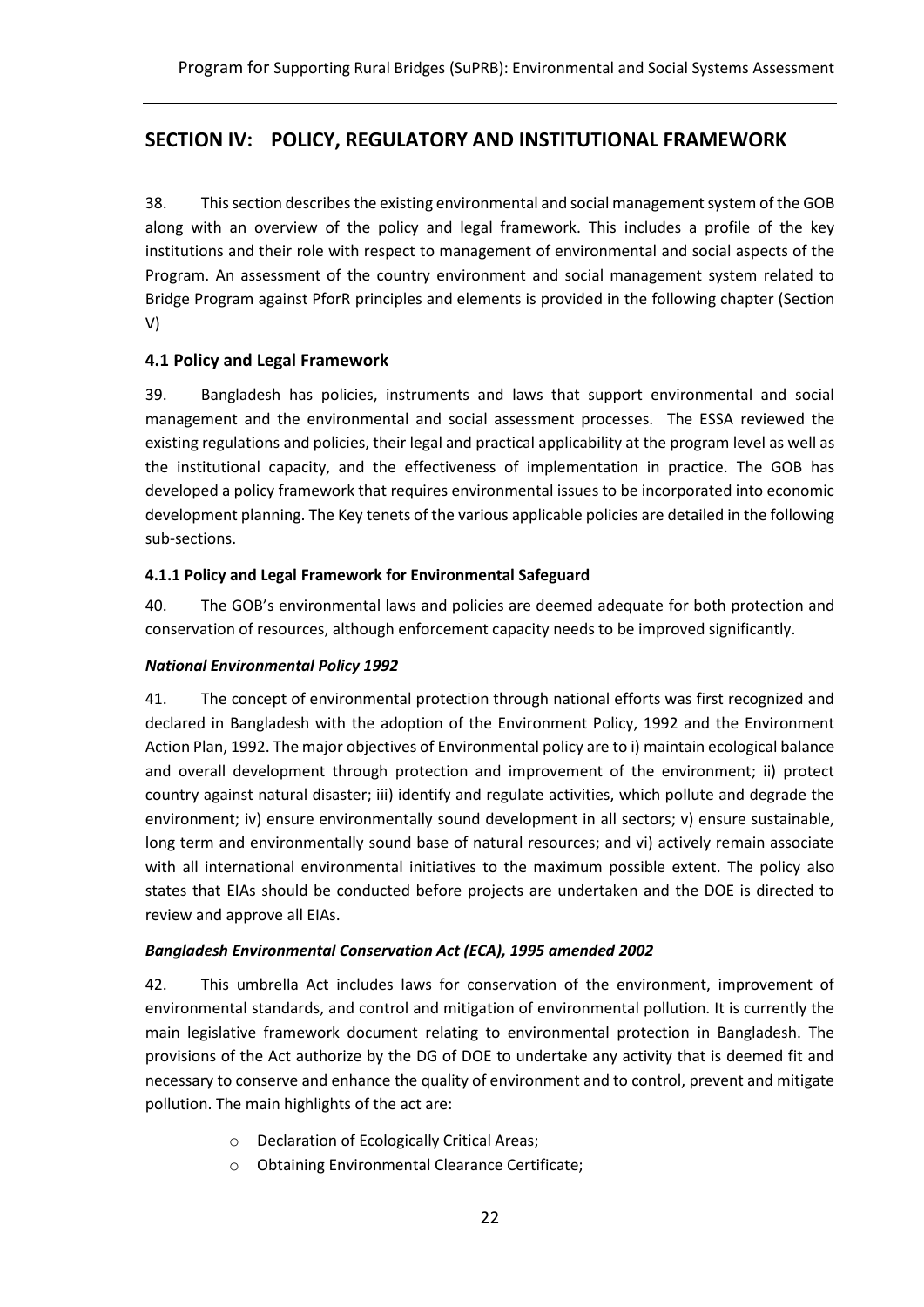- o Regulation with respect to vehicles emitting smoke harmful for the environment;
- o Regulation of development activities from environmental perspective;
- o Promulgation of standards for quality of air, water, noise, and soils for different areas and for different purposes;
- o Promulgation of acceptable limits for discharging and emitting waste; and
- o Formulation of environmental guidelines relating to control and mitigation of environmental pollution, conservation and improvement of environment.

#### *Environment Conservation Rules (ECR) 1997 amended 2003*

43. These are the first set of rules, promulgated under the environment conservation act 1995. Among other things, these rules set (i) the national environmental quality standards for ambient air, various types of water, industrial effluent, emission, noise, vehicular exhaust etc., (ii) requirement for and procedures to obtain environmental clearance, and (iii) requirements for iee/eia according to categories of industrial and other development interventions. Any proponent planning to set up or operate an industrial project is required to obtain an "environmental clearance certificate" from the department of environment (doe), under the environment conservation act 1995 amended in 2002. Ecr 1997 contains the drinking water quality standards which needs to be maintained while providing water supply to workers. Also, construction of bridges will require environmental clearance from the doe, the procedures and formalities of which are delineated in the ecr 1997.under the ecr, projects are classified as 'green', 'orange a', 'orange b', and 'red' to determine the level of environmental assessment required.

44. According to ECR 1997, construction, re-construction and extension of bridge with length below 100 meters is considered as 'Orange B' category for which IEE and EMP reports need to be prepared. On the other hand, construction, re-construction and extension of bridge with length equal to or above 100 meters is considered as 'Red' category for which EIA study is mandatory. These reports have to be approved by the DoE. There is no specific requirement for bridge maintenance activitiesin particular and it is expected that most maintenance works are addressed in the operation phases of bridge projects. Bridges which fall under 'Red' category will not be a part of the PforR operation.

#### *Water Act 2013*

45. The Water Act 2013 mentions that no person or organization shall, without permission of appropriate authority, stop natural flow of any water course or create obstacles to such flow or divert or attempt to divert the direction of any water course by constructing any structure, whether it is on the bank or not, of any water source, or by filling any water source or by extracting sand or mud from any water source.

#### *Public Procurement Rule (PPR), 2008*

46. This is the public procurement rules of Bangladesh and this rule shall apply to the Procurement of Goods, Works or Services by any government, semi-government or any statutory body established under any law. The rule includes the adequate measure regarding the "Safety, Security and Protection of the Environment' in the construction works. This clause includes mainly, the contractor shall take all reasonable steps to (i) safeguard the health and safety of all workers working on the Site and other persons entitled to be on it, and to keep the Site in an orderly state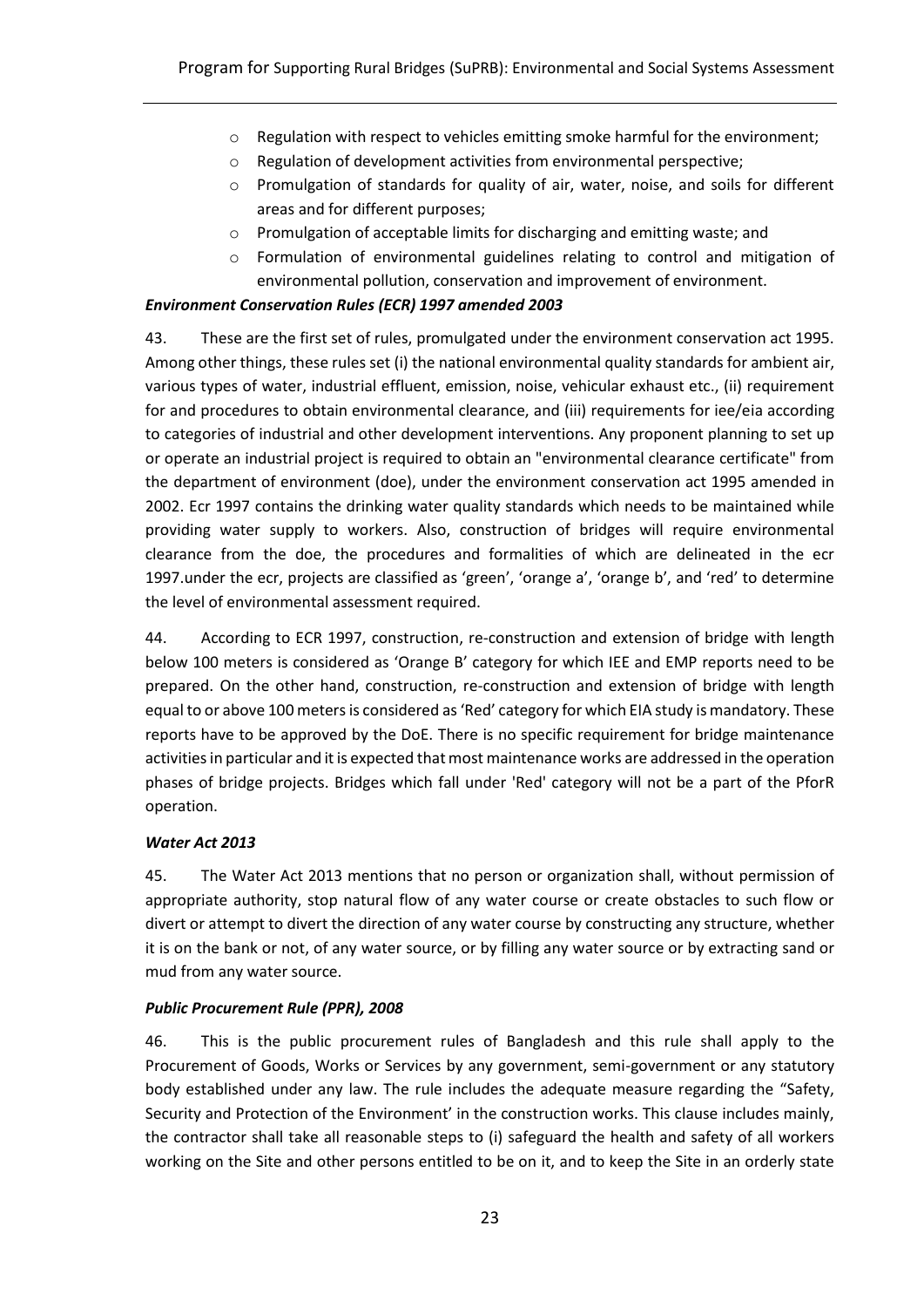and (ii) protect the environment on and off the Site and to avoid damage or nuisance to persons or to property of the public or others resulting from pollution, noise or other causes arising as a consequence of the Contractors methods of operation.

## *Bangladesh Labour Act, 2006 (amended 2013)*

47. This Act pertains to the occupational rights and safety of workers and the provision of a comfortable work environment and reasonable working conditions. In the chapter VI of this law safety precaution regarding explosive or inflammable dust/gas, protection of eyes, protection against fire, works with cranes and other lifting machinery, lifting of excessive weights are described. And in the Chapter VIII provision safety measure like as appliances of first aid , maintenance of safety record book, rooms for children, housing facilities, medical care, group insurance etc. are illustrated.

48. The Labour Law of Bangladesh 2006 bans children under the age of 14 from working. However, according to the UN children's agency, UNICEF, 4.7 million children under that age are employed in the informal sector, and 1.3 million aged five to 17work in hazardous industries. Chapter III of the Act<sup>3</sup> under "EMPLOYMENT OF ADOLESCENT WORKER" puts restrictions on employment of children and adolescents as follows:

(1) No child shall be employed or permitted to work in any occupation or establishment. (2) No adolescent shall be employed or permitted to work in any occupation or establishment, unless:

(a) A certificate of fitness in the form prescribed by rules, and granted to him by a registered medical practitioner is in the custody of the employer; and (b) He/She carries, while at work, a token containing a reference to such certificate.

# *National Land Transport Policy (NLTP), 2004*

49. The government approved the NLTP in April 2004, which introduced the concept of longterm network planning and integration of transport policy, planning and appraisal across land transport modes. Each sub-sector undertakes physical and institutional improvement in line with its long-term policy provided in the NLTP with each sub-sector master plan. Major issues by sub-sector include (i) maintenance financing, quality, safety and overloading in major roads; (ii) better planning in rural roads; (iii) restructuring Bangladesh Railways into a commercially oriented organization in conjunction with substantial investment in infrastructure, rolling stocks and wagons, equipment, and technical modernization; (iv) efficient dredging and tariff regulation in inland waterways; and (v) operation efficiency improvements in ports. As indicated in the NLTP, environmental adaptation needs to be taken into account in project assessment, which will help mitigate climate change.

#### *National Water Policy (NWP), 1999*

 $\overline{a}$ 

50. The NWP promulgated in 1999 with the intension of guiding both public and private actions in the future for ensuring optimal development and management of water that benefit both

<sup>3</sup> THE BANGLADESH LABOUR ACT, 2006; ACT NO. XLII OF 2006 [11 October, 2006]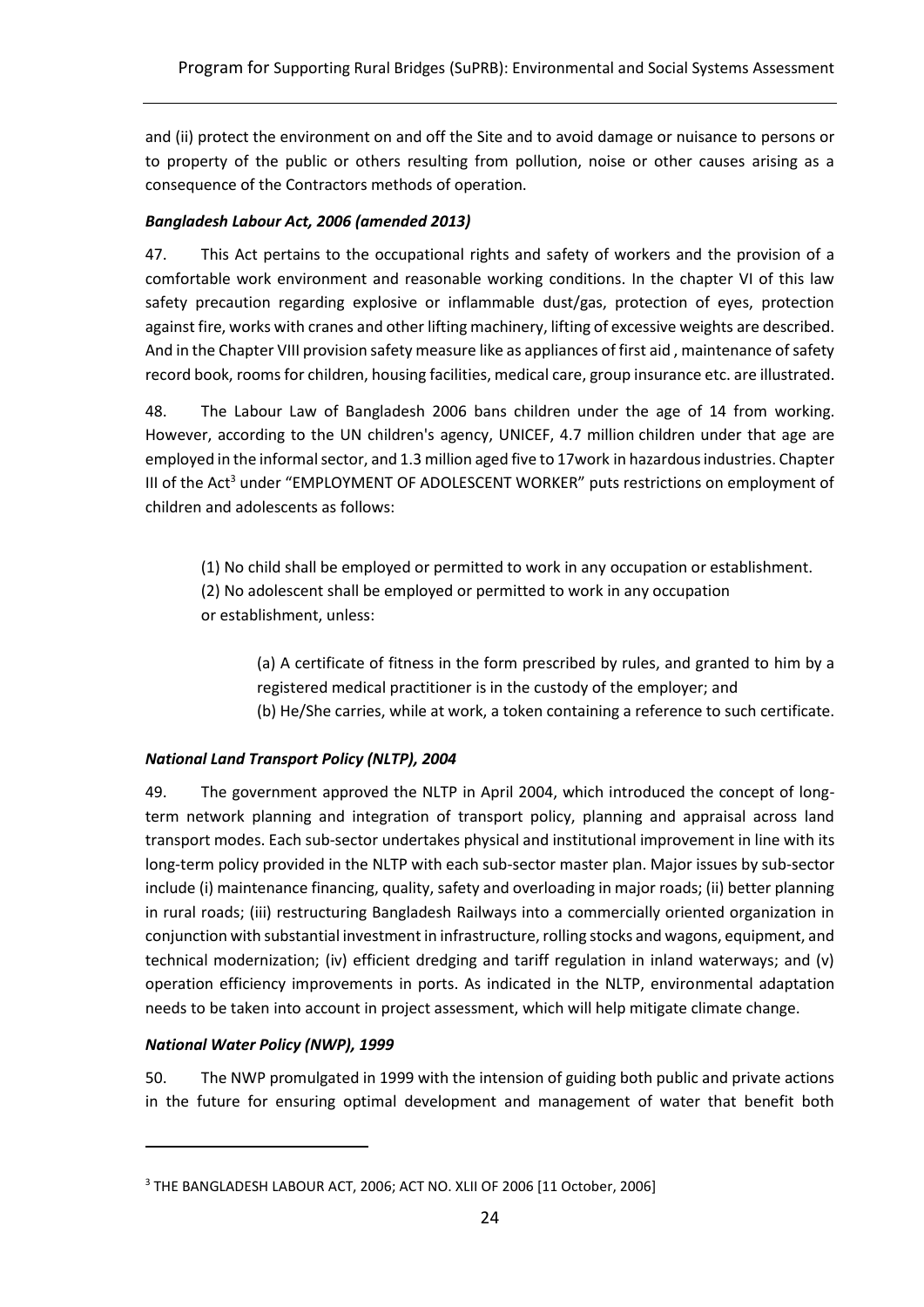individuals and the society at large. The policy aims to ensure progress towards fulfilling national goals of economic developments, poverty alleviation, food security, public health and safety, decent standard of living for the people and protection of natural environment. According to the policy, all agencies and departments entrusted with water resource management responsibilities (regulation, planning, construction, operation, and maintenance) will have to enhance environmental amenities and ensure that environmental resources are protected and restored in executing their tasks. Environmental needs and objectives will be treated equally with the resources management needs.

#### *The National Fisheries Policy, 1999*

51. This policy may be relevant to the supporting rural bridges project as there could be impacts on fish migration during bridge construction activities. The Fisheries Policy highlights the need to conserve fish breeding grounds and habitats. It intends to promote fisheries development and conservation in all water bodies. The project should consider these policies to protect the habitats, migration and connectivity of fish and fisheries resources around the project area. Measures to reduce any potential negative impacts on local fish populations will be incorporated into all stages of the Project.

#### *National Water Management Plan (NWMP), 2001 (approved in 2004)*

52. The National Water Resources Council approved on March 31, 2004 a 25-year National Water Management Plan. The plan provides a framework within which all concerned with the development, management and use of water resources water services in Bangladesh can plan and implement their own activities in a coordinated and integrated manner. The planned activity programs have been presented in the eight sub-sectoral clusters: i) Institutional Development, ii) Enabling Environment, iii) Main River, iv) Towns and Rural Areas, v) Major Cities; vi) Disaster Management; vii) Agriculture and Water Management, and viii) Environment and Aquatic Resources. Each cluster comprises of a number of individual programs. Water Resources Planning Organization (WARPO) was assigned to monitor the NWMP.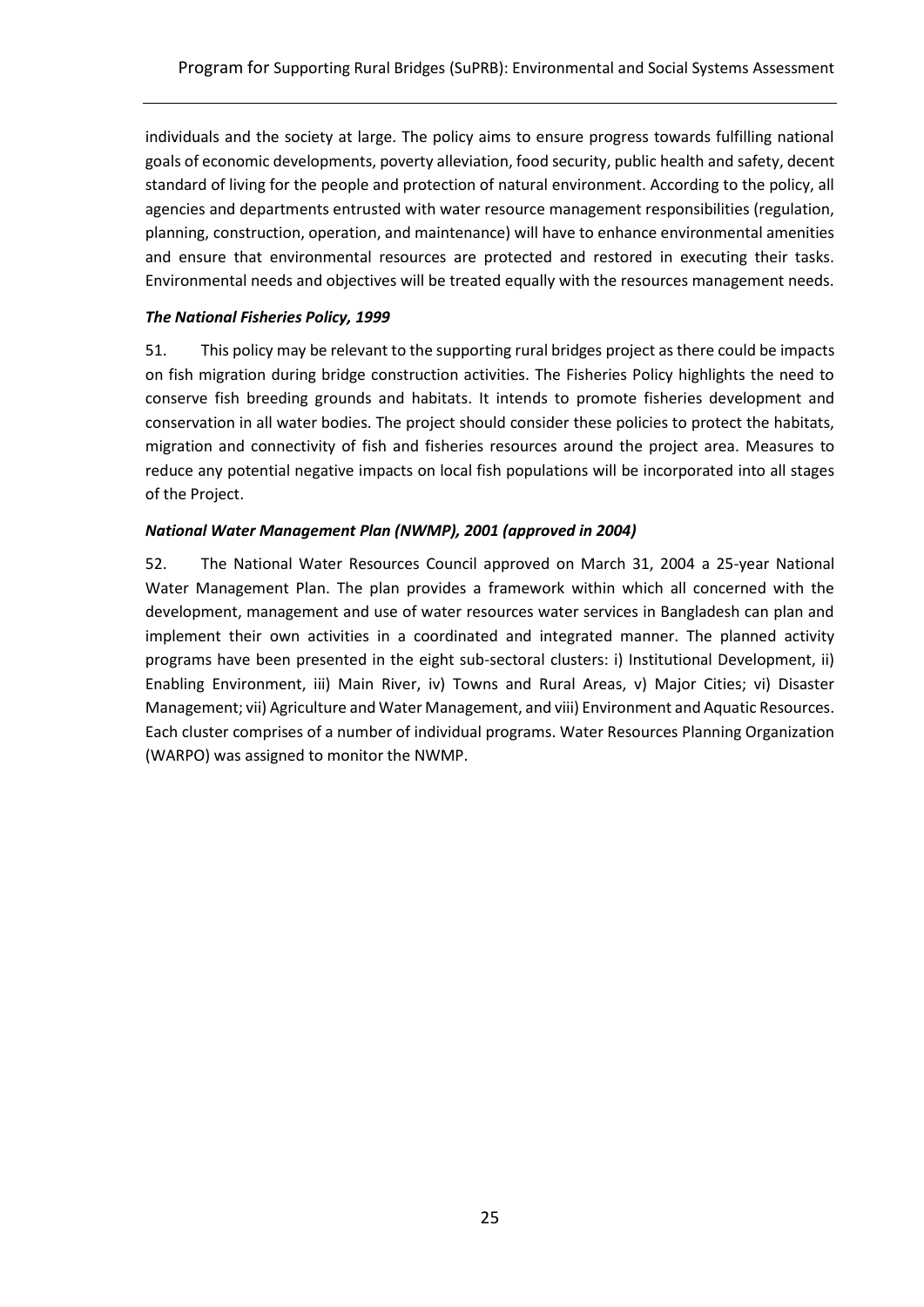#### *The Rural Roads and Bridges Maintenance Policy, 2013*

53. In 2013 the Government of Bangladesh has adopted "The Rural Roads and Bridges Maintenance Policy". The objective of the policy is to develop a sustainable rural transport system through an appropriate maintenance management system in order to provide safe operation of vehicles and to ensure necessary funding for their maintenance. The policy document, in particular, provided guidance on the prioritization of rural roads and bridges under budget constraints. The guidance includes: (i) Routine maintenance will get priority over periodic maintenance; (ii) Maintenance of bridges and culverts on upazila and union roads will get urgent attention; (iii) upazila and union roads will get priority over village roads; and (iv) Roads that are fully upgraded and without missing bridges will get a priority. The policy also emphasized the importance of road safety, citizen participation, gender and implementation management linked to the maintenance of rural roads and bridges.

#### *LGED's Strategy, Guidelines and Environmental Code of Practices (ECPs)*

54. In response to the ECA, 1995 and ECR, 1997, and recognizing the need of its donors to ensure sound environmental practices, LGED has developed guidelines and code of practices to ensure that its activities sustain, and where feasible enhance the environment. The LGED aims to implement all its projects in an environmentally sound and sustainable manner that meets all the requirements of the GOB and its financing partners. This approach is embodied in the LGED document titled 'Environmental Assessment Guidelines for LGED Projects' formulated by the Environmental Unit of LGED in 2008.Two documents have been prepared under RTIP which provide a sound basis for defining the environmental management procedures and arrangements:

- Manual for Environmental Supervision and Monitoring and Guidelines for Environmental Screening and Categorization of Sub-project, EMU, RTIP (RDP-26), September 2004.
- Environmental Code of Practices (ECP), EMU, RTIP (RDP-26), September 2004.

#### <span id="page-28-0"></span>**4.1.2 Policy and Legal Framework for Social Safeguard**

55. The GOB's social laws and policies are deemed adequate for protection, safety, and social security and inclusiveness of the populace. However, the enforcement capacity needs to be improved significantly.

#### *Constitution of the People's Republic of Bangladesh, 04 November 1972*

56. The fundamental rights under the Constitution indicate the general guidelines for a policy on resettlement/rehabilitation of citizens adversely affected (whatever be the mechanism) due to any activity of the State. Article 15, *Provision of basic necessities* of the constitution makes it fundamental responsibility of the State to attain, through planned economic growth, a constant increase of productive forces and a steady improvement in the material and cultural standard of living of the people, with a view to securing to its citizens-

(a) The provision of the basic necessities of life, including food, clothing, shelter, education and medical care;

(b) The right to work, that is the right to guaranteed employment at a reasonable wage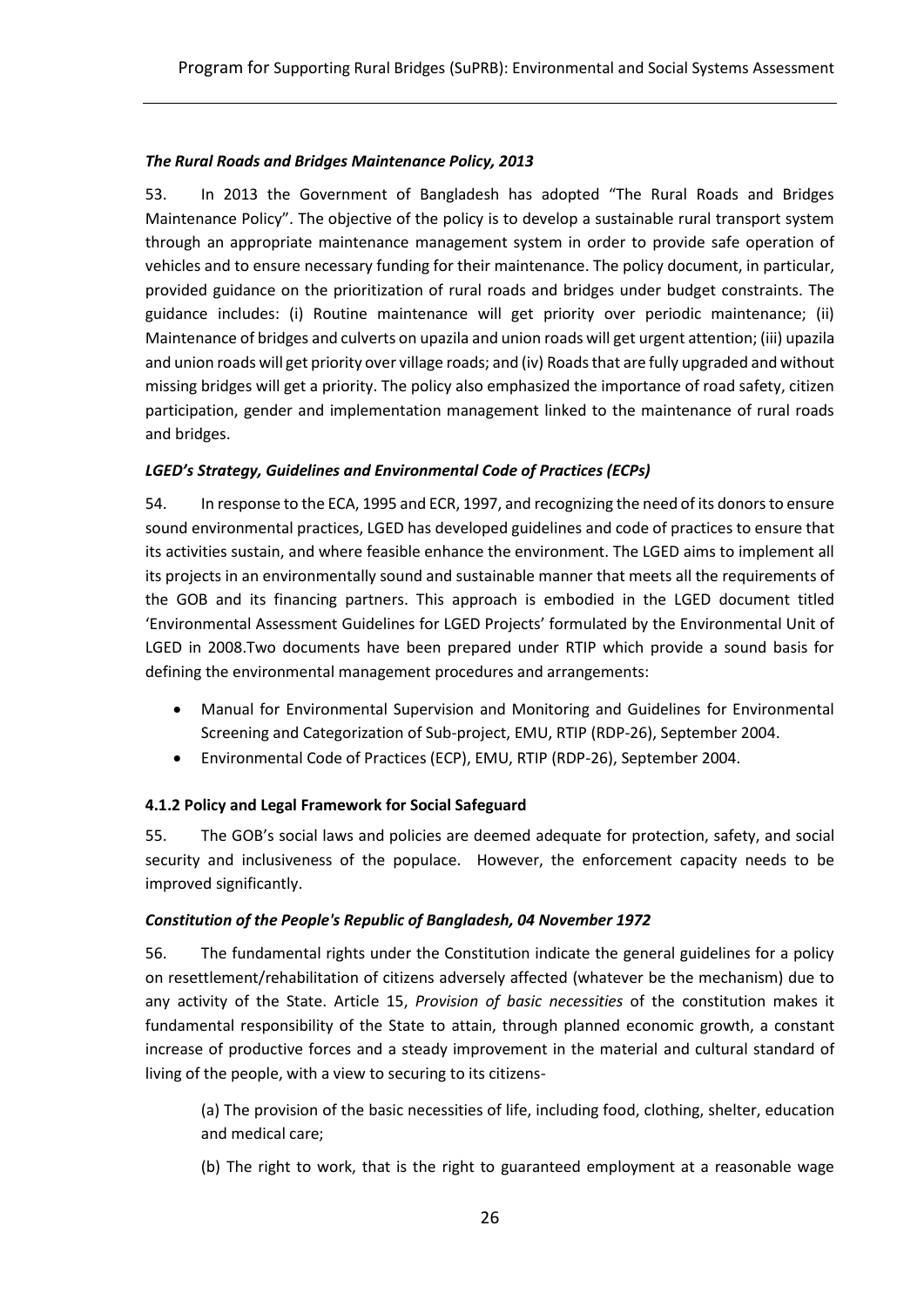having regard to the quantity and quality of work;

(c) The right to reasonable rest, recreation and leisure; and the right to social security, that is to say to public assistance in cases of undeserved want arising from unemployment, illness or disablement, or suffered by widows or orphans or in old age, or in other such cases.

57. The contents of Article 15 are particularly important for the squatters (floating people migrating from rural areas to the cities/towns looking for jobs and/or landless people that construct shanty huts and small temporary business facilities in Government land for survival).

58. Article 20 of the constitution (Work as a Right and Duty) states that:

(1) Work is a right, a duty and a matter of honor for every citizen who is capable of working, and everyone shall be paid for his work on the basis of the principle "from each according to his abilities to each according to his work".

(2) The State shall endeavor to create conditions in which, as a general principle, persons shall not be able to enjoy unearned incomes, and in which human labor in every form, intellectual and physical, shall become a fuller expression of creative endeavor and of the human personality.

59. Article 40 of the constitution, *Freedom of Profession or Occupation* states that: "Subject to any restrictions imposed by law, every citizen possessing such qualifications, if any, as may be prescribed by law in relation to his profession, occupation, trade or business shall have the right to enter upon any lawful profession or occupation, and to conduct any lawful trade or business." This means that every citizen has the right to practice any lawful occupation, which implies that anything that impedes such right (a) should not be done or (b) there should be supplementary measures to make good the losses incurred by the citizen. Resettlement and rehabilitation of adversely affected people due to infrastructure projects very clearly falls within this requirement for supplementary measures.

60. However, Article 42, *Rights to Property*, states that:

"(a) Subject to any restrictions imposed by law, every citizen shall have the right to acquire, hold, transfer or otherwise dispose of property, and no property shall be compulsorily acquired, nationalized or requisitioned save by authority of law.

(b) A law made under clause (1) shall provide for the acquisition, nationalization or requisition with compensation and shall either fix the amount of compensation or specify the principles on which, and the manner in which, the compensation is to be assessed and paid; but no such law shall be called in question in any court on the ground that any provision in respect of such compensation is not adequate.

(c) Nothing in this article shall affect the operation of any law made before the commencement of the Proclamations (Amendment) Order, 1977 (Proclamations Order No. I of 1977), in so far as it relates to the acquisition, nationalization or acquisition of any property without compensation."

61. Thus, according to sub-clause 2, no law with provision of compensation for acquisition of land can be challenged in a court on the ground that such compensation has been inadequate.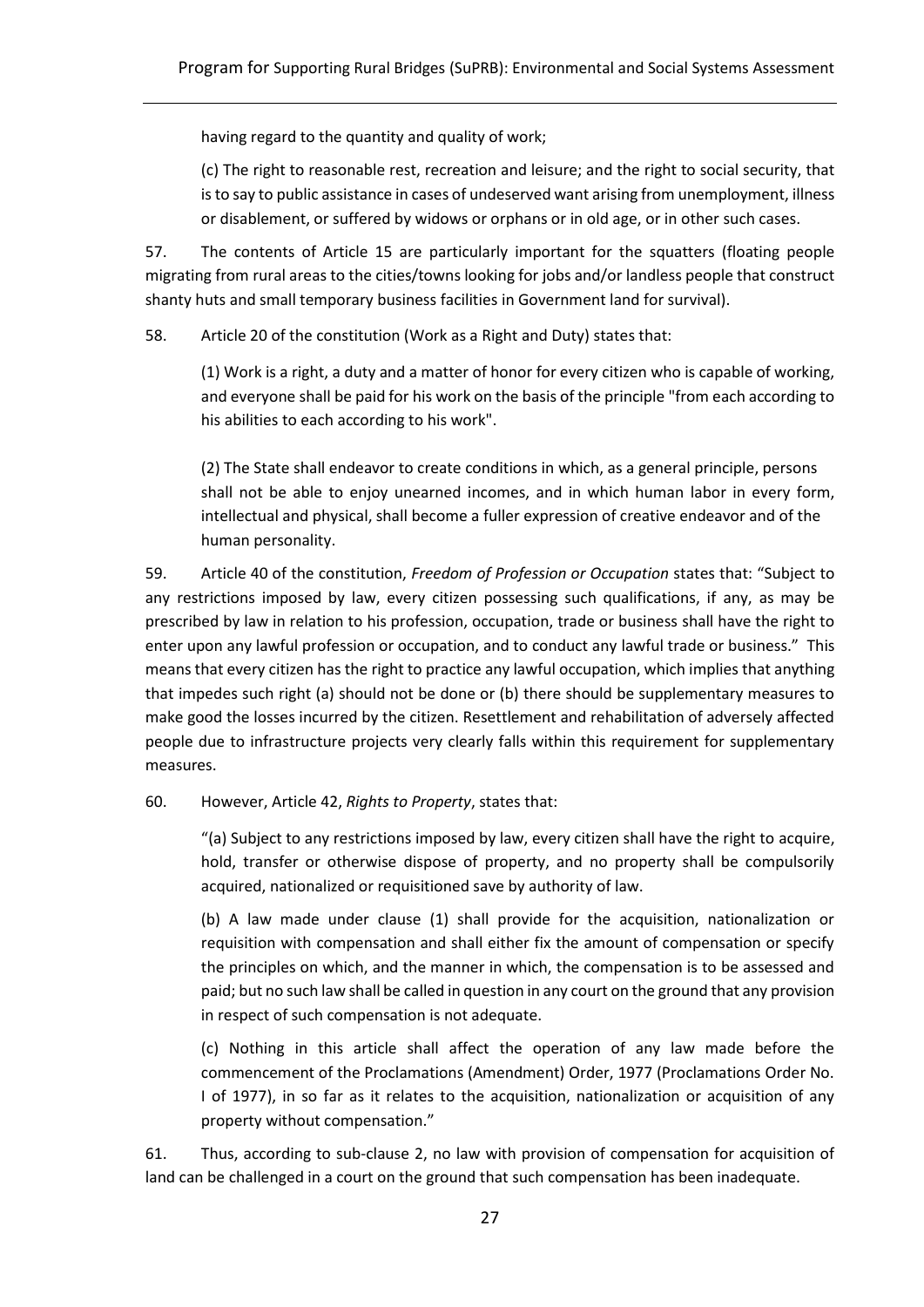#### *National Land-use Policy, 2001*

62. The Government of Bangladesh has adopted national Land use Policy, 2001. The salient features of the policy objectives relevant to the program are as follows:

- To prevent the current tendency of gradual and consistent decrease of cultivable land for the production of food to meet the demand of expanding population;
- To ensure that land use is in harmony with natural environment:
- To use land resources in the best possible way and to play supplementary role in controlling the consistent increase in the number of land less people towards the elimination of poverty and the increase of employment;
- To protect natural forest areas, prevent river erosion and destruction of hills;
- To prevent land pollution; and
- To ensure the minimal use of land for construction of both government and nongovernment buildings.

#### *Bangladesh National Building Code*

63. The basic purpose of this code is to establish minimum standards for design, construction, quality of materials, use and occupancy, location and maintenance of all buildings within Bangladesh in order to safeguard, within achievable limits, life, limb, health, property and public welfare. The installation and use of certain equipment, services and appurtenances related, connected or attached to such buildings are also regulated herein to achieve the same purpose.

64. Part-7, Chapter-3 of the Code has clarified the issue of safety of workmen during construction and with relation to this, set out the details about the different safety tools of specified standard. In relation with the health hazards of the workers during construction, this chapter describes the nature of the different health hazards that normally occur in the site during construction and at the same time specifies the specific measures to be taken to prevent such health hazards. According to this chapter, exhaust ventilation, use of protective devices, medical checkups etc. are the measures to be taken by the particular employer to ensure a healthy workplace for the workers.

65. Section 1.4.1 of chapter-1, part-7 of the BNBC, states the general duties of the employer to the public as well as workers. According to this section, "All equipment and safeguards required for the construction work such as temporary stair, ladder, ramp, scaffold, hoist, run way, barricade, chute, lift etc. shall be substantially constructed and erected so as not to create any unsafe situation for the workmen using them or the workmen and general public passing under, on or near them".

66. Part-7, Chapter -1 of the Bangladesh National Building Code (BNBC) clearly sets out the constructional responsibilities according to which the relevant authority of a particular construction site shall adopt some precautionary measures to ensure the safety of the workmen. According to section 1.2.1 of chapter 1 of part 7, "in a construction or demolition work, the terms of contract between the owner and the contractor and between a consultant and the owner shall be clearly defined and put in writing. These however will not absolve the owner from any of his responsibilities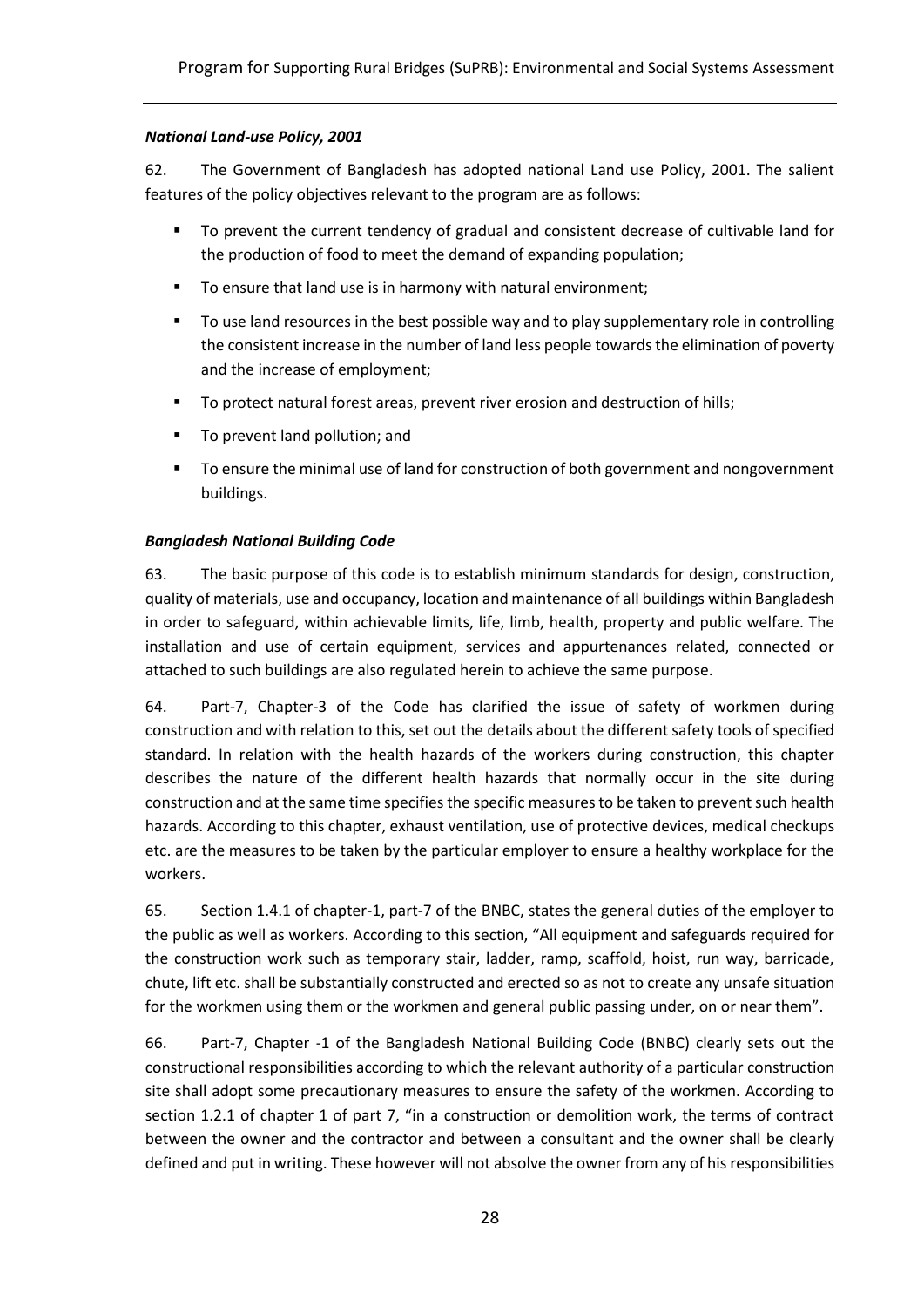under the various provisions of this Code and other applicable regulations and by-laws. The terms of contract between the owner and the contractor will determine the responsibilities and liabilities of either party in the concerned matters, within the provisions of the relevant Acts and Codes (e.g.) the Employers' Liability Act, 1938, the Factories Act 1965, the Fatal Accident Act, 1955 and Workmen's Compensation Act 1923". (After the introduction of the Bangladesh Labor Act, 2006, these Acts have been repealed).

67. To prevent workers falling from heights, the Code in section 3.7.1 to 3.7.6 of chapter 3 of part 7 sets out the detailed requirements on the formation and use of scaffolding. According to section 3.9.2 of the same chapter, "every temporary floor openings shall either have railing of at least 900 mm height or shall be constantly attended. Either a railing with toe board or a hinged cover shall guard every floor hole. Alternatively, the hole may be constantly attended or protected by a removable railing. Every stairway floor opening shall be guarded by railing at least 900 mm high on the exposed sides except at entrance to stairway. Every ladder way floor opening or platform shall be guarded by a guard railing with toe board except at entrance to opening. Every open sided floor or platform 1.2 meters or more above adjacent ground level shall be guarded by a railing on all open sides except where there is 39 entrance to ramp, stairway or fixed ladder. The precautions shall also be taken near the open edges of the floors and the roofs".

#### *GoB Laws on Land Acquisition*

68. The principle legal instrument governing land acquisition in Bangladesh is the Acquisition and Requisition of Immovable Property Act, 2017 (Act XXI of 2017 replacing Ordinance II of 1982) and other land laws and administrative manuals relevant to land administration in Bangladesh. According to the Act, whenever it appears to the Government of Bangladesh that any property in any locality is needed or is likely to be needed for any public purpose or in the public interest, the Government can acquire the land with reasonable discretion to current use of the land. Forest reserves, natural water-bodies, archeological sites and historical places are not acquired for development projects. The Act 21 of 2017 requires that compensation be paid for (i) land and assets permanently acquired (including standing crops, trees, houses); and (ii) any other damages caused by such acquisition. The Deputy Commissioner (DC) determines (a) market value of acquired assets on the date of notice of acquisition (based on the registered value of similar property bought and/or sold in the area over the preceding 12 months), and (b) 200% premium on the assessed value for land and 100% for physical assets on the land due to compulsory acquisition. Given that people devalue land during title transfer to minimize tax payment, compensation for land paid by DC including premium may still remain less than the actual market price. The act provides cash based compensation and livelihoods of affected persons and persons without title to land displaced due to resume of public land are not covered in the law. The requiring body, after getting approval of the administrative ministry, requests DC to undertake acquisition of the required land as per its proposal. In addition to the Act 21, 2017, acquisition of any land or forest area, in Chittagong Hill-Tracts (CHT) districts require consent under the Chittagong Hill-Tracts (Land Acquisition) Regulation (1958), the CHT Regional Council Act 1998 and the Forest Act (1927). The Forest Act, 1927 (Act XVI of 1927) revised as of 2000 deals with Reserved Forest, Village Forest, Protected Forest, control over forests on lands not being the property of Govt.

#### *State Acquisition and Tenancy Act 1951(Updated on 30/12/2014)*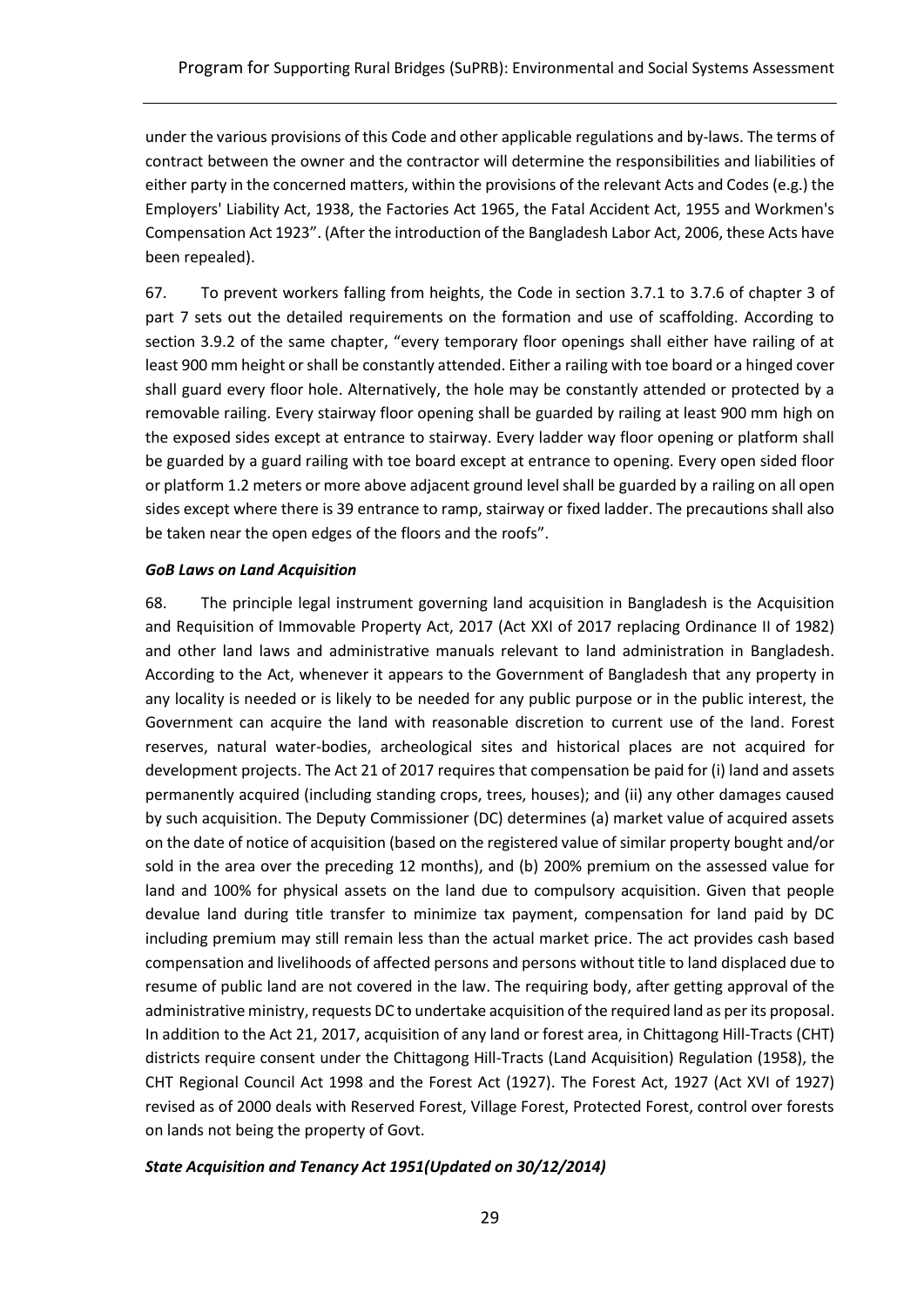69. The **East Bengal State Acquisition and Tenancy Act of 1950** (also known as the **East Pakistan Estate Acquisition Act 1950**) was a law passed by the newly formed democratic [Government of East](https://en.wikipedia.org/wiki/East_Bengal)  [Bengal](https://en.wikipedia.org/wiki/East_Bengal) in the [Dominion of Pakistan](https://en.wikipedia.org/wiki/Dominion_of_Pakistan) (present day [Bangladesh\)](https://en.wikipedia.org/wiki/Bangladesh). The bill was drafted on 31 March 1948 during the early years of Pakistan and passed on 16 May 1951. Before passage of the legislature, landed revenue laws of Bengal consisted of the [Permanent Settlement Regulations of 1793](https://en.wikipedia.org/wiki/Permanent_Settlement) and the [Bengal Tenancy Act of 1885.](https://en.wikipedia.org/wiki/Bengal_Tenancy_Act_(1885)) In consequence of introduction of the law, no intermediary interest were present between the Government and its people, the government has become the only lord of the land. The Act provides for the acquisition by the State of the interests of rent-receivers and certain other interests in land in Bangladesh and to define the law relating to tenancies to be held under the State after such acquisition and other matters connected therewith. The Act comprises 152 sections divided into five parts and 19 chapters. The Act to provide for the acquisition by the State of the interests of rent-receivers and certain other interests in land in Bangladesh and to define the law relating to tenancies to be held under the State after such acquisition and other matters connected therewith.<sup>4</sup> During execution, the Assistant Commissioner of Lands (AC Land) in respective districts demarcates the AD Line each year in areas where rivers frequently erode their banks. According to law, if the land classified by an AD Line re-appears within 30 years from the date of erosion, the original owner(s) can claim the land.

#### *Laws and Policies on Adibasi/Ethnic Minority*

70. Indigenous Peoples are culturally distinct societies and communities. The land on which they live and the natural resources on which they depend are inextricably linked to their identities, cultures, livelihoods, as well as their physical and spiritual well-being. They hold vital ancestral knowledge and expertise on how to adapt, mitigate, and reduce risks from climate change and natural disasters. Indigenous peoples are disproportionately vulnerable to the impacts of climate change since they often live in environmentally sensitive ecosystems and frequently depend on surrounding biodiversity for subsistence as well as cultural survival.<sup>5</sup>

71. In Bangladesh there are about 45 different tribal groups/Adibasi spread across the country. The proportion of the tribal population (TP) in the 64 districts varies from less than 1% in majority of the districts to 56% in Rangamati, 48.9% in Kagrachari and 48% in Bandarban in the Chittagong Hill Tracts (CHT). The tribal groups belong to different ethno-lingual communities, profess diverse faith, have unique cultures, which are different to mainstream culture, and are at varied/different levels of development (economically and educationally). Most of them inhabit in hard to reach areas such as hilly terrains or the forest areas where access is generally difficult. Moreover, many of these tribal groups are also characterized by slow/low growth rate compared to the mainstream population.<sup>6</sup>The Constitution of Bangladesh does not mention the existence of the cultural and ethnic minorities in Bangladesh. The only protective provision for the ethnic minorities that the policy makers often refer to in the context is Article 28 (4) which states that: Nothing shall prevent the state from making

 $\overline{a}$ 

<sup>2</sup>Throughout this Act, the word "Bangladesh" was substituted for the words "East Pakistan" by Article 5 of the Bangladesh (Adaptation [of Existing Laws\) Order](http://bdlaws.minlaw.gov.bd/pdf_part.php?id=388), 1972 (President's Order No. 48 of 1972).

<sup>5</sup>http://www.worldbank.org/en/topic/indigenouspeoples

<sup>6</sup> Tribal/Ethnic Health Population and Nutrition Plan for the Health,Population and Nutrition Sector Development Program

<sup>(</sup>HPNSDP) 2011 to 2016, April 2011: p 1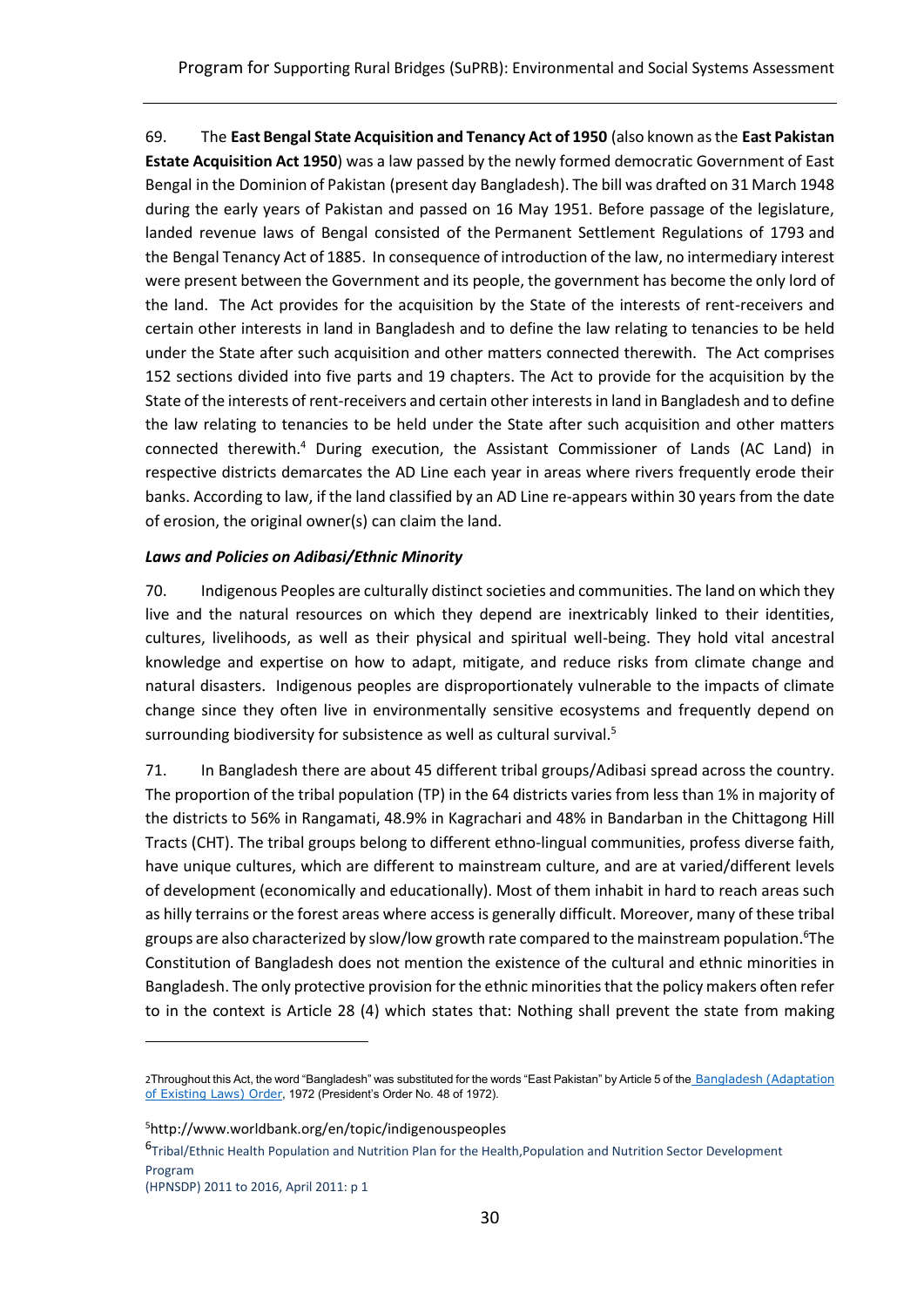special provision in favor of women and children or for the advancement of any backward section of the citizens. The above provision is an ambiguous one and it does not define who or what constitutes "backward". However, the Government recognizes existence of "tribal peoples (TP)" and the need for special attention and in general TP are essentially viewed as backward, poor and socioeconomically & culturally inferior. Towards this end a special program was initiated in 1996- 97 by the Prime Minister's Secretariat aimed at improving the socio-economic situation of the indigenous people of Bangladesh, resident outside the Chittagong Hill Tracts.

72. The Chittagong Hill Tracts Regulation, 1900 (Regulation I of 1900) is the regulatory framework for State sovereignty over the traditional rights of the TP living in the Chittagong Hill Tracts (CHTs) region. They are governed through Revenue Circle Chiefs who are local revenue collectors vide an *amalnama* (authorization by the Government). The Deputy Commissioner and the Commissioner from the Central Government reserve the authority to settle land to the hill-men or non-hill residents or lease out land (nontransferable) for rubber plantation or establishing industries in the CHTs. The CHT districts comprise the reserved forests, the circle of the three Chiefs, viz. the Chakmas Chief, the Bohmong Chief and Mogh Chief and the Maini Valley (rule 35). The Circle Chiefs form Advisory Council to the Deputy Commissioner (DC) for administration of their respective circles and exercise their authority as Chiefs in the prompt enforcement in the mouzas of their circles of all orders of the DC.

73. The acquisition of any land or forest area in Chittagong Hill Tracts (CHT) districts require consent under the Chittagong Hill-Tracts (Land Acquisition) Regulation 1958, the CHT Regional Council Act 1998 and the Forest Act (1927). The Chittagong Hill-Tracts (Land Acquisition) Regulation, 1958 regulation has provision for payment of compensation for requisitioned property. The compensation may be fixed by agreement or by rules framed on this behalf

74. The National Parliament of Bangladesh in 24 May 1998 passed the Peace Accord 1997 as the "Chittagong Hill Tracts Regional Council Act, 1998 (Act 12 of 1998). In addition to reestablishing peace, the Accord recognized the ethnic people's right to land, culture, language, and religion. The Accord set out detailed provisions for strengthening the system of self-governance in the CHT, and redressing the most urgent land-related problems. A ministry on CHT Affairs was established by appointing a Minister from among the adibasis of hill districts. Advisory Council from the CHT region assists this ministry. However, there is a demand for extending the scope of the CHT Affairs Ministry to include the adibasis in other areas of the country.

75. The Program activities will in all 8 administrative divisions covering all 64 districts including the 3 districts of Chittagong Hill Tracts (CHT) where majority of the Tribal population reside. However, TP/IP living in the plains (less than 1% of the population) where mainstream population inhabits are to be focused whenever any project is planned in TP held areas including their screening, and free, prior, and informed consultation with the affected Indigenous Peoples' communities at each stage of the project.

# *Gender Equality Strategy of LGED, January 2014*

76. LGED's Gender Equality Strategy draws its strength from the National Women Development Policy 2011. The LGED strategy aims at ensuring that all of its infrastructures are made womenfriendly (the Planning and Design Unit is responsible in this regard), creating employment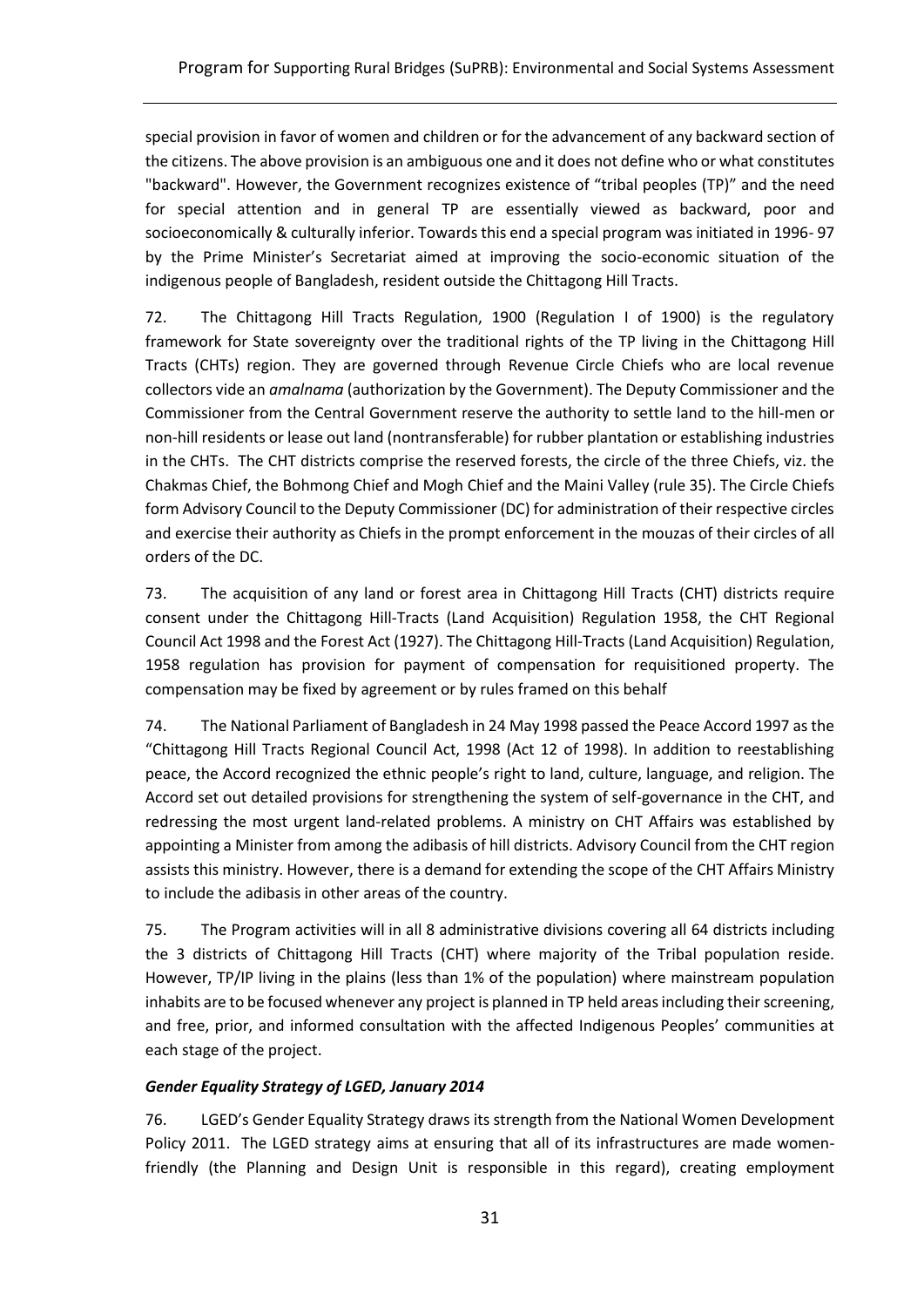opportunities for the women in its different activities and increasingly establishes a process of decision-making in each and every work through participation of both men and women. Through formulation and execution of this strategy in its length and breadth, LGED intends to attain the very objective of transforming itself into an example among the public-sector organizations towards promoting gender value. It is pertinent to note that access of women to LGED's development program was introduced in 1984.

77. Going by the Strategy, LGED's different sectors, units and projects are now required to prepare their individual 'Gender Action Plan' and 'Implementation Guidelines', which are reviewed by LGED's **Gender and Development Forum** and any refinement/amendments may subsequently come thereof. Beside common jobs, positions most suitable for the women are now kept reserved for them by LGED at a higher ratio. At the same time increased need-based training and other allied supports are extended to the women to enable them to acquire requisite skills within the shortest possible time in their respective fields including self-employment.

78. LGED is also focused on improving working environment for women. **Gender and Development Forum** has established an 'Internal Review and Resolving Committee (IRRC)' to monitor issues involving corporal punishment, mental and sexual harassment of personnel and the beneficiary women at their workplaces.

#### <span id="page-34-0"></span>**4.2 Existing Institutional Setup for Addressing Environmental and Social Issues**

#### *Ministry of Environment & Forest (MoEF)/Department of Environment (DoE)*

79. The Department of Environment (DoE) under the Ministry of Environment and Forests (MoEF) is the main environmental regulation and enforcement agency. Under the provision of the Environment Conservation Act 1995, it is responsible for awarding environmental clearance certificates to development projects, monitoring compliance and enforcement of environmental standards, preventing activities that are likely to cause environmental degradation and carrying out various other advisory and research activities. Wide powers have been given to the Director General of DOE by the Environment Conservation Act, 1995, such as, the power to do anything he/she considers necessary to meet the objectives of the Act including direct immediate closure of any polluting industrial plant and monitoring of environmental quality standards. The DOE is also mandated to coordinate the activities of any authority or agency (including other line ministries or their respective departments) relating to the adherence to basic principles of ECA 1995 and ECR 1997. DoE is set-up in six divisional headquarters and 21 district (out of the 64 districts of Bangladesh) offices. When the DoE issues ECC for a project, the project proponent is required to follow the conditions prescribed by the ECC related to the implementation of mitigation measures and monitoring program.

80. Currently DoE has a partially decentralized modality of issuing environmental clearance. The district offices are empowered to issue Location/ Environmental Clearance certificates in favor of industrial units and projects falling in the Green and Orange- A categories whereas the divisional offices can issue the same for Orange-B categories. The metropolitan offices, too can issue certificates for Green, Orange-A and Orange-B categories. However, Clearance of Red category industrial units and projects is approved by Director General (power conferred by section 12(4) of Bangladesh Environmental Conservation Act 1995) who is supported by a Technical committee at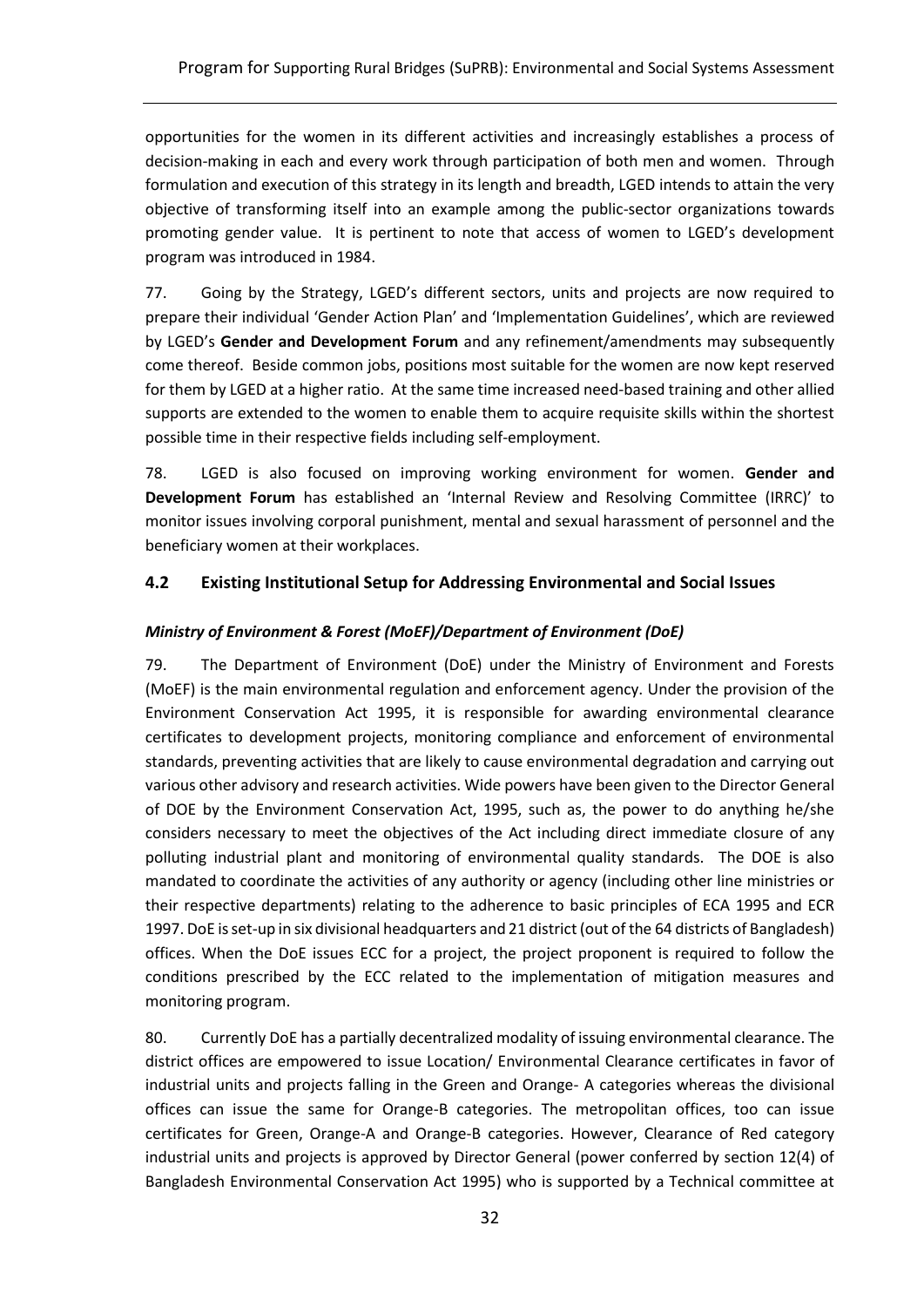Headquarter. Similar to the headquarters, regional, divisional and metropolitan offices of DOE also have one technical committee each. The committee approves the clearance of industrial units and projects fall under orange-A and Orange-B categories and renew clearance / issue clearance of those industrial units and projects fall under Orange-A, Orange-B and Red categories those affiliated with their office

# *Ministry of Local Government, Rural Development and Cooperative (MLGRD&C)/Local Government Engineering Department (LGED)*

81. The Program will be implemented by Local Government Engineering Department (LGED). LGED is under the Local Government Division (LGD) of the Ministry of Local Government, Rural Development and Cooperative (MLGRD&C). LGED is considered as one of the premier organizations of Bangladesh with a long track record of designing and delivering development partner assisted projects. Local Government Engineering Department (LGED) is one of the largest public-sector organizations in Bangladesh entrusted for planning and implementation of local level rural urban and small-scale water resources infrastructure development programs. LGED is highly decentralized organization where ninety nine percent of total manpower works at district and upazila (Sub-District) level. It has representation in all 64 districts and 489 *upazilas*. The Chief Engineer is the head of the organization supported by four Additional Chief Engineers with subsequent supporting manpower. The total manpower under permanent payroll is 10287 both at headquarters and field levels. There is no dedicated environmental cell or unit in the LGED for monitoring and managing social and environmental risks for all LGED development projects. Environmental units are usually established under the PIU for project supported by development partners (such as World Bank). Such units manned by environmental consultants carry out environmental monitoring at the field level and compliance with environmental standards, prepare quarterly monitoring reports and reports to the project director. Such arrangements can be seen in World Bank supported RTIP-1 and RTIP-II and a similar arrangement is proposed for the Rural Bridges Program. However, in general, development activities carried out without donor support, arrangements for environmental reporting and compliance are absent. This is mainly because environmental management and follow-up activities have not been institutionalized in LGED's organogram. Environmental risk management activities are only visible in donor-supported activities only.

82. The Environmental and Social risk management aspects of the rural bridges PforR will be covered by the ESMF developed by the LGED for overall bridge program. According the to the ESMF, the PIU at the central level will screen bridge projects for IEE or EIA as per ECR 1997 provisions, undertake preparation of IEE/EIA and obtain ECC from the Department of Environment, disclose IEE/EIA/EMP to public as per WB policy, setup environmental and social monitoring units at the central and regional levels and create a monitoring and reporting framework, conduct supervision and monitoring of project interventions under implementation as per ESMF /EMP and recommend for corrective actions.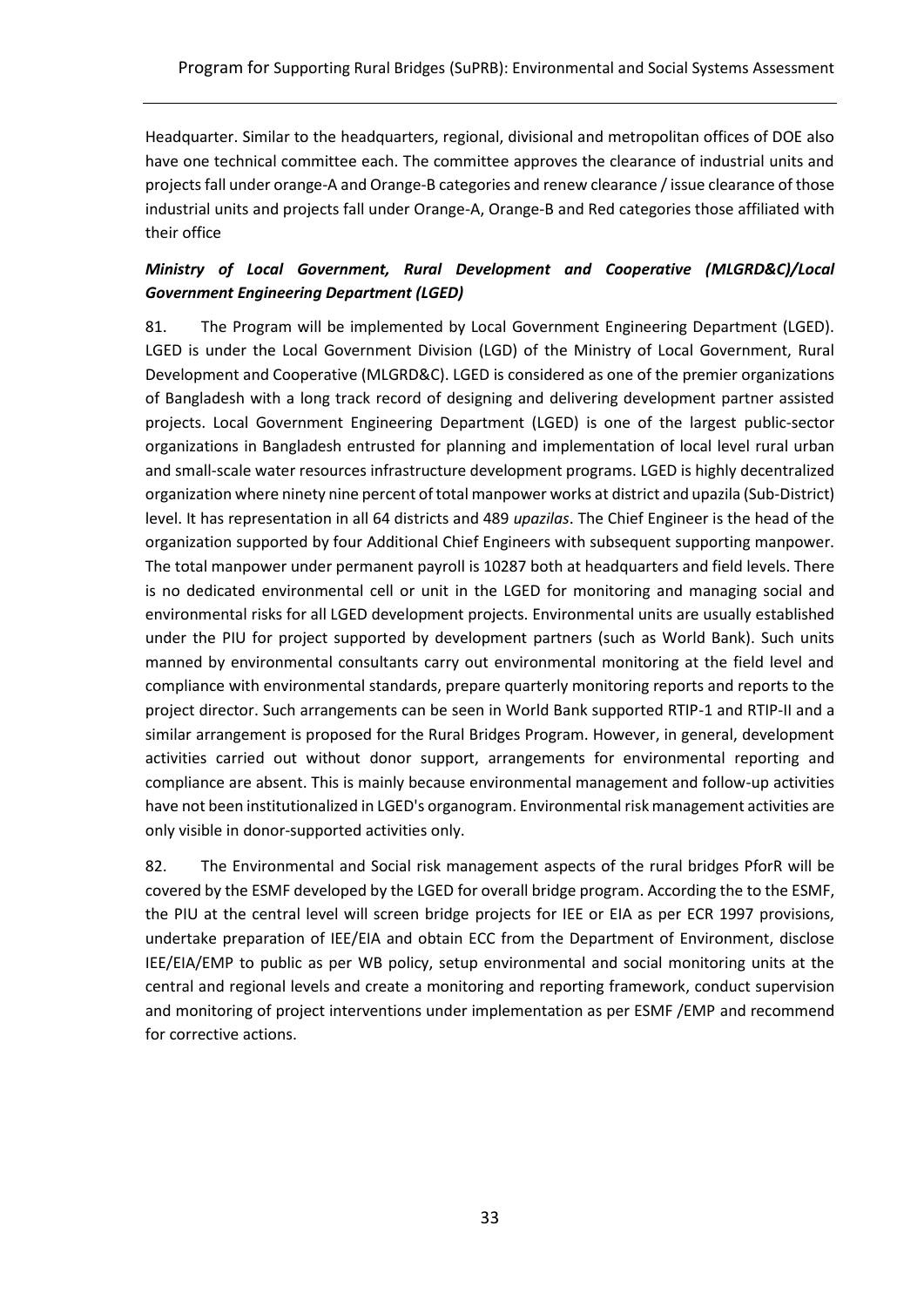<span id="page-36-0"></span>

## **Figure 1 Proposed Organization of the LGED ESMF for the Bridge Program**

83. The *upazila* LGED offices have their accountability during the implementation stage of bridge projects. As a primary implementing organ of the Bridge Project, the *upazila* offices have roles in construction supervision; environmental and social impact supervision and mitigation on day-to-day basis. Incorporation of the environmental codes of practices in the bid document, based on the approved IEE/EIA documents, is the responsibility of the *upazila* office.

# **Planning Commission**

84. The Bangladesh Planning Commission is the central planning organization of the country. It determines objectives, goals and strategies of medium and short-term plans within the framework of long-term perspective and formulates policy measures for the achievement of planned goals and targets. Its activities include the following elements of development planning:

- Policy Planning: determination of goals, objectives, priorities, strategies and policy measures for development plans;
- **•** Sectoral Planning: identification of the role that the various sectors of the economy are required to play in the context of the Plan objectives and goals;
- Program Planning: formulation of detailed resource allocation to realize the Plan objectives and goals;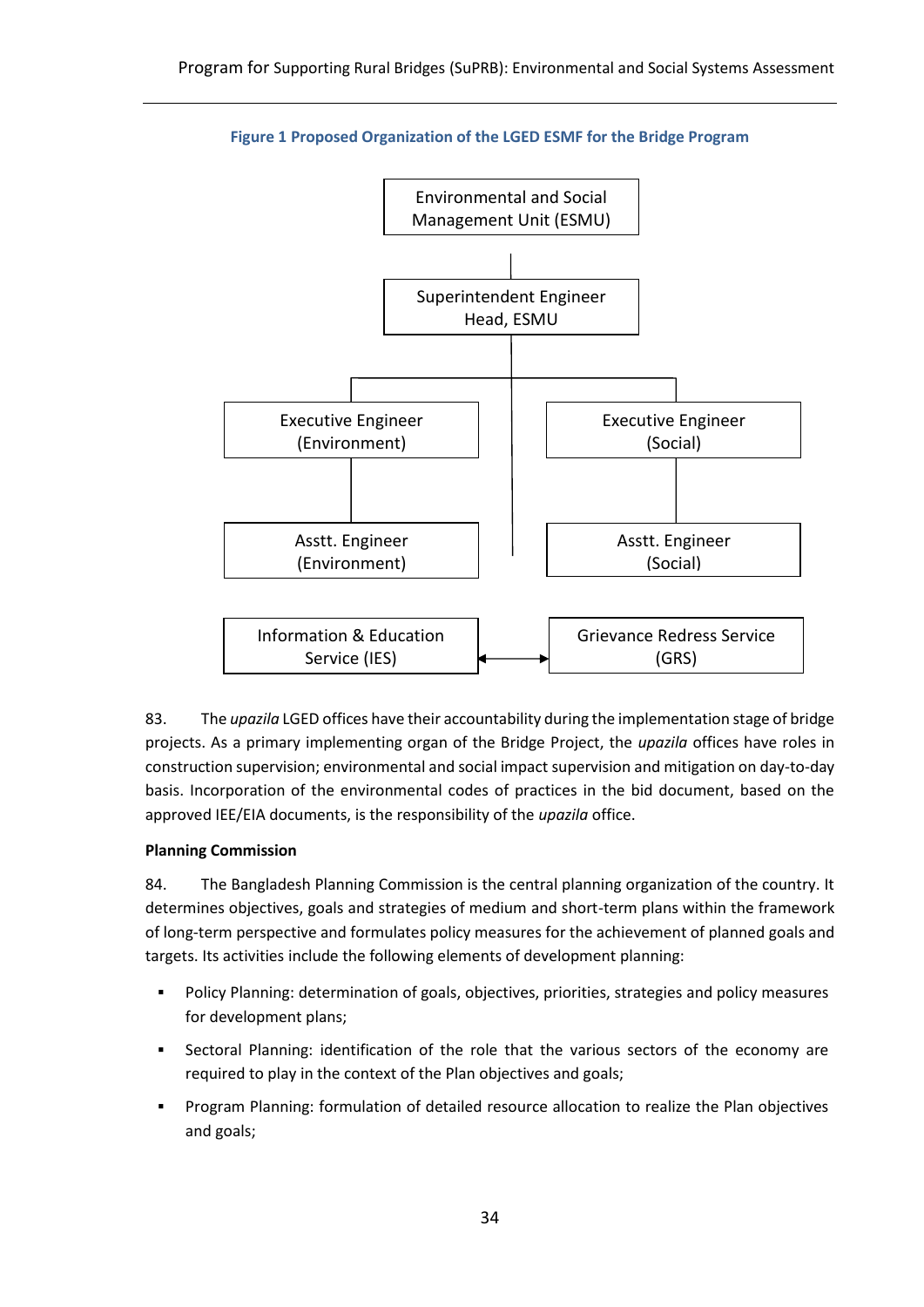- Project Planning: appraisal of projects embodying investment decisions for the implementation of the sectoral plans; and
- Evaluation: impact analysis of projects, programs and Plans on the people's living standard.

85. Among variousfunctions of the **Physical Infrastructure Division** under Planning Commission, the pertinent activities linking LGED includes:

- Preparation of short, medium, long-term plans for sectors under Physical Infrastructure Division, including roads and highways, railway, civil aviation and tourism, post and telecommunication, statistics, water distribution, local and municipal infrastructure development, works and housing.
- Establishment of development for hill tracts, and
- Evaluation and approval of different development projects including that of Ministry of Local Government, Rural Development and Cooperative (LGRD&C)

#### **Implementation Monitoring and Evaluation Division (IMED) under Ministry of Planning**

86. VISION: Practice and management of monitoring and evaluation with core organizational competences in program monitoring and evaluation, mass communications, and project information systems it advises other government organizations on program design and measurement.

87. MISSION: The IMED monitors and evaluates the performance of revenue and development investment by collecting and analyzing information on project and program results originating from implementing organizations.

88. The IMED Strategic Plan examines the link between financial allocations and equitable economic growth by defining and verifying the relationships between expenditure and eventual development results. Analysis of the performance of ministries and sectors against agreed targets is provided to Executive Committee of the National Economic Council (ECNEC), line ministries and other concerned parties whenever necessary. Wherever possible IMED seeks to explain why sector or ministry performance targets have not been met by careful analysis of program outcomes. This analysis is provided to the relevant bodies so that they can improve their performance if necessary. IMED evaluates the performance of LGED during and upon completion of a project and provides necessary guidance to LGED for further improvement.

#### *The Ministry of Labor and Employment (MoLE) /Department of Labor*

89. MoLE is responsible for policy formulation and overall supervision of the departments and offices under it. Among its Directorates, the Department of Labor focuses on Welfare of labor including labor under non-agricultural employment; Industrial unemployment and insurance; Trade unions, industrial and labor disputes, labor courts, wages boards and industrial workers' wages commission; Labour statistics; Administration of labor laws; Labour research including compilation of labor statistics; and Dealings and agreements with international organizations in the field of labor and manpower.

90. The specific functions allocated to the Department are: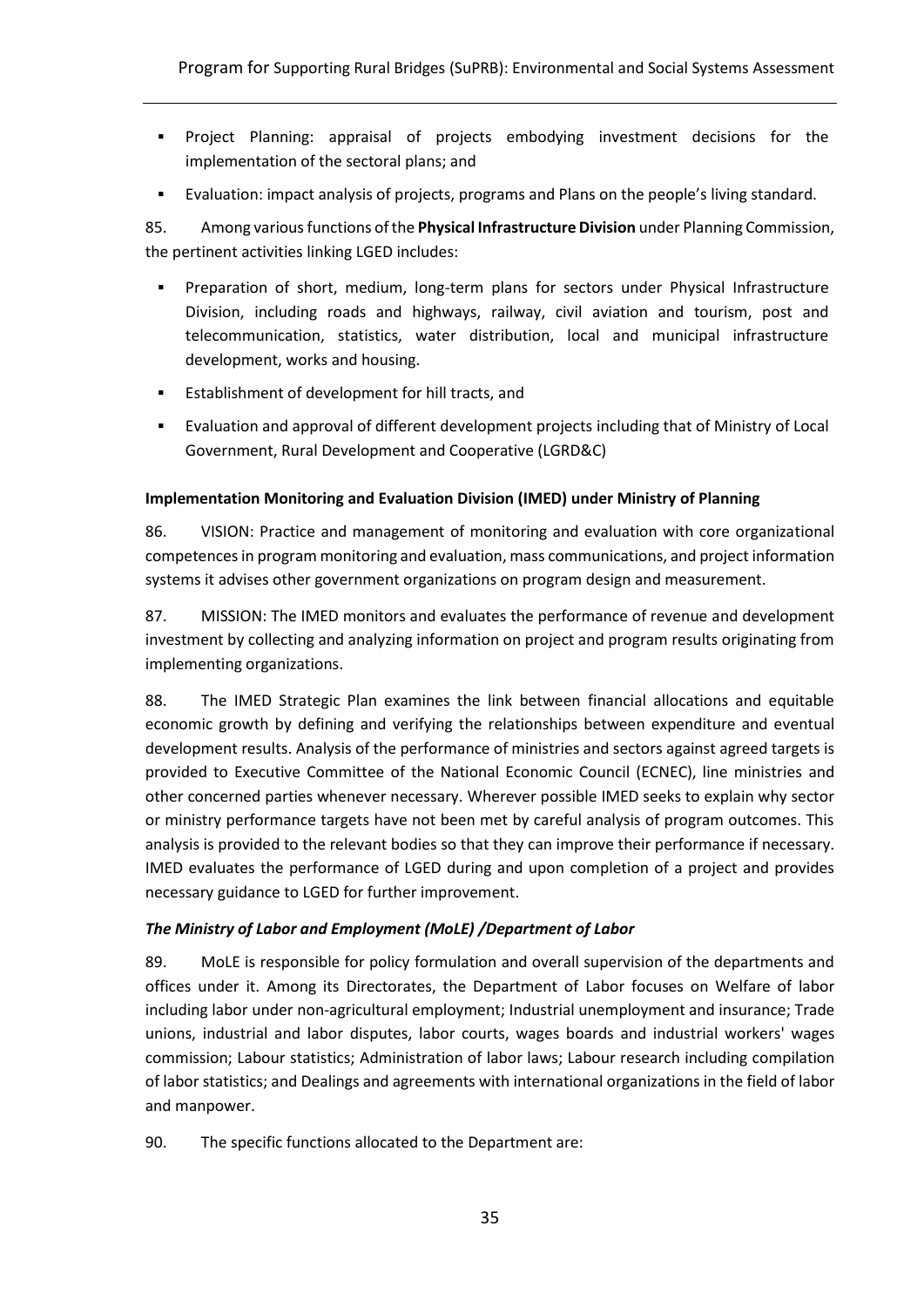- (1) To act as a conciliation machinery under the Industrial Relations Ordinance,1969 and to deal with labor disputes including strikes and lockouts to ensure industrial peace in the interest of increased productivity and for that matter to investigate into causes of labor disputes and to hold statutory and non-statutory tripartite conciliation meetings of the managements and workers both in public and private sectors;
- (2) To be responsible for overall administration and implementation of the Government's policies and programs on labor welfare and labor management relations and to provide educational and advisory services to the different employing ministries on industrial relations connected with numerous complex socio-economic problems. Besides, this Department is concerned and involved with various other labor laws regulating terms of employment and conditions of work;
- (3) To register trade unions and federations of trade unions under the Industrial Relations Ordinance, 1969 and for that matter to enquire, scrutinize and approve the constitutions and amendments thereof of the trade unions and federations and to issue certified copies of constitutions and other documents of unions including certificate of registration on receipt of prescribed fees as well as inspection of trade unions and their accounts;
- (4) To conduct secret ballot for determination of collective bargaining agents under the Industrial Relations Ordinance, 1969 in industrial and commercial establishments, prepare list of qualified workers, hear their objections, prepare and check voters' lists, inspect and select polling booths, hold secret ballots and keep liaison with the local law and order authorities for security in connection with such ballots;
- (5) To conduct cases on behalf of the Government in civil courts, labor courts and appellate tribunal filed by the trade unions and employers against Government;
- (6) To enquire and process complaint pertaining to unfair labor practices of workers, trade unions and employers and to lodge complaint with labor courts and to pursue such complaints in the labor courts for violation of the provisions of the trade unions by the employers and workers;
- (7) To ensure that the trade unions observe their constitutions and in case of default to take appropriate measures including decertification;
- (8) To act as Statistical Authority in respect of the Industrial Statistics Act,1942;
- (9) To organize and implement workers' education programs and labor administration training throughout the country in the interest of industrial peace which is an essential prerequisite for higher productivity;
- (10) To organize population/family welfare education in the labor sector with a view to achieving Government's objective of population control.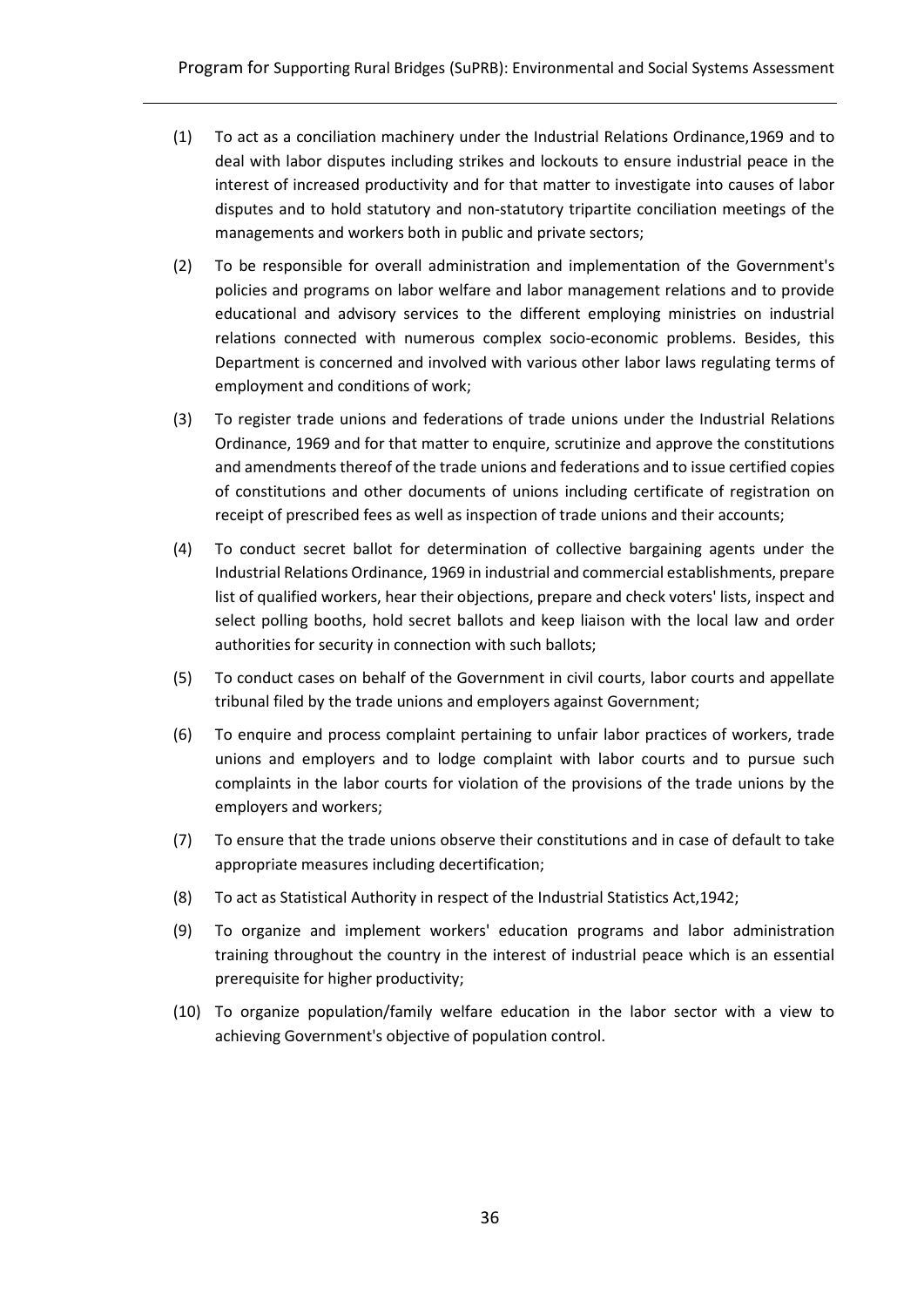# <span id="page-39-0"></span>**SECTION V: ASSESSMENT OF COUNTRY ENVIRONMENTAL AND SOCIAL SYSTEM**

91. The World Bank's Policy for PforR Financing requires that all PforR operations to 'Operate within an adequate legal and regulatory framework to guide environmental and social assessment at the Program level'. Drawing on the information presented in the preceding sections, the analysis presented here assesses the adequacy of the existing policy and regulatory framework against the core principles outlined in the Bank Policy and Procedures for Program for Results Financing (2017).

# <span id="page-39-1"></span>**5.1 Applicability of Core Principles**

92. The statement of the six core principles and their applicability is stated below in the table below:

| <b>Core Principle</b>                                                                  | <b>Applicability</b>                           |  |
|----------------------------------------------------------------------------------------|------------------------------------------------|--|
| <b>Principle</b><br><b>Principle</b><br>$\mathbf{1}$ :<br><b>General</b><br>of<br>Core | Core Principle 1 is applicable for the         |  |
| <b>Environmental and Social Management</b>                                             | environmental and social management for        |  |
|                                                                                        | the Supporting Rural bridges program.          |  |
| Environmental and social management procedures                                         | regards to environmental<br>With<br>risk       |  |
| and processes are designed to (a) promote                                              | mitigation, the program will require           |  |
| environmental and social sustainability in Program                                     | managing impacts associated with civil         |  |
| design; (b) avoid, minimize or mitigate against                                        | works for bridge construction, repair and      |  |
| adverse impacts; and (c) promote<br>informed                                           | maintenance. And it is essential that an       |  |
| program's<br>decision-making<br>relating<br>to<br>a                                    | environmental management procedure is          |  |
| environmental and social effects.                                                      | in place to address these issues.              |  |
| Program procedures will:                                                               |                                                |  |
| Operate within<br>an<br>adequate<br>legal<br>and                                       | With regards to social risk mitigation, as the |  |
| regulatory framework to guide environmental                                            | program would cover 61 Districts of the        |  |
| and social impact assessments at the program                                           | country for repair, replacement, widening      |  |
| level.                                                                                 | and new construction of selected UZR and       |  |
| Incorporate recognized elements of environmental                                       | UNR bridges, the rural society including       |  |
| and social assessment good practice, including (a)                                     | women, children, the elderly and the TP        |  |
| of<br>potential<br>effects;<br>screening<br>(b)<br>early                               | communities will be affected. The Bank's       |  |
| consideration of strategic, technical, and site                                        | SuPRB will fully comply with Core Principle    |  |
| alternatives (including the "no action" alternative);                                  | 1. This along with other measures would        |  |
| (c) explicit assessment of potential induced,                                          | encourage the people at large to access the    |  |
| cumulative, and trans-boundary impacts; (d)                                            | Program.                                       |  |
| identification of measures to mitigate adverse                                         |                                                |  |
| environmental or social impacts that cannot be                                         |                                                |  |
| otherwise avoided or minimized; (e) clear                                              |                                                |  |
| articulation of institutional responsibilities and                                     |                                                |  |
| resources to support implementation of plans; and                                      |                                                |  |
| responsiveness and accountability through<br>(f)                                       |                                                |  |
| stakeholder consultation, timely dissemination of                                      |                                                |  |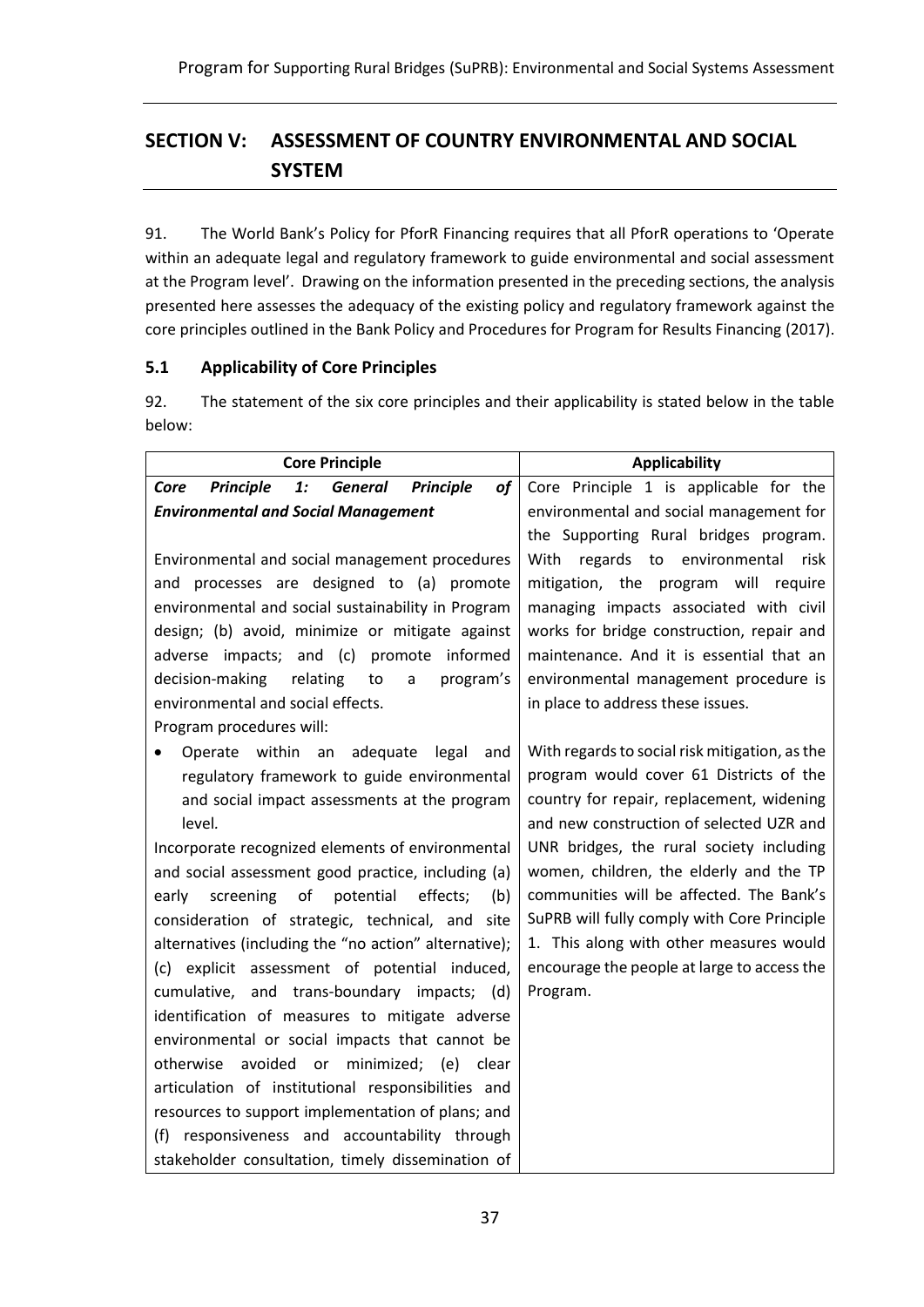| <b>Core Principle</b>                                                                               | <b>Applicability</b>                            |
|-----------------------------------------------------------------------------------------------------|-------------------------------------------------|
| program information, and responsive grievance                                                       |                                                 |
| redress measures.                                                                                   |                                                 |
| Core Principle 2: Natural Habitats and Physical                                                     | The proposed program investments may            |
| <b>Cultural Resources</b>                                                                           | impact natural habitats of aquatic flora and    |
| Environmental and social management procedures                                                      | fauna including fish as the bridges are         |
| and processes are designed to avoid, minimize and                                                   | constructed across water bodies, and may        |
| mitigate against adverse effects on natural habitats                                                | affect some terrestrial flora due to civil      |
| and physical cultural resources resulting from                                                      | works on bridge approach roads.                 |
| program.                                                                                            |                                                 |
|                                                                                                     |                                                 |
| <b>Core Principle 3: Public and Worker Safety</b>                                                   | The Program will support new construction       |
| Environmental and social management procedures                                                      | and civil works and therefore there will be     |
| and processes are designed to protect public and                                                    | issues associated with public and worker        |
| worker safety against the potential risks associated                                                | during<br>construction<br>activities.<br>safety |
| with (a) construction and/or operations of facilities                                               | Therefore, core principle 3 will<br>be          |
| or other operational practices developed or                                                         | applicable.                                     |
| promoted under the program; (b) exposure to toxic                                                   |                                                 |
| chemicals, hazardous wastes, and otherwise                                                          |                                                 |
| dangerous materials; and (c) reconstruction or<br>rehabilitation of infrastructure located in areas |                                                 |
| prone to natural hazards.                                                                           |                                                 |
| <b>Core Principle 4: Land Acquisition</b>                                                           | The program may involve land acquisition        |
| Land acquisition and loss of access to natural                                                      | for bridge approach roads. Therefore, core      |
| resources are managed in a way that avoids or                                                       | principle 4 will be applicable.                 |
| minimizes displacement, and affected people are                                                     |                                                 |
| assisted in improving, or at least restoring, their                                                 | Acquisition<br>Requisition<br>The<br>and<br>of  |
| livelihoods and living standards.                                                                   | Immovable Property Act, 2017 of the GoB         |
|                                                                                                     | would be followed to legalize acquisition in    |
|                                                                                                     | the country's land administration system.       |
|                                                                                                     | It provides the basis to define resettlement    |
|                                                                                                     | policy<br>objectives,<br>and<br>adopt<br>and    |
|                                                                                                     | implement impact mitigation measures.           |
|                                                                                                     | LGED has developed certain principles to        |
|                                                                                                     | adverse<br>minimize<br>impacts<br>of<br>land    |
|                                                                                                     | acquisition. Noted ones are: (1) Avoid or       |
|                                                                                                     | minimize acquisition of private lands; (2)      |
|                                                                                                     | Use as much public land as possible and so      |
|                                                                                                     | on. The ESMF of overall bridge program has      |
|                                                                                                     | developed Chapter $7^7$ elaborately to          |
|                                                                                                     | address all concerns including acquisition,     |

<sup>7</sup> Revised Draft final on Social Assessment and ESMF overall bridge program, August 2017; p 28-42

 $\overline{\phantom{0}}$ 

 $\overline{a}$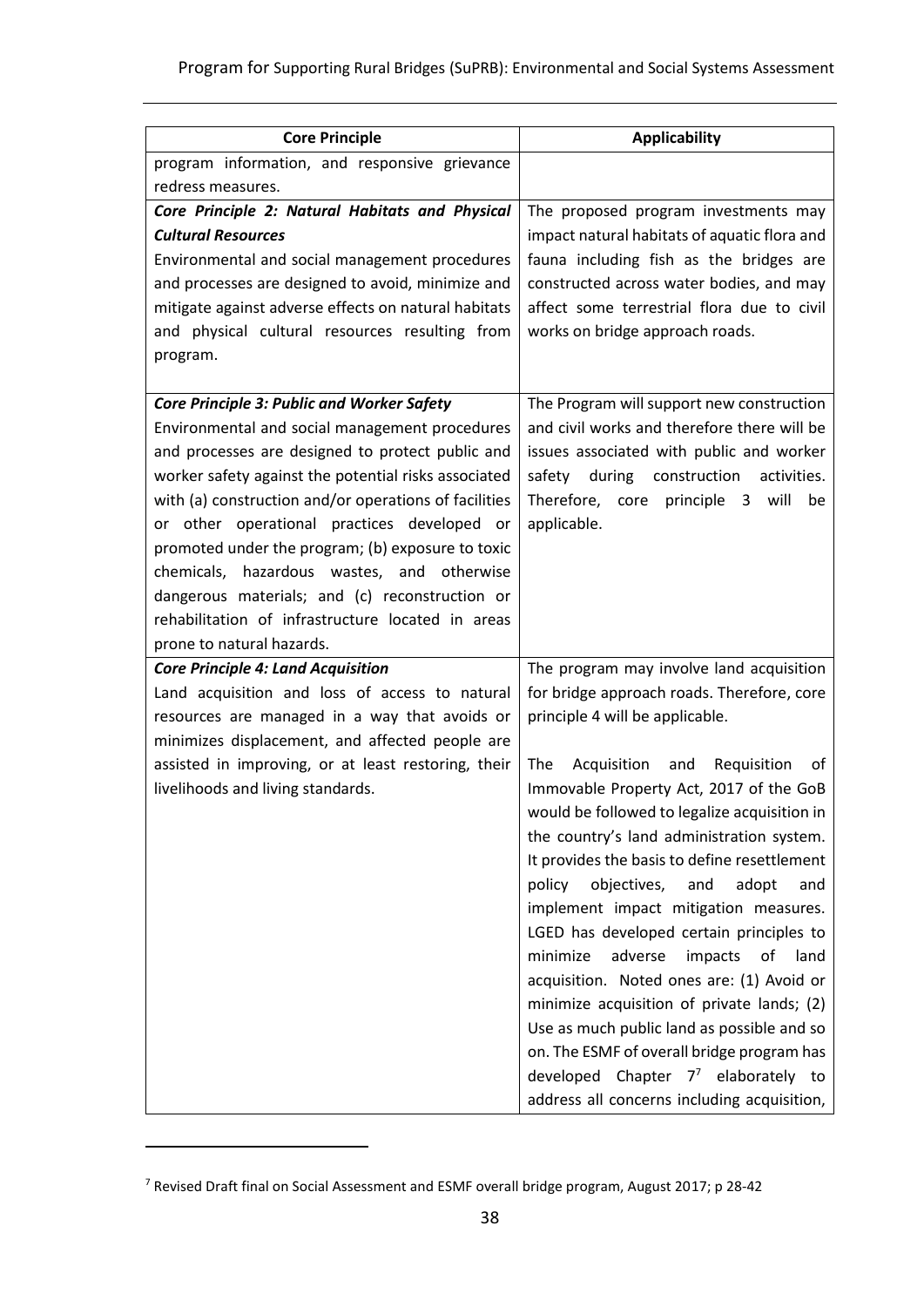| <b>Core Principle</b>                                     | <b>Applicability</b>                                                                    |
|-----------------------------------------------------------|-----------------------------------------------------------------------------------------|
|                                                           | its impact, mitigation, and compensation                                                |
|                                                           | issues. This is an exhaustive document that                                             |
|                                                           | addresses all concerns of this principle.                                               |
| <b>Core Principle 5: Indigenous People and Vulnerable</b> | Issues arising out this principle<br>on                                                 |
| <b>Communities</b>                                        | Indigenous Peoples (IP) will depend on the                                              |
| cultural<br>consideration<br>given<br>Due<br>is<br>to     | presence of IPs in the project's impact                                                 |
| appropriateness of, and equitable access to,              | zones where they might be affected in a                                                 |
| program benefits giving special attention to rights       | manner that could threaten their culture                                                |
| and interests of tribal people and to the needs or        | and way of life, including present livelihood                                           |
| concerns of vulnerable groups.                            | activities.                                                                             |
| Undertakes free, prior, and informed                      |                                                                                         |
| consultation of tribal people those who are               | LGED in its ESMF for overall bridge program                                             |
| affected<br>potentially<br>(positively<br>or              | has developed a framework that outlines                                                 |
| negatively) to determine whether there is                 | principles, policies, guidelines and the                                                |
| broad community support for the program.                  | procedure to identify impact issues and                                                 |
| Ensures that tribal people can participate in             | potential risks and, if required, formulate                                             |
| devising opportunities to benefit from                    | and execute Tribal Peoples Plans (TPPs),                                                |
| exploitation of customary resources or                    | whenever improvement and rehabilitation                                                 |
| knowledge, the<br>tribal<br>latter<br>(tribal             | works are found to affect tribal peoples                                                |
| knowledge) to include the consent of the                  | (IPs) under any subproject financed by the                                              |
| small ethnic and vulnerable community                     | project.                                                                                |
| (tribal people).                                          |                                                                                         |
| Gives attention to groups vulnerable to hardship or       | Going by the framework, participation of                                                |
| disadvantage, including as relevant the poor, the         | TP in selection, design and implementation                                              |
| disabled, women and children, the elderly, or             | of the bridges will largely determine the                                               |
| marginalized ethnic groups. If necessary, special         | extent to which the IPP objectives would be                                             |
| measures are taken to promote equitable access to         | achieved. Where adverse impacts on TP are                                               |
| program benefits.                                         | likely, LGED plans to undertake free, prior                                             |
|                                                           | and informed consultations (FPIC) with the<br>affected tribal communities and those who |
|                                                           | work with and/or are knowledgeable of                                                   |
|                                                           | tribal development issues and concerns. To                                              |
|                                                           | facilitate effective participation, LGED                                                |
|                                                           | would follow a timetable to consult the                                                 |
|                                                           | would-be affected tribal communities at                                                 |
|                                                           | different stages of the project cycle. The                                              |
|                                                           | primary objectives are to examine whether                                               |
|                                                           | there is broad community consensus in                                                   |
|                                                           | support of the subproject and to seek                                                   |
|                                                           | community inputs/feedback to avoid or                                                   |
|                                                           | minimize the adverse impacts associated                                                 |
|                                                           | with the chosen subproject activities;                                                  |
|                                                           | identify the impact mitigation measures;                                                |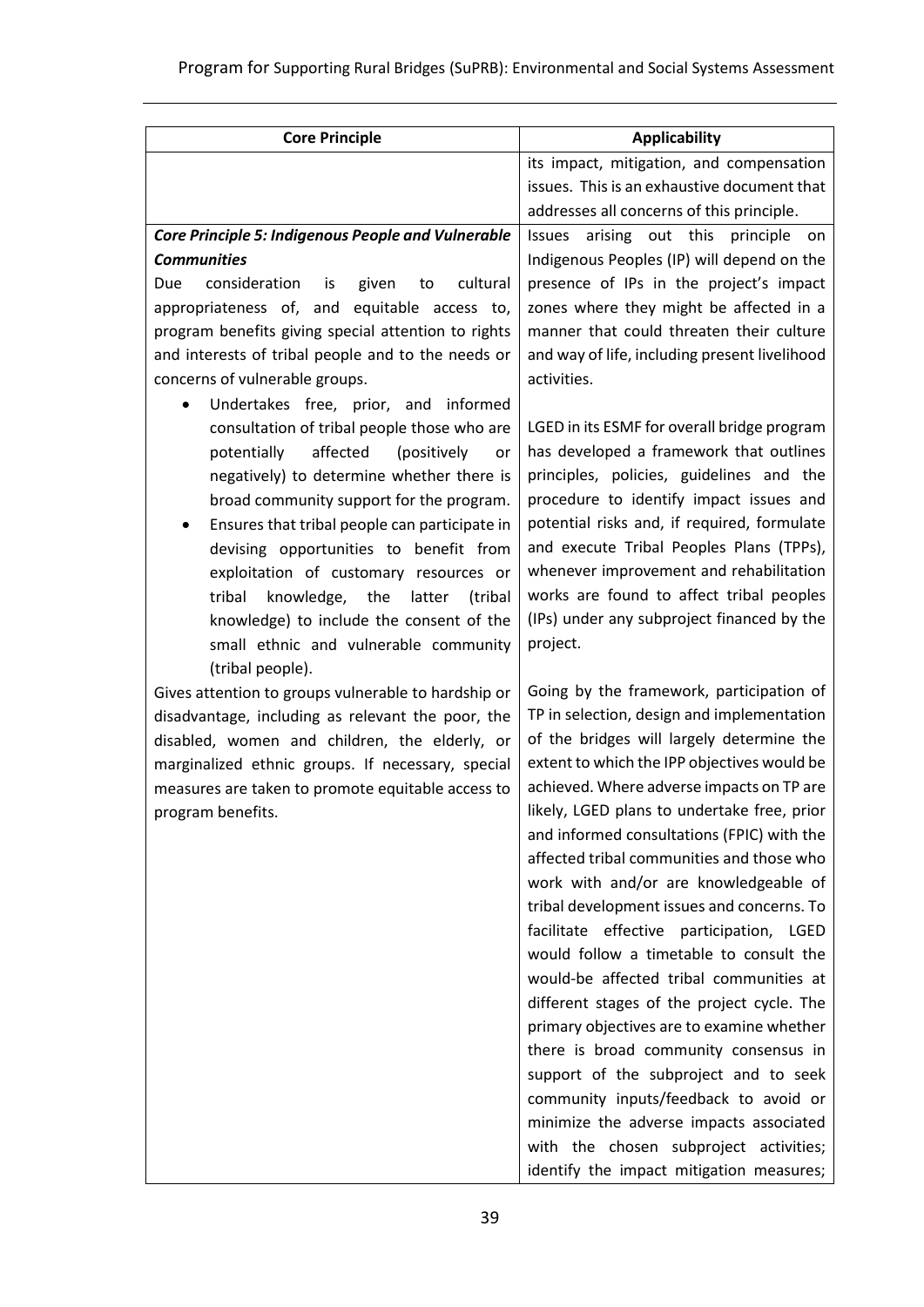| <b>Core Principle</b>                    | <b>Applicability</b>                                                                                                                                                                                                                                                                         |
|------------------------------------------|----------------------------------------------------------------------------------------------------------------------------------------------------------------------------------------------------------------------------------------------------------------------------------------------|
|                                          | adopt<br>and<br>and<br>economic<br>assess<br>opportunities which LGED could promote<br>to complement the measures required to<br>mitigate the adverse impacts.<br>Rehabilitation and construction of bridges                                                                                 |
|                                          | may have temporary or permanent adverse<br>impacts on the accessibility of elderly<br>people or persons with disabilities. LGED<br>will ensure proper infrastructure design<br>during<br>mitigation measures<br>and<br>construction devised in consultation with<br>such vulnerable peoples. |
| <b>Core Principle 6: Social Conflict</b> | Not applicable                                                                                                                                                                                                                                                                               |

## <span id="page-42-0"></span>**5.2 Assessment of Existing Policy and Legal Framework vis-à-vis PforR Principles**

93. The GoB's legal policy framework on environment and social impact management consists of a set of national policies, acts, strategies, directives, guidelines and management frameworks. The existing government policy and legal framework on the management of social and environmental impacts generally reflects, to various extents, the following general principles of PforR Policy and Procedures:

- Avoid, minimize or mitigate against adverse impacts
- Promote environmental and social sustainability in program design
- Promote informed decision-making relating to a program's environmental and social effects;

94. Two of the main objectives of the Bangladesh Environment Policy 1992 are to maintain ecological balance and overall development through protection and improvement of the environment and ensure environmentally sound development in all sectors. This has been done through establishment of dedicated institutions and regulatory framework, framing new laws and amending old laws in order to establish environmental and social management process and procedures to make the environmental assessment transparent and effective for the mitigation of the adverse effects of development on the natural and social resource base. The ECA 1995 and ECR 1997is an umbrella environmental act and rules respectively in the country for the protection of natural environment. The ECA and ECR combined with other acts, policies and guidelines (as discussed in previous Section) encompass most of the key principles defined in OP/BP 9.0. They provide guidance and directions for avoiding, minimizing or mitigating potential adverse impacts on natural resources and important natural habitats. The ECR has provisions for declaring ecologically critical areas to restrict development activities and applying polluter's pay principle to charge compensation to polluting industries – all for the protection of natural environment. Laws related to forest and fisheries protection, wildlife conservation, protection of antiquities are adequate for the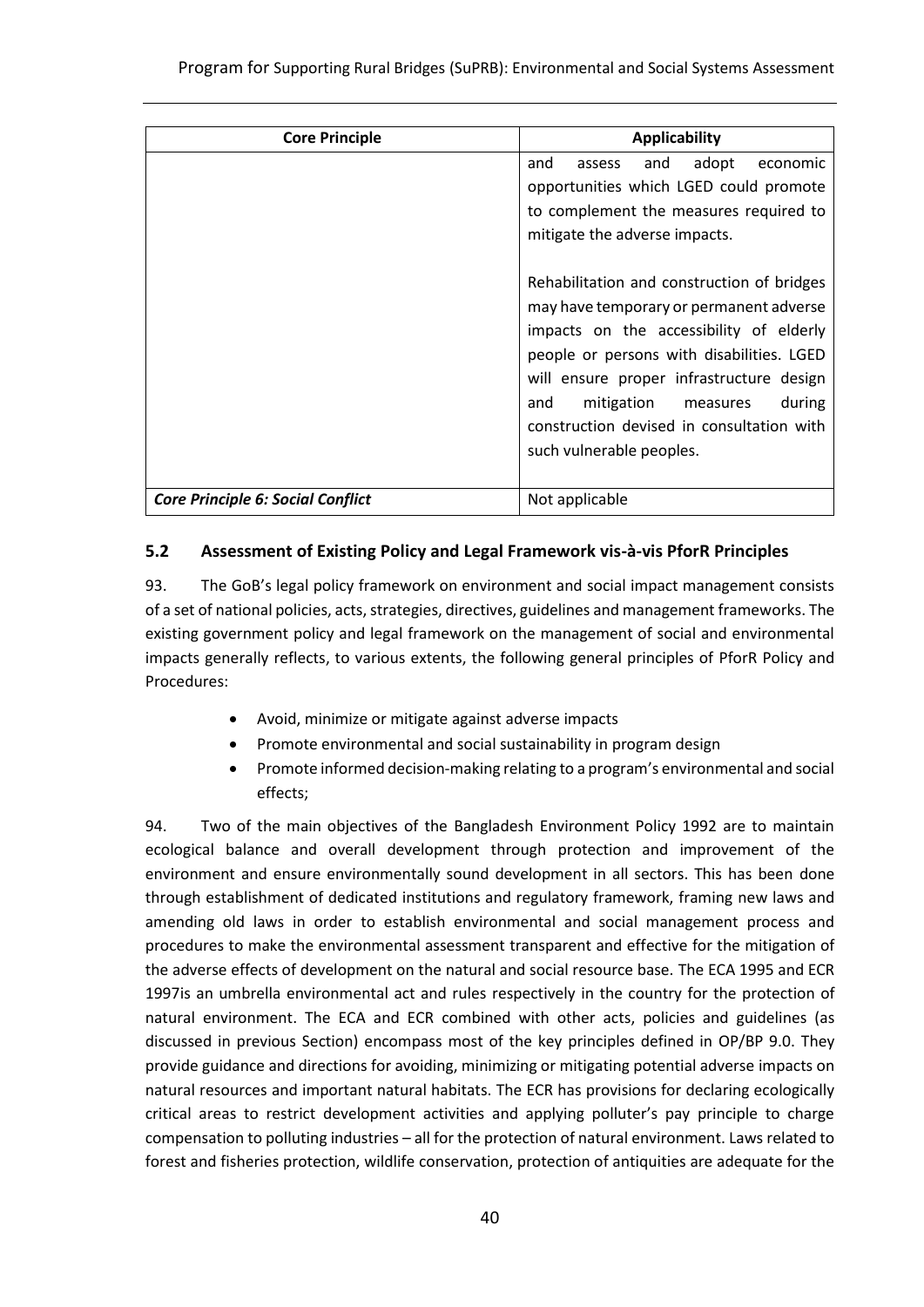preservation of natural habitats of fish species and protection of physical cultural resources. Worker health and safety during construction have also been addressed in a number of legislations and rules (BNBC 2006, Labour Act 2013, PPR 2008 etc.). The DoE guidelines for Industries (1997), the sectoral development EA guidelines, the LGED environmental Codes of Practices also address the general principles of PforR Policy and Procedures.

95. The ECA and ECR do not permit implementation of a development activity or project without approval of the respective IEE or EIA, whichever required. ECR 1997 provides clear directions on obtaining environmental clearance certificates and Schedule 1 elaborates the classification of industrial units or projects based on its location and impact on environment. According to ECR 1997, construction, re-construction and extension of bridge with length below 100 meters (under the purview of the PforR) is considered as 'Orange B' category for which IEE and EMP reports need to be prepared. The procedure for obtaining site and environmental clearance are delineated in Figure 1.





<span id="page-43-0"></span>96. Bridges with potentially higher environmental risk (larger span bridges, ecologically sensitive areas etc.) is required to be subjected to full EIA, which will not be under the purview of the proposed PforR. However, environmental assessments have been made mandatory for all kinds of projects to avoid, minimize and mitigate adverse impacts and promote environmental sustainability of the project design.

97. Public participation or consultation is not a condition to obtain environmental clearance according to ECR 1997; however, DoE prefers the proponent to engage in public participation during EIA preparation as stated in the "EIA guidelines for Industries" (DoE, 1997). ECR 1997 mandates submission of the No Objection Certificate from the local authorities (*upazila parishads*, and municipalities) while forwarding environmental assessment documents for approval to the DoE with the expectation that the local authority would consult the public before issuing the NOC. But this form of public consultation is very limited and might not be adequate to promote informed decisionmaking relating to a program's environmental and social effects. Opportunities for the public to review the EIA report are under the discretion of the Director General of the DoE. The DoE does not officially disclose EIA report findings publicly in their website unless the implementing agencies of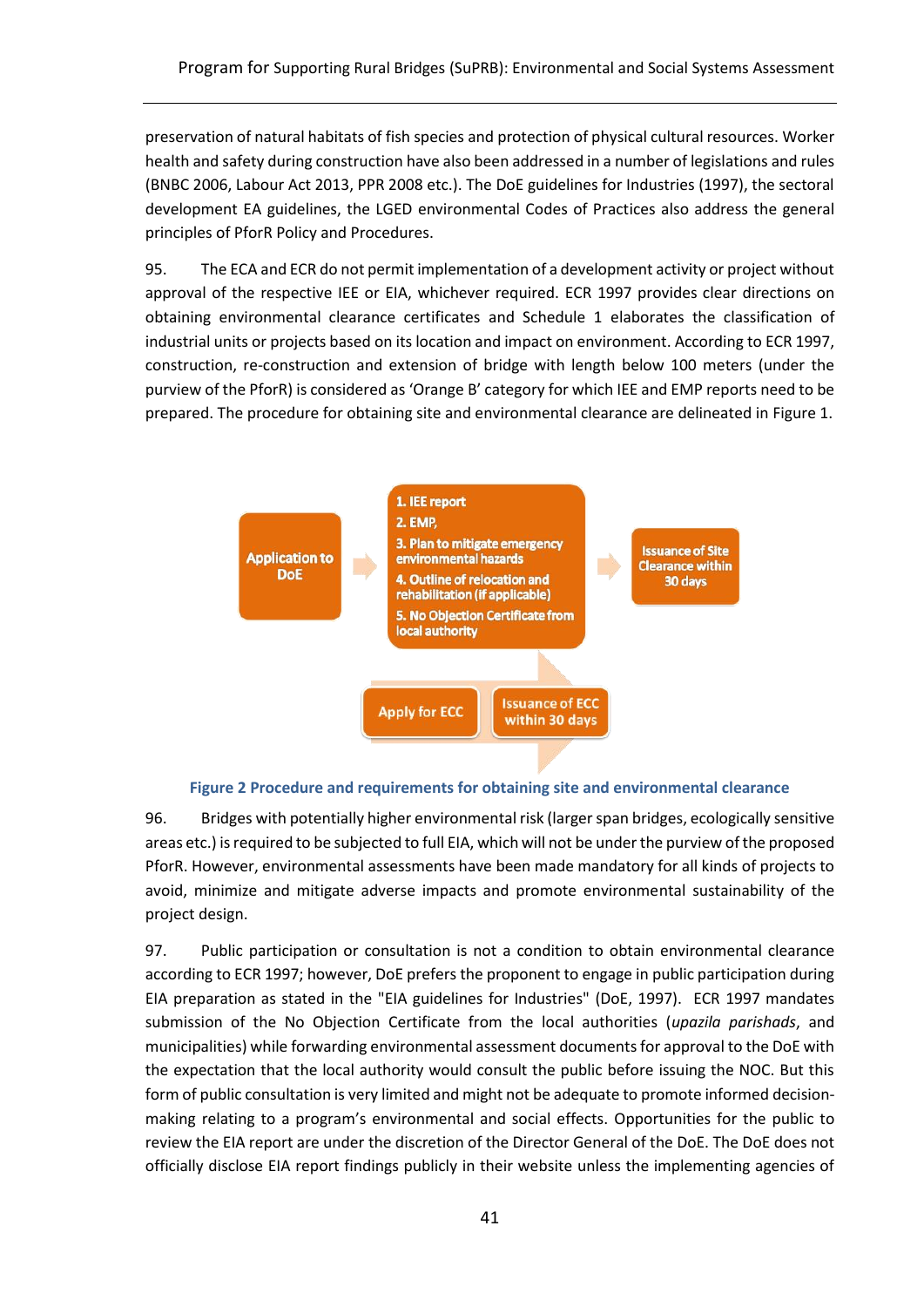projects do that either on their own accord or subject to disclosure requirement of donor agencies (WB, ADB).

98. The EIA system has one procedural loophole, which probably renders the analysis of alternatives in the EIA report to become redundant. The DoE approves site clearance for the project before issuing the ECC, which is issued after the EIA report has been reviewed. As per ECR 1997, the project proponent is allowed to invest his resources and develop the land on the project site when the site clearance is issued. This undermines the importance of the ECC and any analysis presented in the EIA (or any analysis of alternate sites) would only be there to justify the site already selected for the project. This greatly diminishes the value of any analysis of alternatives specially for 'Red' category projects. The analysis of alternatives should be done at an early stage of the EA process such as during preparation of IEE. Since the Program under PforR operation will include only bridges that are in 'Orange-B' categories, which only requires an IEE/EMP for site clearance and analysis of alternatives can be carried out during IEE study, this loophole may not be relevant. However, it needs to be ensured that an alternative analysis is incorporated in the IEE study.

99. Apart from issues with public consultation and analysis of alternatives, the umbrella legislation ECA/ECR does not explicitly cover the process and procedures for environmental and social management regarding protection of public and worker safety against the potential risks associated with: (i) exposure to toxic chemicals, hazardous wastes and otherwise dangerous materials; or (ii) reconstruction or rehabilitation of infrastructure located in areas prone to natural hazards. These can be addressed through developing generic guidelines or ESMPs for a particular project.

100. GoB has adequate regulatory framework against the principles of PforR to guide social impact assessments at the program level. The constitutional obligations are the primary laws that transcends onto other relevant laws/regulations of different ministries/agencies incorporating social assessment good practices that includes early screening of potential effects, consideration for site alternatives including the 'no action' alternative, identification of measures to mitigate social impacts that cannot be avoided and/or minimized. There exist relevant laws concerning land acquisition, compensation to displaced persons for land, properties, crop damage, loss of business etc. including supplementary livelihood improvement owing to the execution of a program (see section 4.1.2). Relevant execution agency (LGED) has basic institutional structure to support and implement the programs though at places paucity of adequate qualified manpower is prevalent owing to number of projects under GoB and assisted by IDA. There is honest effort of responsiveness and accountability through stakeholder consultation from the inception of the program.

#### <span id="page-44-0"></span>**5.3 Assessment of the Country Environmental and Social Management System**

101. Bangladesh's environmental management systems that apply to the Rural Bridge Program consist of national legal policies and sector guidelines that are broadly consistent with World Bank Policy and Procedures on Program for Results Financing (PforR Policy). However, some gaps do exist compared to the basic principles of the PforR policy as elaborated in the previous section. In this regard, LGED has bridged these gaps and provided specific guidance in these lacking areas for its bridge program through developing an Environmental and Social Management Framework (ESMF). The ESMF for overall bridge program outlines environmental and social risk management activities under the Program. The ESMF describes detailed procedures and formats for environmental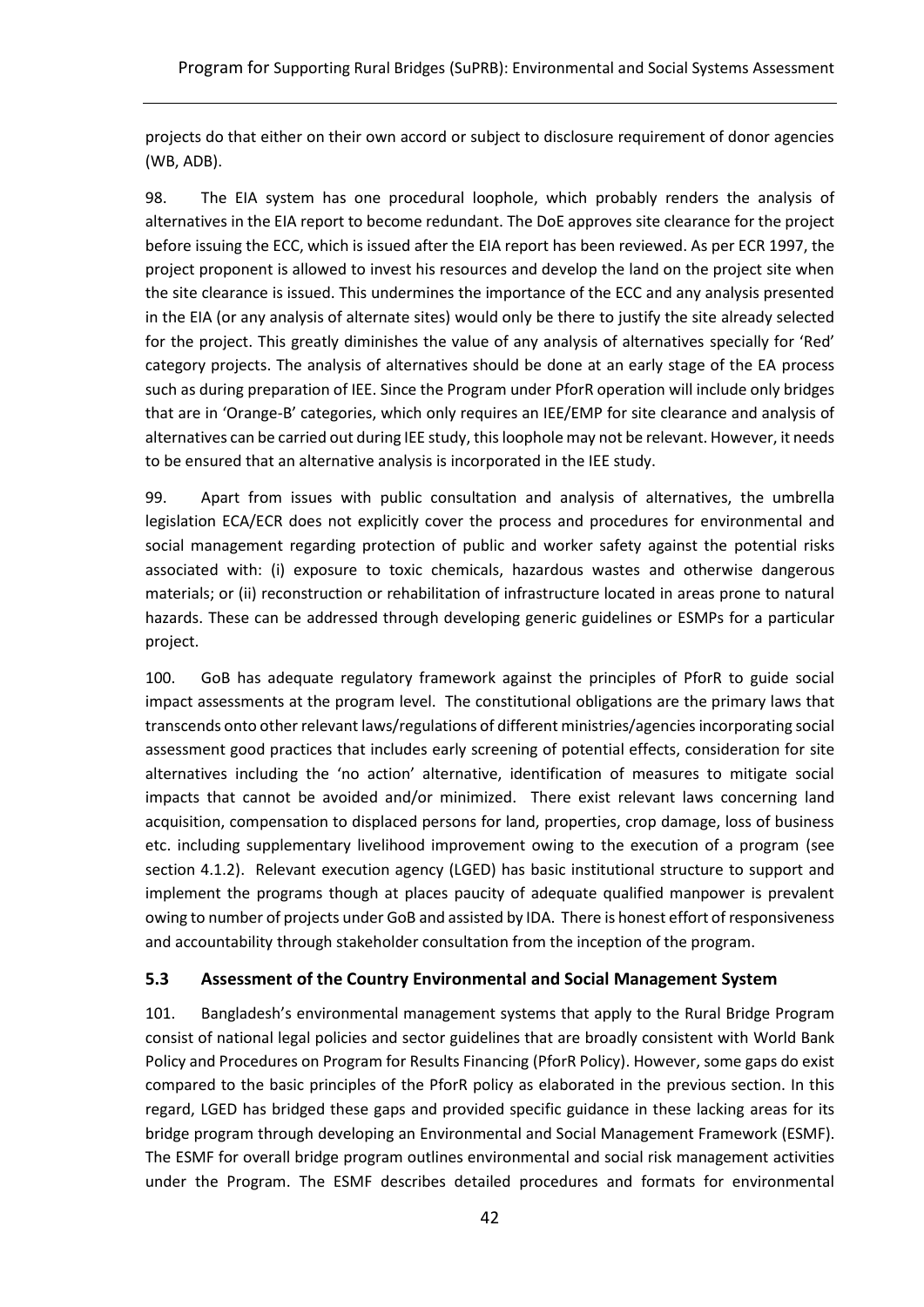screening, assessment of environmental impacts and preparing site-specific Environmental Management Plans (EMP). It also provides a clear institutional framework for monitoring and managing social and environmental risks and carrying out environmental due diligence. The ESMF was developed in line with relevant World Bank safeguard risk management policies, addressed gaps in the national legal framework for dealing with environmental impacts and will serve to guide the Rural Bridges Program to manage environment issues in accordance with principles of the PforR policy.

102. Existing social management systems that apply to overall bridge program includes various national policies and specific sector guidelines that are generally consistent with World Bank PforR Policy. However, there exist certain gaps in these policies and guidelines in relation to the basic principles of World Bank PforR policy and procedures as elaborated in the previous section. LGED, the entity to implement the program has identified and addressed these gaps and provided guidance through its specifically developed Environmental and Social Management Framework (ESMF). The ESMF was developed in line with relevant World Bank safeguard risk management policies, addressed gaps in the national legal framework for dealing with social impacts and will serve to guide the Rural Bridges Program to manage social issues in accordance with principles of the World Bank PforR policy and procedures. The ESMF for overall bridge program outlines social and environmental risk management necessary in connection with the activities under the PforR. The ESMF describes detailed procedures and formats for social screening, assessment of social impacts and preparing site-specific Social Management Plans (SMP) and where required Resettlement Action Plans (RAP) and/or Tribal Peoples Development Plan (TPDP). It also provides a clear institutional framework for monitoring and managing social and environmental risks and carrying out social due diligence.

#### <span id="page-45-0"></span>**5.3.1 Environmental Elements**

103. The environmental assessment and management process as formulated in the ESMF developed for overall bridge program is delineated in Figure 2. The environmental elements pertaining to the core principles of the World Bank PforR policy and procedures are discussed below. A Design and Supervision Consultancy (DSC) firm ('Design Consultant') will be hired who will be based in the regional office and responsible for design and overall supervision of sub-project activities. The 'Design Consultant' will ensure that environmental considerations are given sufficient attention, weight and influence over design decisions of realignment, construction of bridges sub-projects and will also prepare the bid documents. A Management Support Consultant (MSC) are to be selected through International Competitive Bidding and are expected to have in-house capacity to prepare EA, to advise on and to supervise the implementation of the ESMF and the EMP including making the decisions regarding environmental categorization of the sub-project, to assess the applicability of relevant ECOP to the sub-projects, preparation of site specific environmental designs and modifications to the mitigation and enhancement measures, as necessary, during the sub-projects' implementation.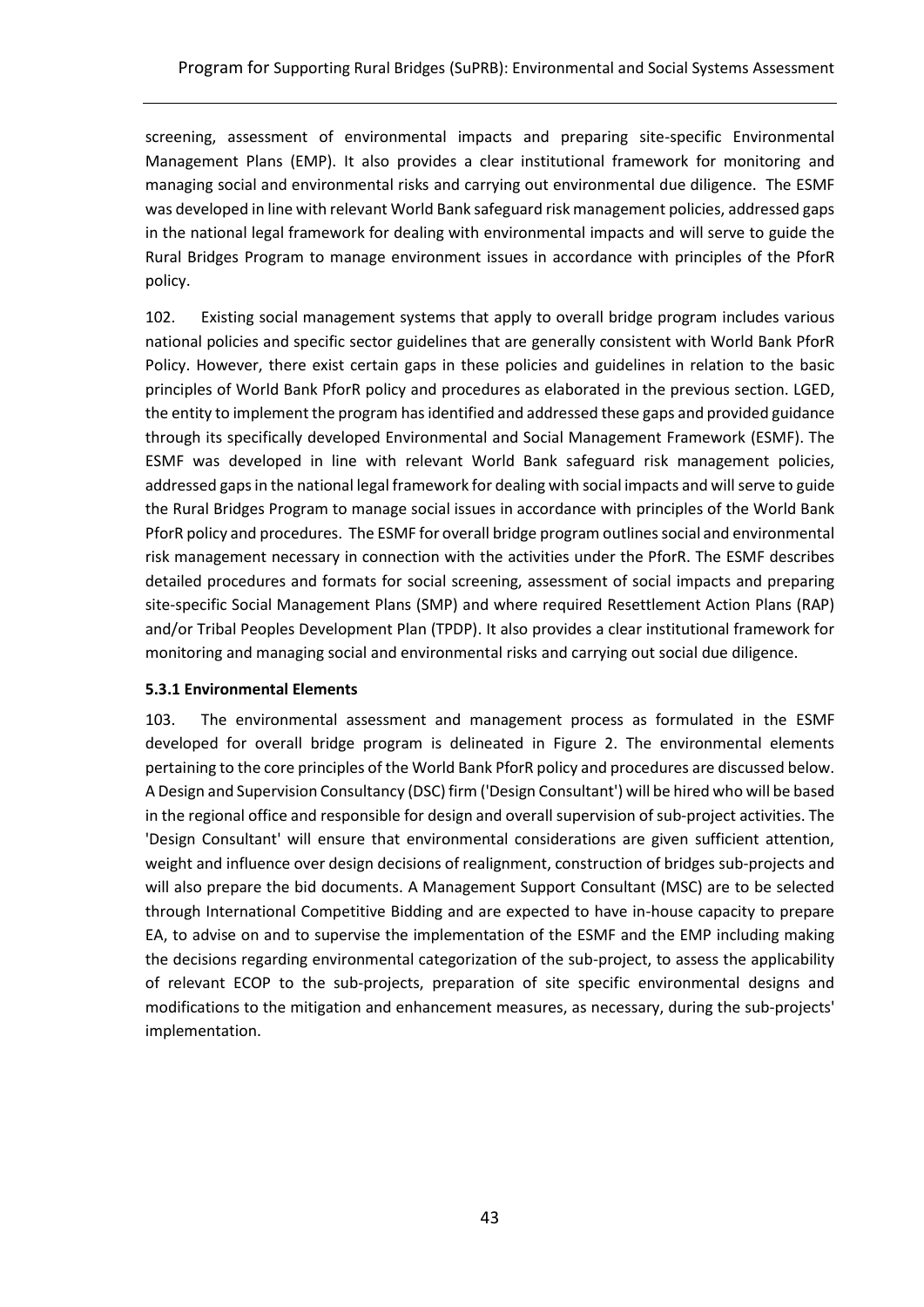

<span id="page-46-0"></span>**Figure 3 Environmental assessment and management process according to the ESMF of overall bridge program**

104. *Early screening of potential effects*: Environmental screening identifies the consequence of the proposed projects in broader sense based on similar project experiences, stakeholder's perceptions and expert judgment, without having very much detailed investigation. Critical issues are also identified through screening, which needs detailed investigation. Based on the extent of environmental impacts, obtained from the environmental screening, the decision for further environment impact assessment will be taken. In the ESMF, a screening checklist has been developed for bridges sub-projects under the overall bridge program (Appendix-B: Screening Checklist and Questionnaire). Members of Management Support Consultant (MSC) team will use this screening checklist for collecting information through site visit, consultation with stakeholders and Focus Group Discussions (FGDs) in the project site. During the environmental screening, if it is found that the sub-project may create major irreversible environmental damage or may violate an existing environmental rule or regulation, the sub-project will be rejected. For instance, any sub-project that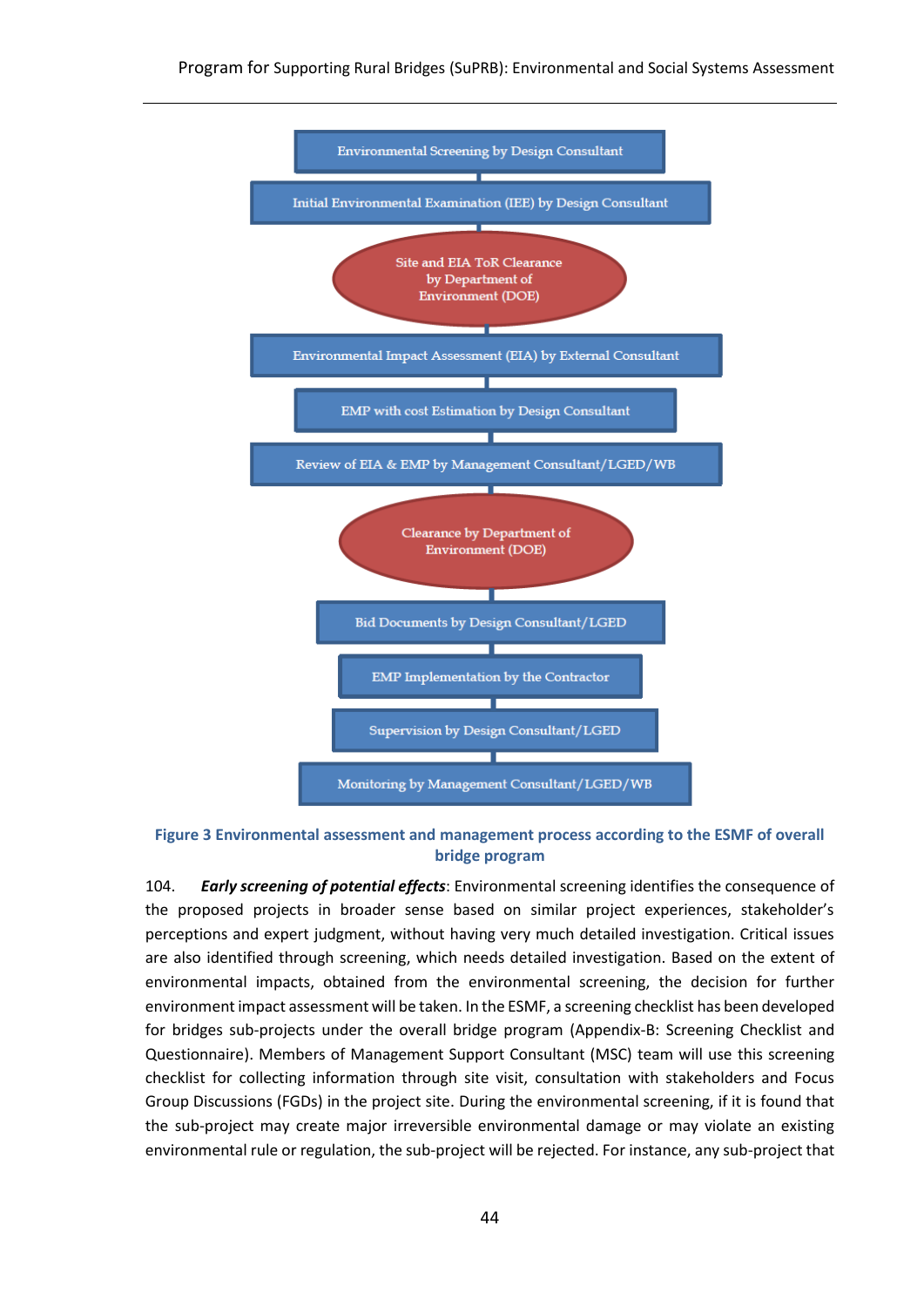may encroach into an ECA or a heritage site will be rejected. The LGED will confirm the findings of the environmental screening carried out by the field staff consultants.

105. *Consideration of strategic, technical, and site alternatives (including the "no action" alternative):* GoB's environmental system considers analysis of alternatives (including no-project scenario) as an essential part of the EA process as stated in the DoE Guidelines for Industries (1997). Construction of new bridges under Program will follow the IEE process, which incorporates an analysis of alternatives as an essential step after environmental screening. The environmental, social, economic and technological aspects alternative site and technological design will be analyzed for the proposed bridges sub-projects under overall bridge program (Ref section 2.2.1.5.1 (IEE Studies) of the ESMF of overall bridge program).

106. *Explicit assessment of potential induced, cumulative and trans-boundary impacts:* As stated in the DoE EIA guidelines, the country system explicitly requires identification and prediction of the potential direct and indirect environmental impacts in the project site and its immediate surroundings: the scope of impacts include physical, biological, socio-economic, and cultural environments. According to Chapter 4 of the ESMF of overall bridge program, all the potential long term and short-term environmental impacts should be identified. The impacts will be categorized qualitatively in order to identify major impacts and relevant components. Chapter 6 of the ESMF lists all possible environmental impacts for bridge construction projects. In addition, cumulative and residual impacts of the project interventions will also be addressed. However, assessment of the cumulative and trans-boundary impacts of bridge projects is not explicit in the ESMF. However, since the new bridges under Program are not going to be constructed over trans boundary rivers, such an assessment will not be necessary.

107. *Identification of measures to mitigate adverse environmental impacts that cannot be otherwise avoided or minimized*: This is a requirement for each project that is subjected to IEE as per DoE EIA guidelines. The environmental Codes of Practices developed by LGED also lists all possible mitigating measures for negative, unavoidable impacts. The ESMF of overall bridge program have made provisions for the identification of measures to mitigate the perceived adverse environmental impacts with list of potential measures for bridge projects. Chapter 6 of the ESMF of overall bridge program lists all possible mitigation measures for specific impacts associated with bridge projects.

108. *Responsiveness and accountability through stakeholder consultation:* It is mentioned earlier that the EA system of the country does not explicitly require dissemination of information and stakeholder consultations at different stages of a project that require IEE or EIA. However, this gap is filled up by providing specific guidance in the ESMF of overall bridge program. According to the ESMF, the issues and concerns of the stakeholders are required to be addressed in the respective EA documents. The project subjected to IEE or EIA is required to disclose the information and consult stakeholders. It is recognized that consultations with the key stakeholders will need to be carried out throughout the program life. These will include consultations and liaison with communities and other stakeholders during the construction phase and also extensive consultations with the grass root as well as institutional stakeholders during the IEE process. A consultation framework has been developed in the section 5.3 of the ESMF for overall bridge program. An executive summary of ESMF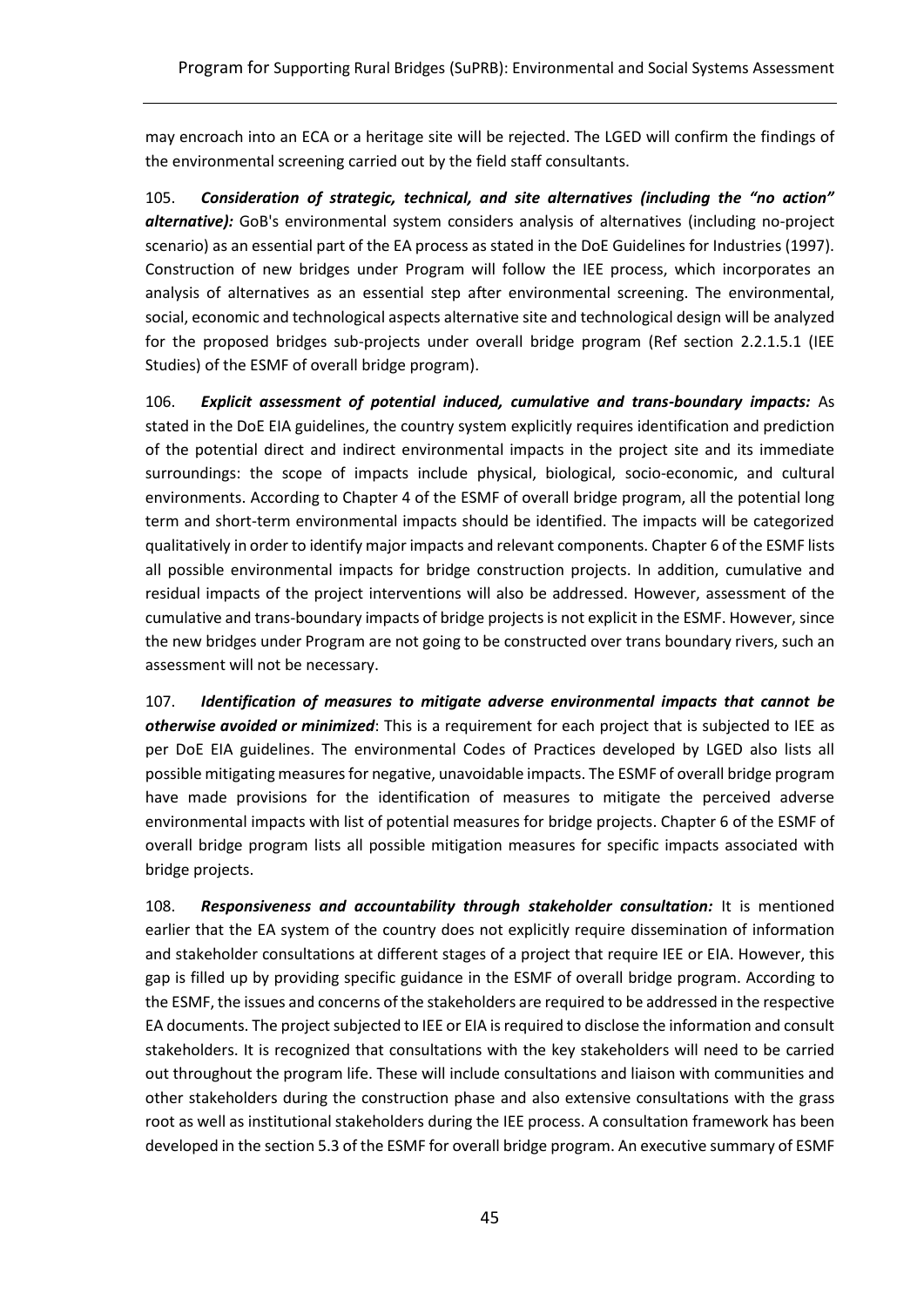in Bengali and English will be disseminated through LGED website and hard copies of ESMF (English with the executive summary in Bengali) will also be available at *upazila* engineer's offices.

109. *Grievance redress measures:* The ESMF of overall bridge program requires establishment of grievance redress mechanism particularly related to the land acquisition and compensation issues. Redress for environmental issues such as pollution, nuisance, obstruction of access etc. will be sought under the same mechanism and a separate grievance redress cell for environmental issues will not be required.

110. *Early identification and screening of potentially important biodiversity and cultural resource areas:* One of the screening criteria in the early phase of project identification as per ESMF of overall bridge program is the location of the project relative to cultural heritage site, protected area (forest), wetland (beel, haor), national park, wildlife sanctuary, buffer zone of protected area and special areas for protecting biodiversity. (Ref: Part B-1 of the screening questions of the ESMF under Annex B). So the system allows early identification and screening of potentially important biodiversity and cultural resource areas.

111. *Program avoids the significant conversion or destruction of natural habitats:* Mitigation measures in section ECOP 11 and12 state the responsibility of contractors during tree-cutting and protection of fisheries. Bridges will be constructed over small rivers or canals so any significant conversion of forest area is not anticipated. Bridge foundation works are carried out usually in the dry season when there is no or minimal flow in the canal and typically that is not the breeding season for fish species.

112. *Proactive protection, conservation, maintenance, and rehabilitation of natural habitats:*  Proactive protection, conservation, maintenance and rehabilitation of natural habitats are not specifically addressed in the ESMF of overall bridge program and this is because significant alteration of natural habitats is not expected.

113. *Takes into account potential adverse effects on physical cultural property:* The ESMF of overall bridge program requires screening of a proposed project for its effects on Physical/cultural resources/sites. The ESMF states that the Contractor will be responsible for familiarizing themselves with the "Chance Finds Procedures" in case culturally valuable materials are uncovered during excavation or any project activities and sets out a *list* of activities which would be followed if such materials are found. These include stopping work immediately following the discovery of any materials with possible archeological, historical, paleontological, or other cultural value, announcing findings to project manager and notifying relevant authorities; restarting construction works only upon the authorization of the relevant authorities etc.

114. *Promotes community, individual and worker safety:* The ESMF of overall bridge programECOP-18 provides occupational health and safety guidelines which calls for mitigation provisions for the safety of communities and occupational health workers. It highlights contractors' obligations, best practices for worker safety, accident prevention and provision for safe water supply and sanitation services at the site. The occupational health and safety measures will also be incorporated in the bidding documents which will make these legally binding obligation for the contractors.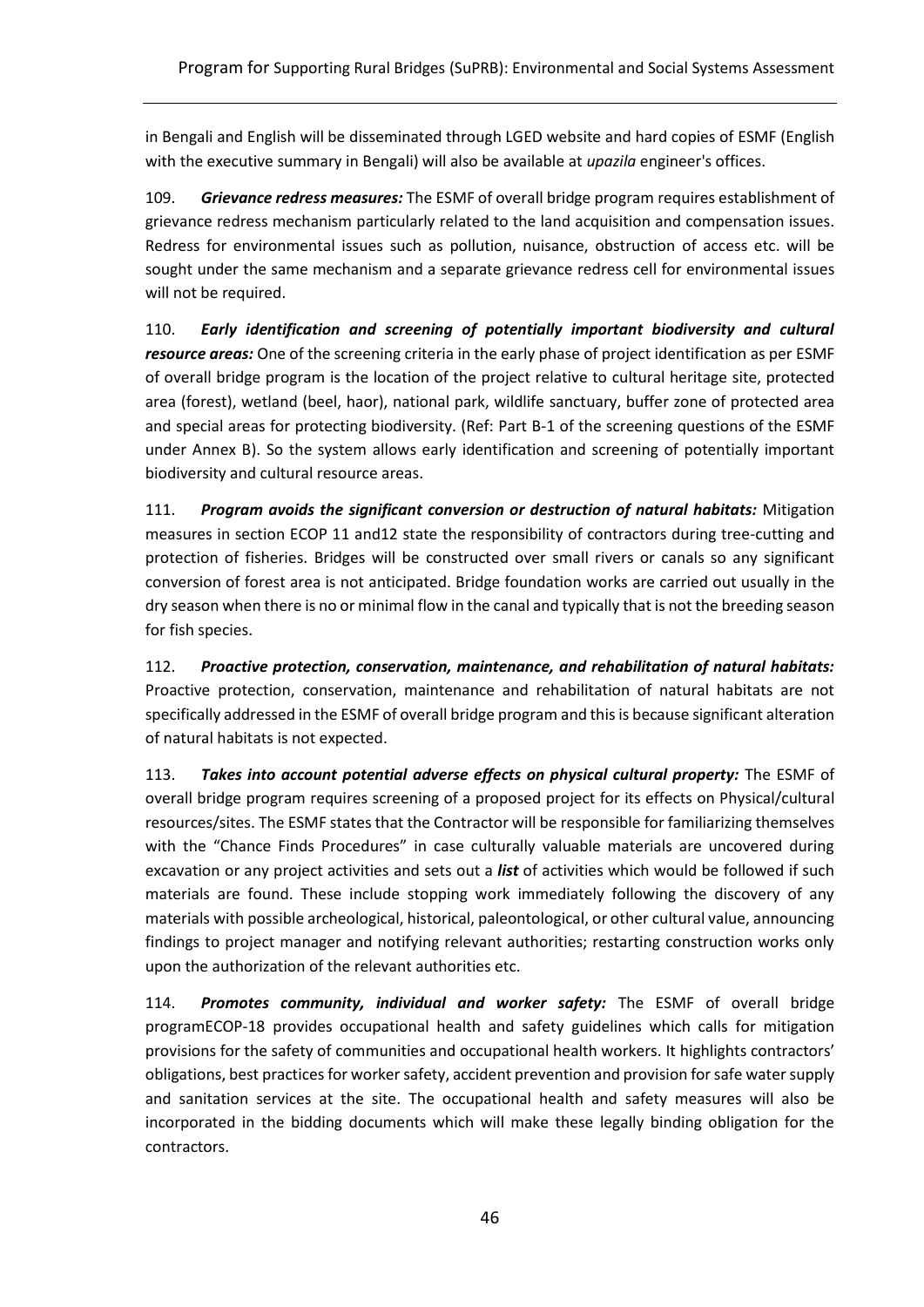115. *Promotes use of recognized good practice in the production, management, storage, transport, disposal of hazardous materials generated through program construction or operations:*  Materials used in construction have a potential to be a source of contamination. Improper storage and handling of fuels, lubricants, chemicals and hazardous goods/materials *onsite*, and potential spills from these goods may harm the environment or health of construction workers. ECOP 3 (Hazardous materials management) provided a range of preventive, mitigative, and compensatory measures for the management of hazardous materials generated through program construction or operations.

116. *Measures to avoid, minimize or mitigate community, individual and worker risks when program activities are located within areas prone to natural hazards such as floods, hurricanes, earthquakes, or other severe weather:* Specific provisions for the projects located within areas prone to natural hazards has not been detailed, however, according to the ESMF, it is suggested to perform alternate analysis in earlier stages of the EA *process* to determine alternate alignment or designs for infrastructures located in hazard-prone areas.

117. The preceding discussion shows that the environmental policy, legal framework, and guidelines applicable to the proposed PforR are consistent with OP/BP 900. The LGED's ESMF overall bridge program has been found *adequate* to bridge the gaps in the existing policy and legal framework and no update on the ESMF is required.

## <span id="page-49-0"></span>**5.2.2 Social Elements**

118. The issues of concern are explained below:

- *Ensure people's participation in devising opportunities to benefit from customary resources/ Indigenous knowledge that are socially and culturally acceptable***:** The ESMF developed has addressed these issues for each sub project. As such, at the micro level Upazila Engineer leads the process along with local leadership.
- *Program planning and implementation for equitable benefits/special measures for vulnerable/ disadvantaged groups***:** As the program involves improving rural connectivity through reconstruction, rehabilitation and maintenance of existing bridges along upazila and union roads, it will benefit all including the vulnerable and disadvantaged groups.
- *Avoid or minimize land acquisition and related adverse impacts and involuntary resettlement issues:* LGED envisages minimal land acquisition during the process of implementing the program as the rehabilitation bridges are located in the existing places with rare exceptions. Land acquisition would at places be necessary for construction of approach road of bridges. This could affect some homestead, small businesses and agricultural lands. Certain fallow public land would also require clearing from the squatters and landless people, who have built tiny house structures/running petty businesses there.
- *Potential economic and social impacts caused by Involuntary taking of land:* There would be adverse economic and social impact owing to the displacement of small businesses and homestead including farmland and trees from the acquired lands. Uprooting of families from homestead will adversely affect day-to-day activities including education of children, added living cost through renting of temporary accommodation etc.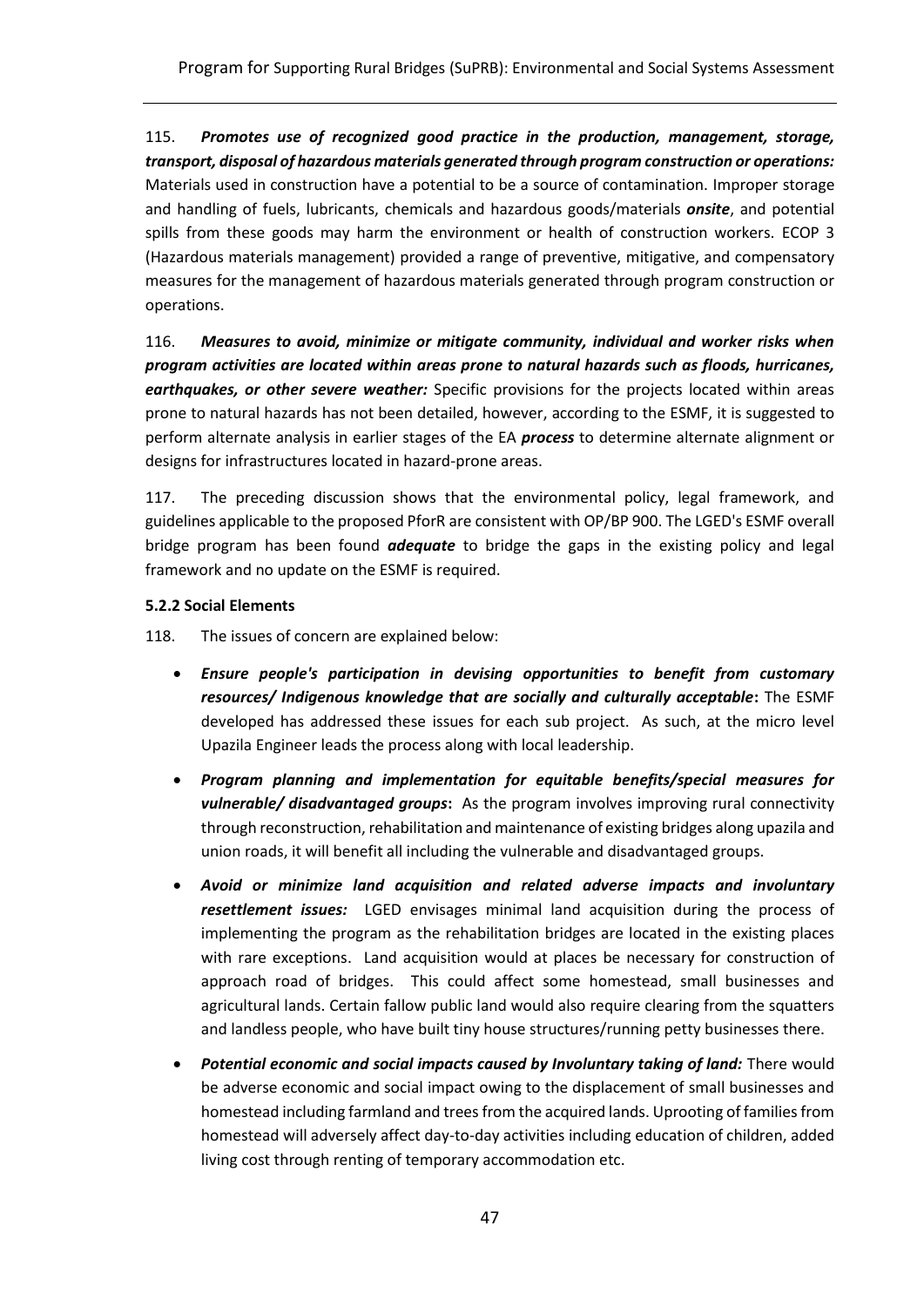- *Provide compensation sufficient to purchase replacement assets (land, houses, other structures, of equivalent value) without deducting depreciation, charging taxes or levies and with proper valuation of assets:* Resettlement of the project-affected persons will be planned and developed as an integral part of the bridges design. Absence of legal titles in cases of public land users will not be considered a bar to resettlement and rehabilitation assistance, especially for the socio-economically vulnerable groups. The ESMF dedicated for overall bridge program has detailed provisions for providing adequate compensation to purchase replacement assets with proper valuation of assets without taking into consideration the depreciation and titles to land. This also involves assisting with physical relocation and provision of basic facilities like water supply and sanitation. In the same note compensation for the squatters are also planned in the ESMF. The affected people are kept informed through close consultation on resettlement and compensation options.
- *Provide supplemental livelihood improvement or restoration measures in case of loss of income generating opportunities:* Wherever possible, in case of loss of income generating activities, certain jobs at the work site would be given to the needy and qualified ones. The ESMF has provisions to ensure sustenance of the income streams of displaced business operators/traders with measures developed in consultation with the affected persons.
- *Restore or replace public infrastructure and services and community services and provide compensatory arrangements if the program imposes new heightened restriction in resource use:* Where the Program activities cause community-wide impacts affecting community facilities and services, LGED will rebuild them with its own resources and/or provide alternatives in consultation with the user communities.
- *Free, prior and informed consultations with the Tribal Peoples:* Tribal peoples with respect of characteristics defined in the World Bank policy are communities referred to in the Core Principle 5. The tribal peoples in the CHT districts and residing in the plains with the mainstream population (less than 1% of the population) will be treated following core principles on indigenous peoples that requires free, prior and informed consultation before every stage of the Program activities.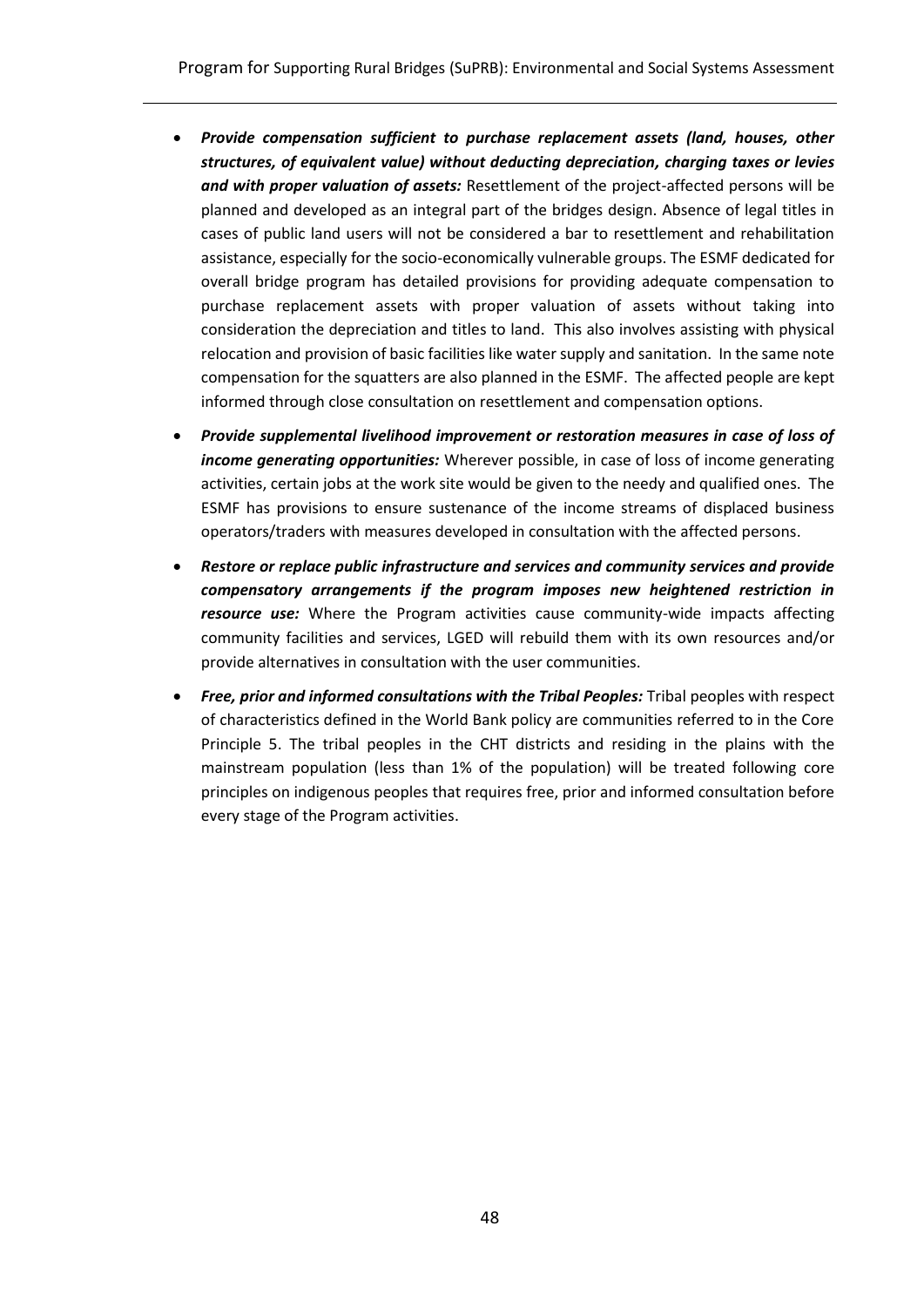# <span id="page-51-0"></span>**SECTION VI: OPERATIONAL PERFORMANCE AND INSTITUTIONAL CAPACITY ASSESSMENT**

119. From the discussion in the preceding sections, it is evident that the GoB's policy and legal framework are broadly aligned with the core principles of World Bank Policy and Procedures on Program for Results Financing. The gaps in the legal and policy framework have been found to be adequately addressed through LGED guidelines and ESMF prepared overall bridge program. However, at the operational level the ESMF application has faced some lapses, which are highlighted below. The information obtained below are from review of documents, monitoring reports and discussion with project officials and concerned stakeholders during field visits.

#### <span id="page-51-1"></span>**6.1 Management of environmental impacts at the operational level**

120. LGED as an implementing agency is familiar with preparing and implementing ESMFs. A number of WB-financed projects including MGSP, MDSP, RTIP etc. required preparation and implementation of ESMFs, which LGED has been carrying out. In addition, LGED is managing numerous projects funded by GoB or other DPs. In particular, for the RTIP project LGED has been carrying out screening for different subprojects such as rural road improvements, rural road maintenance, improvement of rural waterway and growth center market and preparing quarterly monitoring reports and an insight into the performance of LGED in implementing ESMF can be gained through these reports. For the RTIP-2 project, LGED conducts field inspections and surveys by the Environmental Specialist (employed by M&E Consultant) at field. The M&E consultant is responsible for independent monitoring and implementation of EMP, and external monitoring and evaluation. Dedicated environmental unit is established under the PIU staffed with environmental consultants and a clear reporting and monitoring framework is present under constant supervision of World Bank. But that is not the case for projects supported by GoB revenue budget without donor agency supervision. LGED has been handling a huge number of bridges and culverts with a range of short to large span length. Environmental issues are considered during project planning (feasibility study) and IEE/EIA reports are prepared for individual projects and ECC obtained from DoE. LGED has their own environmental guidelines, which provides assistance in performing environmental assessments and designing mitigation/monitoring measures. However, EIA implementation and follow-up (implementation of mitigation measures at the field level) continues to remain a challenge. The Department of Environment is too much understaffed to perform operational monitoring of such projects and their role is limited to primarily providing environmental clearance based on IEE/EIA reports. There is no permanent environment management department/unit in the LGED with dedicated manpower with specific expertise to conduct environmental mitigation monitoring. The following lapses are observed for bridge projects supported by GoB revenue budget without donor agency supervision:

- IEE/EIA report prepared and ECC obtained, but these reports are shelved for good and often not found in project offices, let alone disclosure to public either through online or through hard copies.
- No evidence of environmental screening of impacts in the EA process.
- Limited or no follow-up of mitigation measures and environmental monitoring activities and monitoring reporting.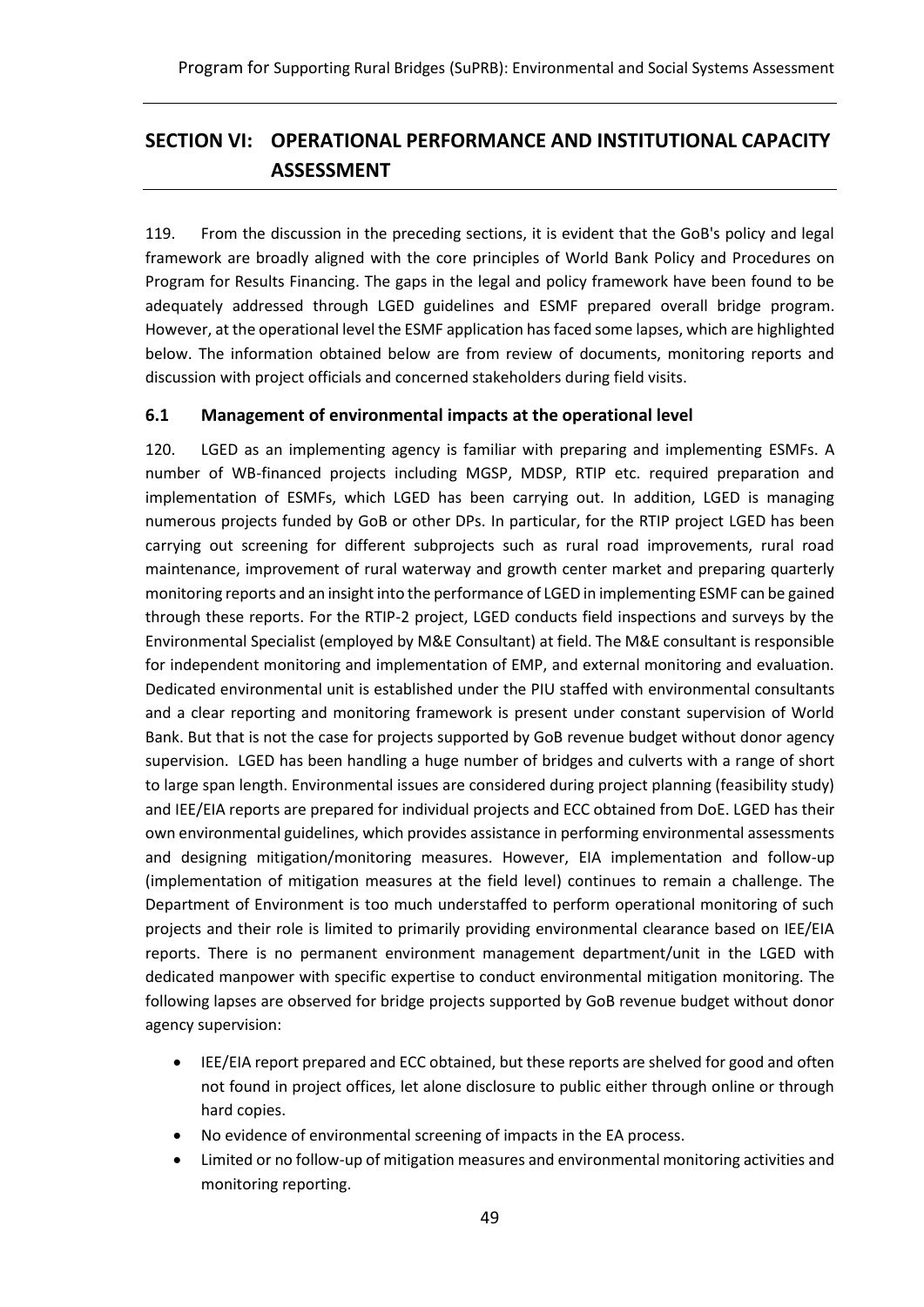• Inadequate provision for worker health and safety including provision of PPE, clean water and sanitation

121. Most of these issues can be addressed if there is a LGED central environmental cell. Currently, LGED is undertaking this critical task with limited capacity and through consultant support in project-to-project basis. The ESMF overall bridge program highlights this fact and recommended forming an Environmental Management Cell (EMC) in LGED with LGED nominating a qualified Executive Engineer (EE) to act as the focal point in the EMC and two more Assistant Engineers (AE) to help the focal person of EMC in providing environmental and social risk management support to all LGED projects.

122. Experience from field visits in existing projects show that there are several gaps in ESMF implementation. For example, some provisions of the EMP such as mandatory signboards and signage, drinking water and sanitation facility and construction of temporary labor-sheds have been complied with. But the adoption of PPE, waste management practices, reporting and documentation are areas, which still would require much improvement as compliance to these basic codes of practices have been found to vary from site to site. It has been found that although PPE has been provided and available at site, the laborers are not using them, as they are not habituated to do so. Although there is evidence that the level of compliance has improved in certain places due to the change in attitude of contractors, there is still scope for improvement. Bridge construction, rehabilitation and maintenance will require labor-force with specific expertise and such expertise may not be available in the local people which will necessitate bringing manpower from outside the area or locality. Therefore, provision of basic services (labor-sheds, drinking water, sanitation facilities) will be mandatory in such works. Also, there is need for periodic training of the workers regarding occupational health and safety in bridge construction and maintenance works.

# <span id="page-52-0"></span>**6.2 Management of Social Impacts in Bridge Program**

123. Through its sustained involvement with IDA/WB under projects namely MGSP, MDSP, RTIP I and II, and Emergency Cyclone Recovery and Restoration Project (ECRRP) etc., LGED is familiar with preparing and implementing SMFs to the satisfaction of the development partners. LGED has been carrying out screening for different subprojects for the RTIP II project such as rural road improvements, rural road maintenance, improvement of rural waterway and growth center market and preparing quarterly monitoring reports. It is evident from the discussion in the preceding sections that the operational performance of LGED is broadly aligned with the core principles of PforR. The recently developed ESMF overall bridge program has addressed the Institutional capacity and shortcomings and have allocated specific budget to hire additional staff to address the shortfalls.

124. While evaluating the institutional lapses during the preparation of ESMF of bridges, LGED felt the need to recruit a full time Senior Sociologist, 64 District Sociologists to support LGED XEN at each district besides setting up of an information processing facility in each LGED district Office with required number of qualified persons and office equipment to collate and update resettlement database to monitor land acquisition and delivery of entitlements. It also needs to employ temporary staffs for the enumeration of the censuses, baseline socio-economic surveys and market surveys. However, there is no specific guideline as to when these persons would be employed and for how long.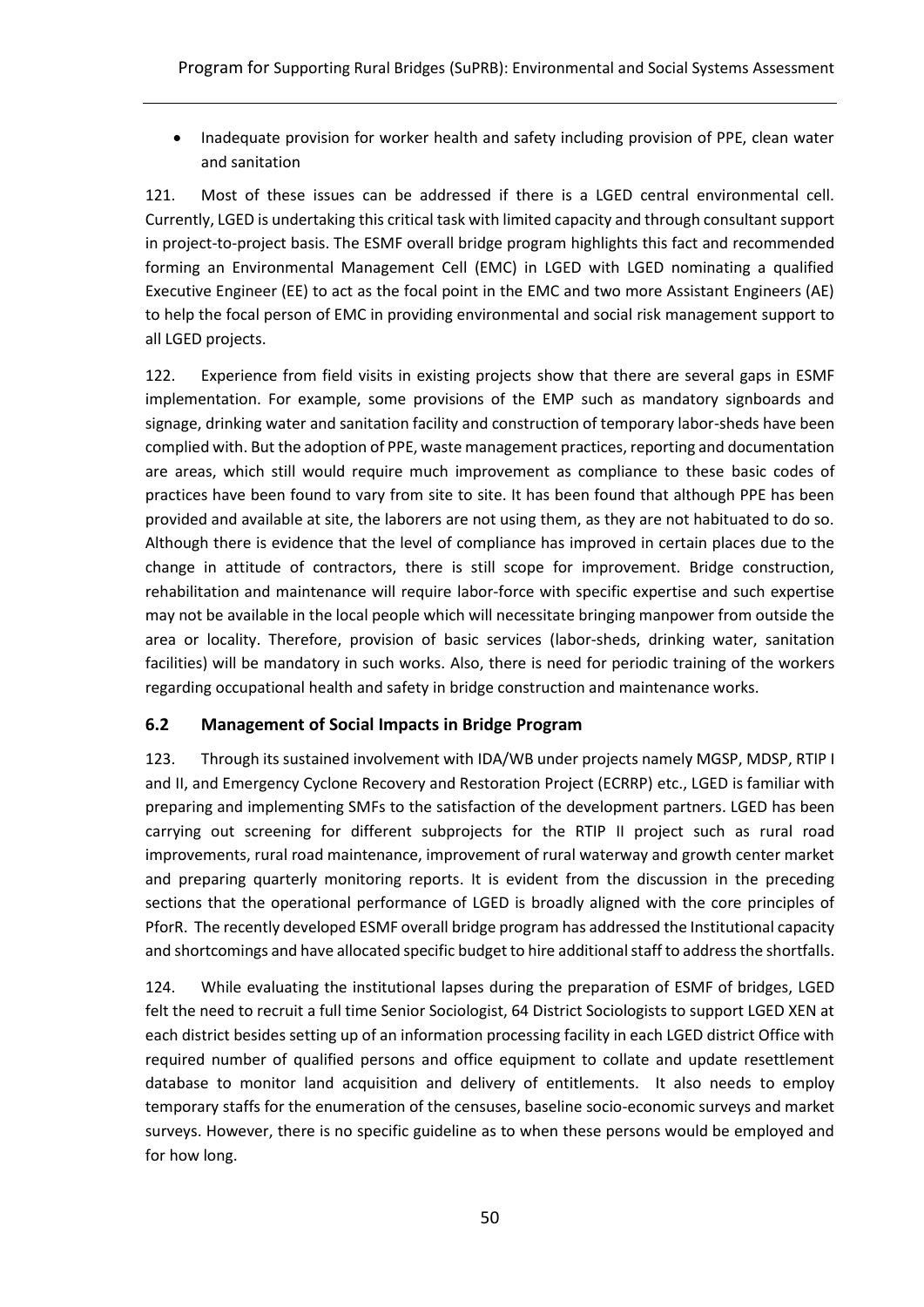- 125. Relevant issues of the bridge ESMF include the followings:
	- **Free, prior and informed consultation with indigenous communities**. The issue has been discussed and is being complied with.
	- **Assessment of impacts of land taking, including on those without titles**. Social Impact Assessment (SIA) by LGED focuses on three issues that are deeply involved with land in some form or other as identified during social screening of each project. The issues are: land acquisition; resettlement, and social concerns. The ESMF developed by LGED overall bridge program identifies 'land without titles' as Vested and Non-resident Property and qualifies the occupants to receive compensation.<sup>8</sup>
	- **Compensation and assistance to restore livelihoods, including those without titles**. Compensation and resettlement issues are expected to be associated with (i) private land acquisition; (ii) displacement of squatters and encroachers from public lands, including those owned by LGED and 'land without titles' that are under authorized and unauthorized use; and (iii) resumption of leased-out public lands from private citizens. LGED arranges for compensation for the affected persons irrespective of title to the land acquired or resumed for civil works construction.
	- **Compensation at replacement cost**. LGED will form market price assessment committee for assessing the current market price of affected land and assets and determine replacement cost as practiced in similar other projects.
	- **Practice of voluntary donation of private land and dispossession of public land**. LGED plans to coordinate with local community and local administration in promoting voluntary donation of private land for the Program as the local community would ultimately be the beneficiary of the Program activities. Though infrequent, there could be occasions when the weaker ones could be coerced to donate land voluntarily for the Bridge purpose by the local leadership. To arrest this, GRC in situ should specifically note and probe into grievances, if any, on the 'Voluntary Donation' cases. UE and the XEN at the district LGED office should confirm actual donations. LGED HQ should also involve a Third Party to monitor and confirm the 'Voluntary Donation of Land' cases to be free of threat or coercion.
	- **Planning documentation**. Are incorporated in the ESMF.
	- **Grievance resolution**. LGED has developed an effective GRM at the micro level that is to address and redress the grievances within 4 weeks.
	- **Monitoring and evaluation**. LGED will conduct field inspections and surveys of social management activities associated with the Program implementation through engaging independent third-party validation consultant.

 $\overline{a}$ 

<sup>8</sup> Revised Final draft SA and ESMF overall bridge program/SUPBR, Chapter 8; p 31-32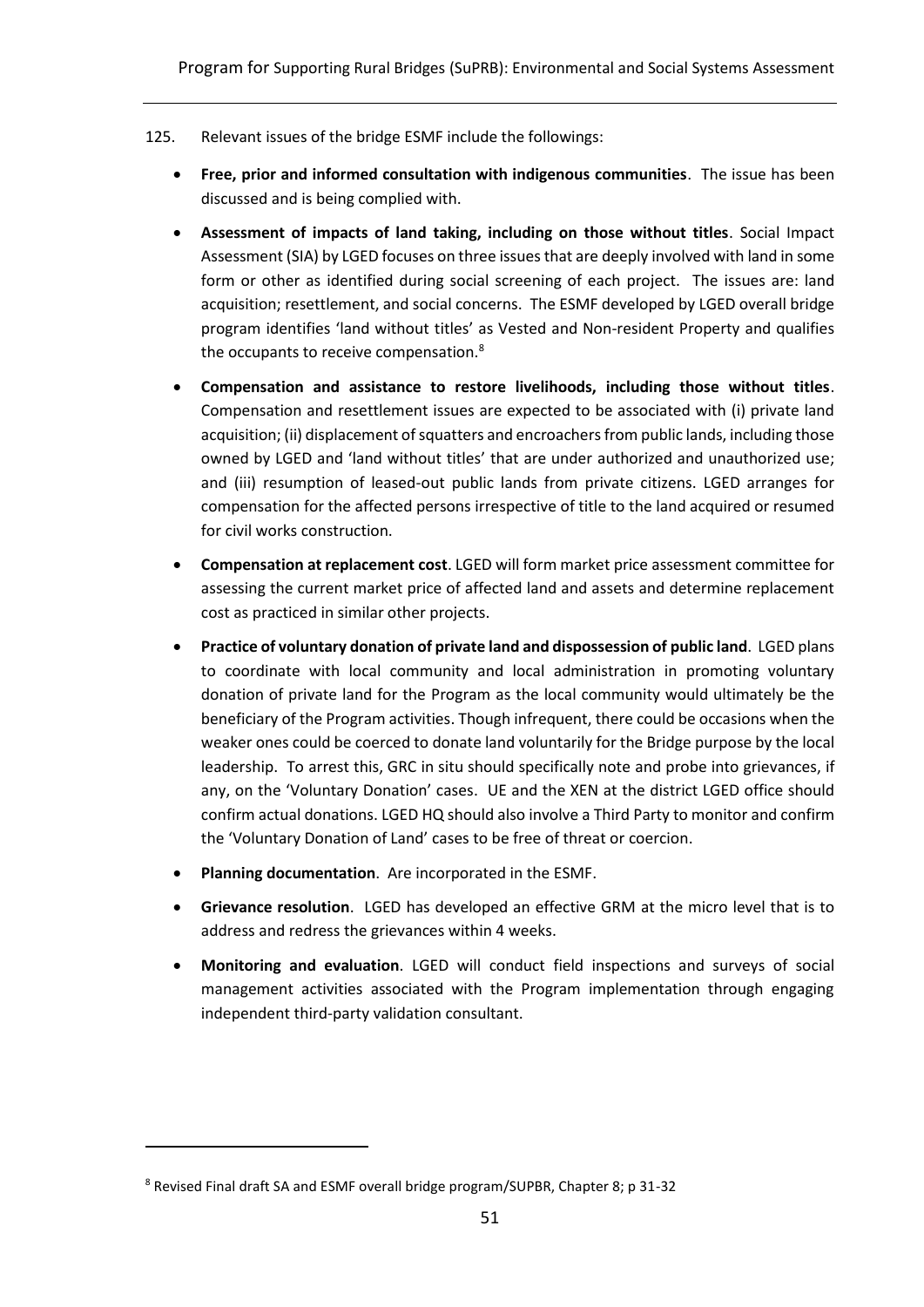# <span id="page-54-0"></span>**SECTION VII: RECOMMENDED MEASURES TO STRENGTHEN SYSTEMS PERFORMANCE**

# <span id="page-54-1"></span>**7.1 Strengthen Environmental and Social System Performance**

126. The environmental and social systems assessment presented in preceding sectionsidentified the compatibility of the systems of the LGED bridges program with respect to the Core principles of environmental and social management for PforR investment. The assessment has found the systems largely compatible by policy and practice but identified some gaps with respect to financing sources. LGED practices a dual-track performance in its implementation between domestically and internationally financed operations. These have led to generally weak performance in its implementation of its environmental and social policies. The ESSA therefore, recommends addressing institutional capacity constraints and gaps across a range of environmental and social management system limitations.

127. These recommendations are summarized as actions and incorporated in the Program Action Plan (PAP) and has been agreed with the borrower. Specific recommendations were made to address the identified risks, gaps/challenges and needs. These measures for improvement of the environmental and social management system (ESMS) have been discussed with the implementing agencies.

| Objectives and issues                               | Measures for strengthening systems performance                                                                                                                                                                                                                                                                                                                 |
|-----------------------------------------------------|----------------------------------------------------------------------------------------------------------------------------------------------------------------------------------------------------------------------------------------------------------------------------------------------------------------------------------------------------------------|
| Environment and<br>Social Management<br>Instruments | The Environment and Social Management Framework (ESMF)<br>developed by LGED for their overall bridge program is deemed adequate<br>to address the social and environmental risks for the proposed<br>Supporting Program of Rural Bridges (SuPRB) under PforR financing (the<br>Program).                                                                       |
|                                                     | LGED will prepare site specific Environmental and Social Impact<br>Assessment (ESIA) along with the environmental and social<br>management plans (ESMP) following the ESMF for LGED's overall bridge<br>program. The ESMP includes EMP, Resettlement Action Plan (RAP) and<br>Tribal Peoples Development Plan (TPDP), as required for civil works<br>packages. |
|                                                     | The ESMPs will be prepared at the design stage for individual works<br>packages and the RAP/TPDP will be implemented before start of civil<br>works on site, while the EMP will be followed for implementation level<br>activities.                                                                                                                            |
|                                                     | LGED will ensure preparation and implementation of ESMPs and the<br>independent monitor will review compliance on a quarterly basis.                                                                                                                                                                                                                           |

128. Recommended measures to strengthen system performance for environmental and social management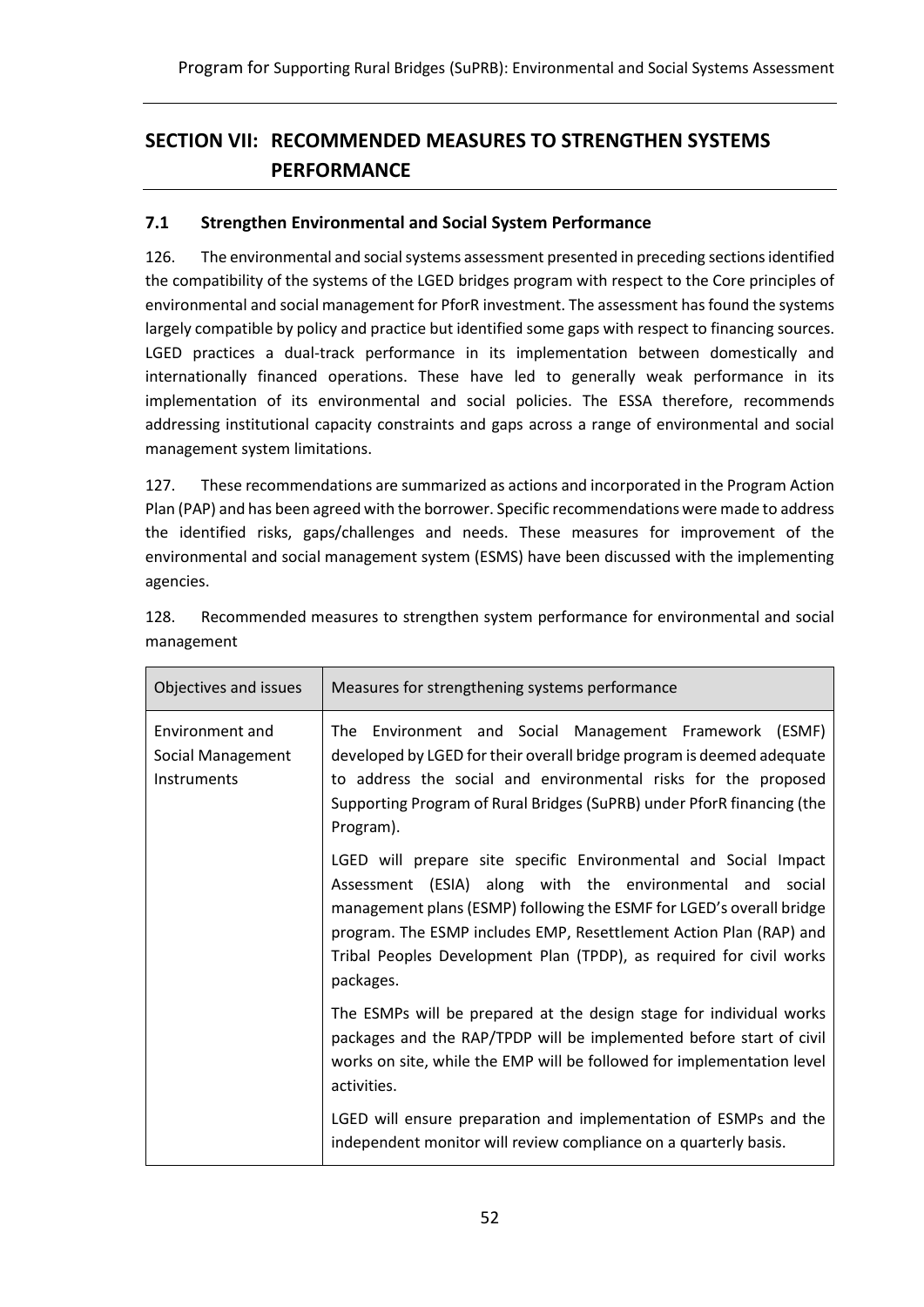| Objectives and issues                                                                     | Measures for strengthening systems performance                                                                                                                                                                                                                                                                                                                                                                                                                                                                                                                                                                                                                                                                                                                                                                                                                                                                                        |
|-------------------------------------------------------------------------------------------|---------------------------------------------------------------------------------------------------------------------------------------------------------------------------------------------------------------------------------------------------------------------------------------------------------------------------------------------------------------------------------------------------------------------------------------------------------------------------------------------------------------------------------------------------------------------------------------------------------------------------------------------------------------------------------------------------------------------------------------------------------------------------------------------------------------------------------------------------------------------------------------------------------------------------------------|
| Strengthen<br>institutional capacity<br>for managing social<br>and environmental<br>risks | LGED does not have a separate environmental and social unit with<br>staffing for monitoring and managing social and<br>dedicated<br>environmental risks in different projects. Under the current program,<br>with bridge construction, rehabilitation and maintenance activities,<br>there will be increased requirement of environmental/social risk<br>monitoring and management support, which will be difficult to handle<br>without a permanent environmental and social unit setup with<br>dedicated environmental/social experts.<br>LGED will, therefore establish an Environmental and Social Management<br>Unit (ESMU) or its equivalent for supporting environmental and social                                                                                                                                                                                                                                            |
|                                                                                           | issues in LGED projects/programs, including SuPRB. The ESMU will have<br>dedicated environmental and social specialists to monitor safeguard<br>activities of SuPRB. The number of specialists appointed by LGED will be<br>proportional to the requirement or workload in different regions.<br>LGED will form and operate an ESMU at its HQ with appropriate staffing                                                                                                                                                                                                                                                                                                                                                                                                                                                                                                                                                               |
|                                                                                           | for the Program and establish it within LGED by July 31, 2019.                                                                                                                                                                                                                                                                                                                                                                                                                                                                                                                                                                                                                                                                                                                                                                                                                                                                        |
| Capacity building and<br>training                                                         | It is recommended that LGED continue its capacity building initiatives<br>for implementing, monitoring and evaluation of environmental and<br>social risk management measures under SuPRB. LGED is providing<br>relevant training to its staffs at the grassroots level in its existing World<br>Bank-supported projects. For example, LGED Executive Engineers and<br>Assistant Engineers at the district and upazila level have received<br>training on project preparation and implementation mainstreaming<br>environmental and social safeguards under RTIP-II. However,<br>experience suggests that there are gaps in monitoring and managing<br>social and environmental risks at the field-level. Therefore, there is need<br>for continued capacity building initiatives especially to the staff at the<br>grassroots level. The requirement for capacity building is also<br>emphasized in the ESMF for the bridge program. |
|                                                                                           | LGED will continue specific training on environmental and social<br>management at the SuPRB implementation level as proposed in the<br>program ESMF. Activities for gender mainstreaming, communications<br>and citizen engagement as per the program ESMF will be given special<br>attention in all training and capacity building activities. A budget for<br>capacity building initiatives for the project staff including occupational<br>health and safety (OHS) training of workers of the civil works contractors<br>will be allocated during Program design.                                                                                                                                                                                                                                                                                                                                                                  |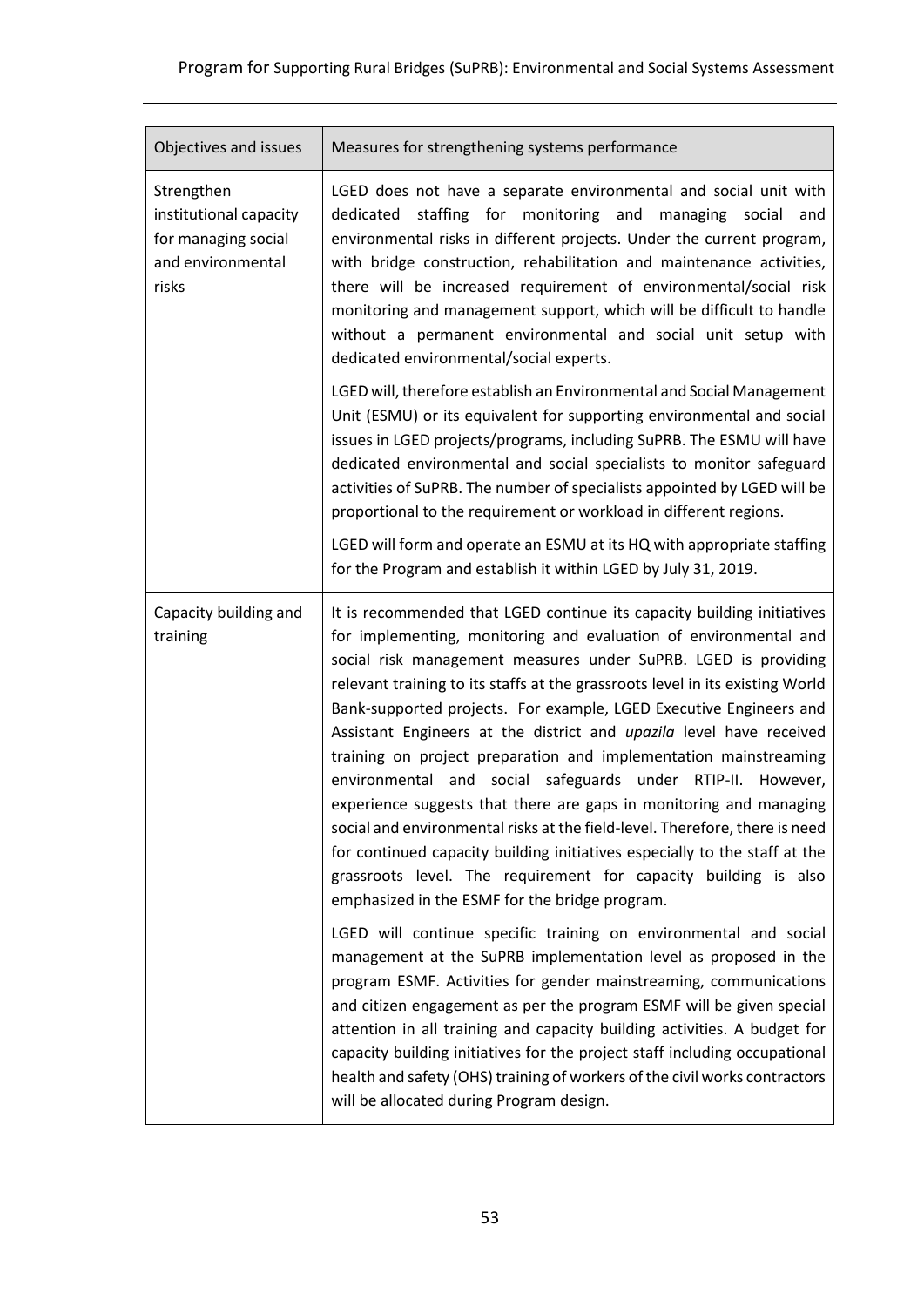| Objectives and issues                 | Measures for strengthening systems performance                                                                                                                                                                                                                                                                                                                                                                                                                                                                                                                                                                                                                                                                                                                                              |
|---------------------------------------|---------------------------------------------------------------------------------------------------------------------------------------------------------------------------------------------------------------------------------------------------------------------------------------------------------------------------------------------------------------------------------------------------------------------------------------------------------------------------------------------------------------------------------------------------------------------------------------------------------------------------------------------------------------------------------------------------------------------------------------------------------------------------------------------|
|                                       | The capacity building initiatives will be monitored for number of training<br>activities organized, number of project staff trained and number of<br>project staff benefited from the training.                                                                                                                                                                                                                                                                                                                                                                                                                                                                                                                                                                                             |
| Inclusion and gender<br>mainstreaming | LGED has developed a gender equity strategy in 2014 for its regular<br>operations. Program design has taken this strategy, as well as other<br>gender related evidence into consideration and use all-inclusive<br>consultative process in design and implementation.                                                                                                                                                                                                                                                                                                                                                                                                                                                                                                                       |
|                                       | LGED will establish a strong monitoring system in the form of<br>participation plan and GRM under Upazila Engineer, LGED. XEN, LGED at<br>the District level will be responsible for its supervision.                                                                                                                                                                                                                                                                                                                                                                                                                                                                                                                                                                                       |
|                                       | The monitoring system will be established at the upazila and at the<br>district levels before mobilization of the civil works contractors and<br>continue over the period of subproject implementation.                                                                                                                                                                                                                                                                                                                                                                                                                                                                                                                                                                                     |
|                                       | At least 10% of the employment for bridge maintenance works will be<br>reserved for available interested women from the site neighborhoods.                                                                                                                                                                                                                                                                                                                                                                                                                                                                                                                                                                                                                                                 |
|                                       | Participation of women in consultation meetings will be encouraged to<br>increase the participation up to 30% in the Program life.                                                                                                                                                                                                                                                                                                                                                                                                                                                                                                                                                                                                                                                          |
| OHS                                   | LGED will appoint a third party (national or international development<br>organizations like BRAC, ILO) to help building LGED's capacity on<br>Occupational Health and Safety (OHS) (in addition to labor rights and<br>gender issues) by: (a) supporting the government in the formulation of<br>OHS policies, guidelines, awareness materials etc.; (b) supporting LGED<br>in the dissemination activities, especially linked to OHS related<br>achievements; (c) providing hands-on support to LGED in managing OHS<br>during civil works implementation.                                                                                                                                                                                                                                |
| Child labor<br>management             | LGED will not allow use of child labor as restricted in local law and as per<br>ILO convention on worst form of child labor. LGED, in its contractual<br>documents with civil works contractors will make specific mention that<br>children under the age of 18 may not be employed in project works that<br>is likely to be hazardous or be harmful to the child's health or physical,<br>mental, spiritual, moral or social development. An appropriate risk<br>assessment will be conducted, together with regular monitoring of<br>health, working conditions and hours of work where child labor will be<br>employed. Upazila Engineer, LGED along with his team would monitor<br>strict compliance of the issue at the construction sites and XEN at the<br>District level supervise. |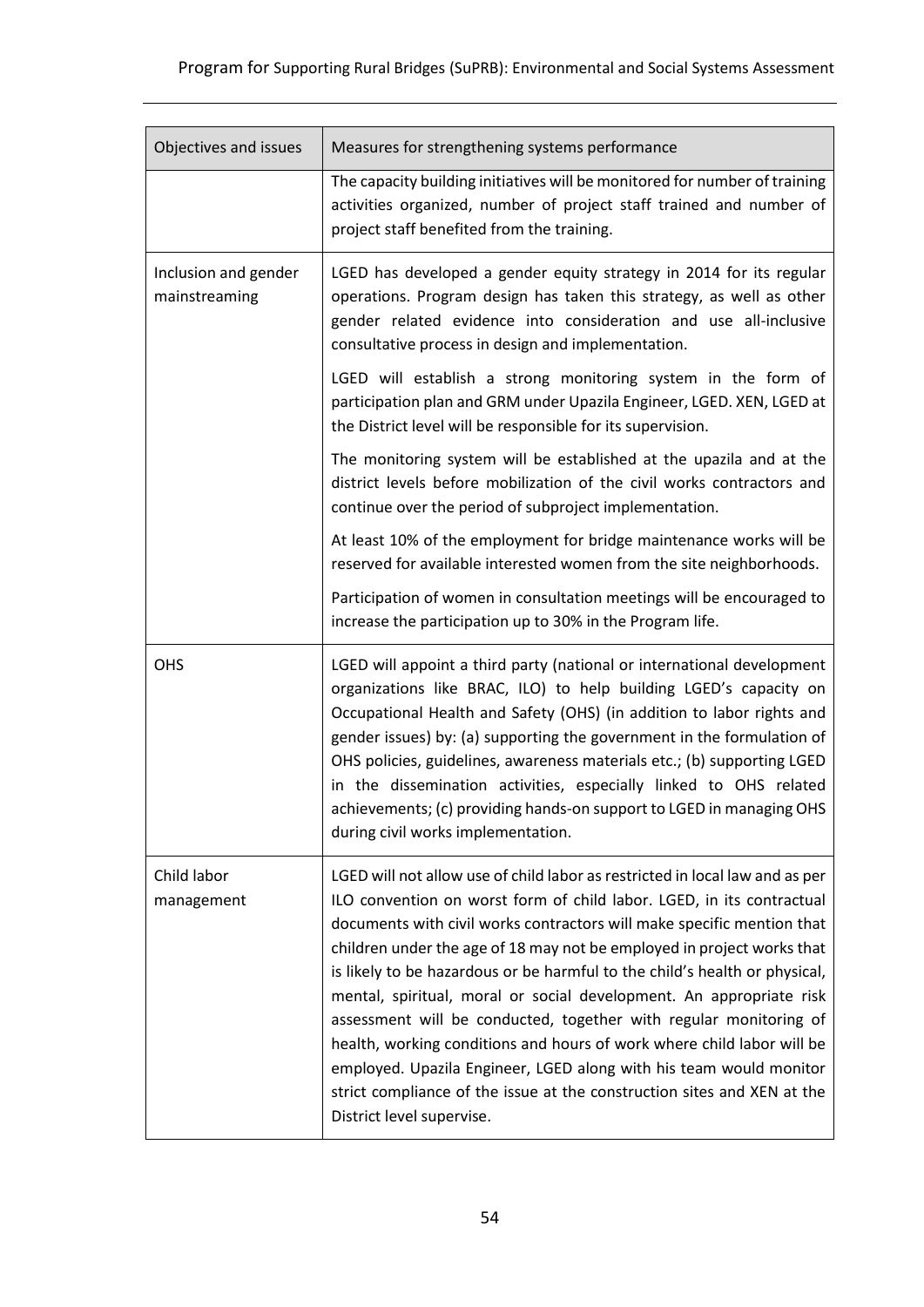| Objectives and issues              | Measures for strengthening systems performance                                                                                                                                                                                                                                                                                                                                                                                |  |
|------------------------------------|-------------------------------------------------------------------------------------------------------------------------------------------------------------------------------------------------------------------------------------------------------------------------------------------------------------------------------------------------------------------------------------------------------------------------------|--|
|                                    | Standard signboard at the worksites will be displayed within a week of<br>mobilization of contractor(s) warning for child labor restrictions<br>including age, form of work and working hours for children.                                                                                                                                                                                                                   |  |
|                                    | A third-party will be employed under the Program to monitor<br>compliance of Child labor related laws and convention.                                                                                                                                                                                                                                                                                                         |  |
| Labor influx<br>management and GBV | Since there will be no new construction of large bridges, major labor<br>influx is not expected to be a significant issue. However, contractors will<br>have to develop site-specific measures and a working plan for labor<br>management (LMP) approved by LGED before the work starts and<br>update them whenever necessary. This labor management plan (LMP)<br>will be explicit about child labor and GBV at works sites. |  |
|                                    | LGED will thus ensure that contractors develop site-specific LMPs and<br>deploy relevant personnel resources before the work starts and update<br>the LMP whenever necessary. Local community, including marginalized,<br>vulnerable and indigenous community and other stakeholders will be<br>consulted while preparing and updating the LMPs.                                                                              |  |
|                                    | Bidding documents will thus be revised to reflect specific costs for OHS,<br>environmental management and social management in the BoQ. Plus,<br>contract documents for civil works under the Program will include<br>specific clauses on labor influx management, child labor restrictions and<br>handling GBV related issues, including the need to develop labor<br>management plans (LMPs) as indicated above.            |  |
|                                    | Specifically, LGED will ensure the following (by incorporating these in<br>the contractual documents and through physical monitoring):                                                                                                                                                                                                                                                                                        |  |
|                                    | Contractors will be encouraged to employ unskilled workers from<br>the bridge vicinity as much as possible;                                                                                                                                                                                                                                                                                                                   |  |
|                                    | Labor sheds will be constructed near the work sites so that presence<br>$\bullet$<br>of migrant workers does not adversely affect the local community<br>and their way of living;                                                                                                                                                                                                                                             |  |
|                                    | Undertake mandatory and repeated training and awareness<br>$\bullet$<br>program for the workforce at site on LMPs.                                                                                                                                                                                                                                                                                                            |  |
|                                    | Inform the local law enforcers and encourage them to participate in<br>$\bullet$<br>the training on LMP to demonstrate government authority at the<br>work sites;                                                                                                                                                                                                                                                             |  |
|                                    | Adequate measures for gender friendly work place environment will<br>$\bullet$<br>be taken at all works sites and at the labor sheds;                                                                                                                                                                                                                                                                                         |  |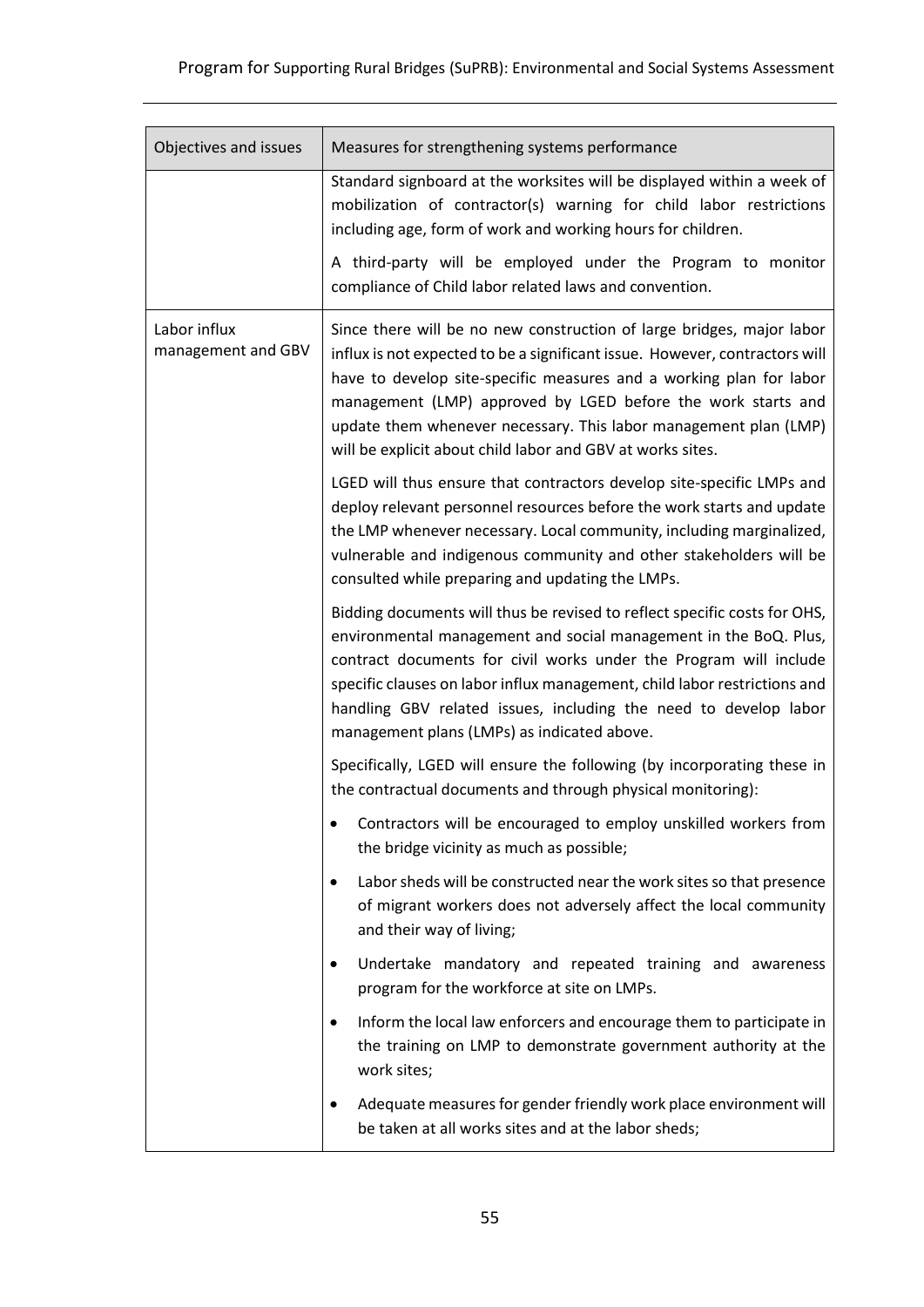| Objectives and issues  | Measures for strengthening systems performance                                                                                                                                                                                                                                                                                                                                                                            |  |
|------------------------|---------------------------------------------------------------------------------------------------------------------------------------------------------------------------------------------------------------------------------------------------------------------------------------------------------------------------------------------------------------------------------------------------------------------------|--|
|                        | Ensure to address OHS issues at works sites inclusive of all workers<br>$\bullet$<br>by gender, age and ethnicity and ensure availability and use of<br>personal protective equipment;                                                                                                                                                                                                                                    |  |
|                        | Ensure firefighting and first aid facilities at the work site and<br>identification and coordination with ambulance services and<br>hospitals for quick evacuation at the events of worksite accidents;                                                                                                                                                                                                                   |  |
|                        | Display important telephone contacts like local emergency services<br>$\bullet$<br>in billboards at the work site and labor shed;                                                                                                                                                                                                                                                                                         |  |
|                        | Access and make use of GRM for any issues of labor influx<br>management for misconduct, illicit behavior, drug abuse and other<br>social crimes etc. in coordination with the local law enforcing<br>agencies, where required; and                                                                                                                                                                                        |  |
|                        | In contracts higher than BDT 20 million (USD 250k), deploy site<br>$\bullet$<br>specific Community Coordinators adequately trained for facilitating<br>social management addressing issues like labor influx, child labor,<br>gender based violence and grievance resolution.                                                                                                                                             |  |
|                        | Besides, a strong monitoring system targeting labor management and<br>GBV issues will be established by LGED under the Program including the<br>engagement of a third-party monitor (cf. below) and the creation and<br>operation of a Grievance Redress Mechanism (GRM) for settlement of<br>labor related complaints and grievances including GBV.                                                                      |  |
| Third party monitoring | LGED will appoint a third party (national or international development<br>organizations or Non-Government Organizations - ex: Bangladesh Rural<br>Advancement Committee, ILO) to monitor field-level implementation of<br>environmental and social mitigation measures including voluntary land<br>donation matters, labor influx, occupational safety and health, gender<br>based violence and child labor restrictions. |  |
|                        | The third-party monitor will be engaged in the second year of Program<br>implementation.                                                                                                                                                                                                                                                                                                                                  |  |

#### <span id="page-58-0"></span>**7.2 Program Action Plans**

- 129. The following are the social actions identified for the Program Action Plan:
	- (a) LGED will follow its Environmental and Social Management Framework (ESMF) adopted for the rural bridges maintenance national program for implementation of the Program and integrate it into its operational manual.
	- (b) LGED will establish a separate Environmental and Social Management Unit (ESMU) with appropriate staff resources for environmental and social issues, communications and gender t the earliest agreed with the Bank.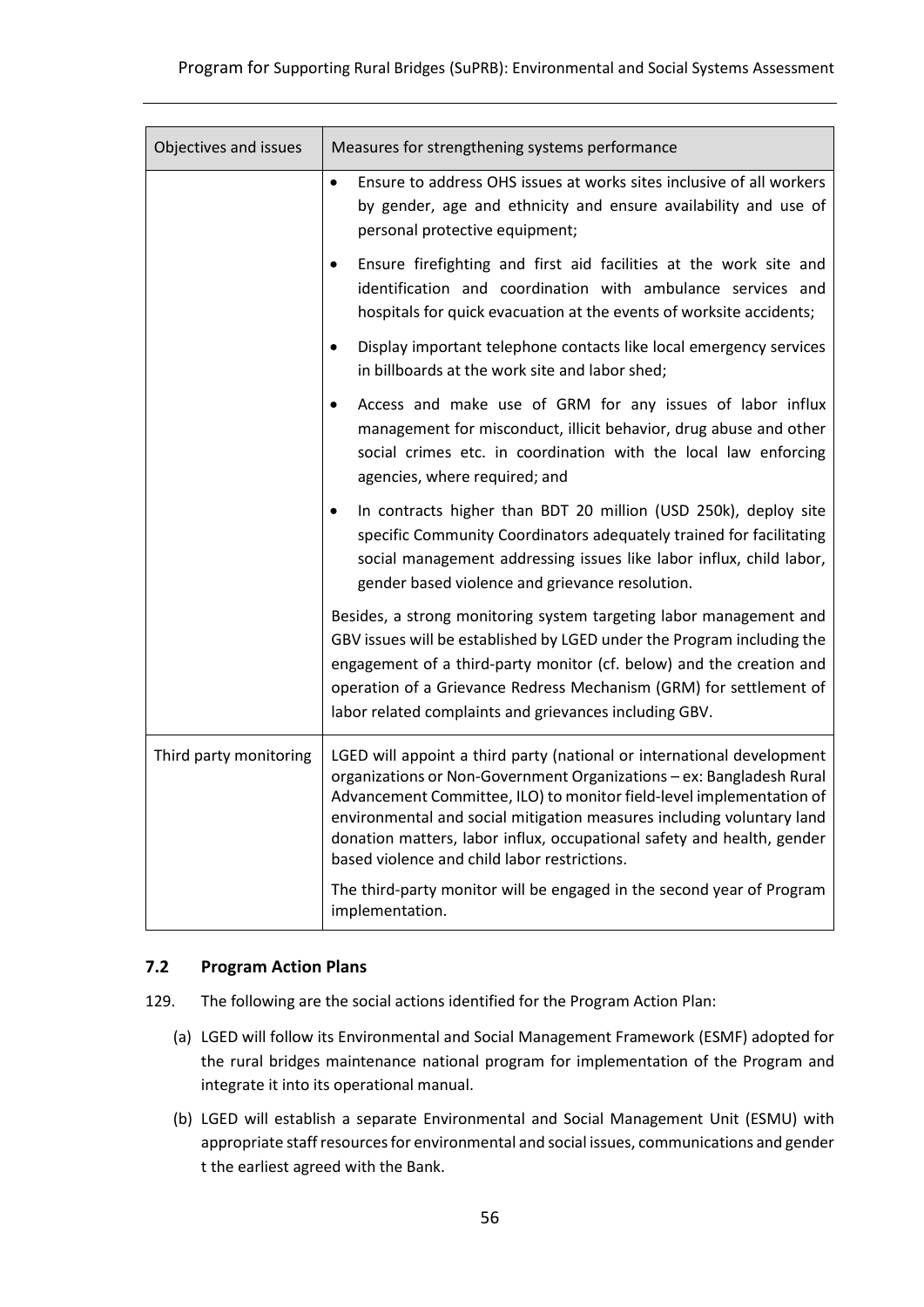- (c) LGED will review and revise its current ESMF for the rural bridges maintenance program into a corporate Environmental and Social Management System (ESMS) for overall transport sector under LGED, in a form and substance satisfactory to the Bank throughout the Program implementation.
- (d) LGED will allocate resources for capacity building of its staff for implementing, monitoring and evaluation of social and environmental risks as well as occupational health and safety training for workers involved in bridge construction, rehabilitation and maintenance.

#### <span id="page-59-0"></span>**7.3 The Grievance Redress Mechanism**

130. GoB encourages free flow of and people's right to information, under the 'The Right To Information Act, 2009 Bangladesh' came into effect on 6 April 2009. The right to information shall ensure that transparency and accountability in all public, autonomous and statutory organizations and in private organizations run on government or foreign funding shall increase, corruption shall decrease and good governance shall be established. In the ICT domain, GoB has developed a dedicated web portal [\(http://www.grs.gov.bd/home/index\\_english](http://www.grs.gov.bd/home/index_english)) where the aggrieved one's could register complains and seek remedial measures. MLGRD&C/LGED has developed Grievance Redress Mechanisms (GRM) to ensure better accountability and transparency in its Bridge program. 9 LGED plans to form Grievance Redress Committee (GRC) for each upazila to ensure easy accessibility by the affected persons. Upazila Grievance Redress Committee (UGRCs) will be nominated by the Upazila Engineer and approved by the Program Director. UGRC will sit at least once in a month. Complaints would be received at the office of the Upazila Engineer through the Community Organizer. The GRC is composed of Upazila Engineer at the *upazila* LGED office as convener, while Community organizer at the *upazila* LGED office works as the Member-Secretary. Other members include: (1) Local UP Member, (2) Teacher from local educational institution; (3) representative of local NGO; (4) representative of local Women's group; and (5) representative from the 'project Affected Persons' group. All cases would be addressed within 04 weeks of their receipt.

131. The District Grievance Redress Committee (DGRC) will be headed by Executive Engineer, LGED and will sit at least once in a month. The DGRC will hear the cases referred from UGRC, complaints on tender and quality of works and suggestions received from beneficiaries. The both committee will also receive suggestions from beneficiaries. Members from local peoples representatives and local elite persons will be ensured in the DGRC. All the complaints and suggestions will be recorded in registers.

132. However, there needs a change in the planned "Institutional and Procedural Arrangements for Grievance Redress" where LGED is in the chain<sup>10</sup>. Going by the Banks TOR on ESSA on GoB Bridge program, the Program will be implemented using the existing government institutional structure and "No project Management Unit is envisaged"<sup>11</sup>. Besides GRC, there would be billboard at the construction sites where relevant information of the project including information of contact persons for GRM including name, mobile telephone number and email address will be displayed for easy consultation by the aggrieved persons. It was revealed during stakeholders' consultations that

 $\overline{a}$ 

<sup>9</sup> ESMF overall bridge program

<sup>&</sup>lt;sup>10</sup> Revised Draft Final on Social Assessment and ESMF overall bridge program, July 2017; p 28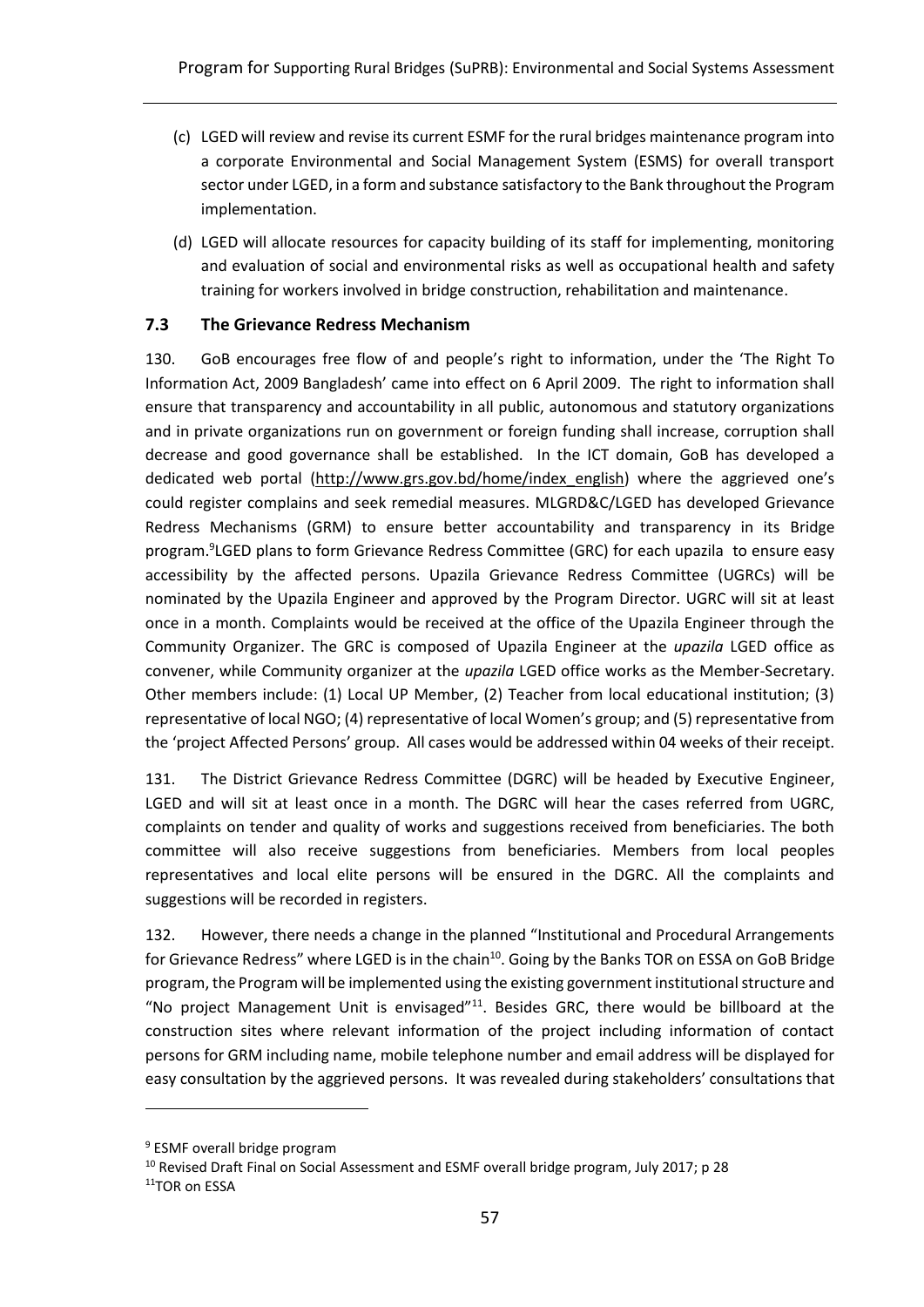the common people are unaware of the Grievance Redress Mechanism/ procedure and are ignorant of the GRC composition including individual's contact number and other detail address. *They demanded to fix a separate billboard showing GRC's composition in detail and the mechanism in Bangla and English in LARGE FONT so that they can conveniently understand and vent their grievances.*

133. Communities and individuals who believe that they are adversely affected as a result of a Bank supported PforR Program, as defined by the applicable policy and procedures, may submit complaints to the existing program grievance redress mechanism or the World Bank's Grievance Redress Service (GRS). The GRS ensures that complaints received are promptly reviewed in order to address pertinent concerns. Affected communities and individuals may submit their complaint to the World Bank's independent Inspection Panel, which determines whether harm occurred, or could occur, as a result of the World Bank non-compliance with its policies and procedures. Complaints may be submitted at any time after concerns have been brought directly to the World Bank's attention, and Bank Management has been given an opportunity to respond. For information on how to submit complaints to the World Bank's corporate GRS, please visi[thttp://www.worldbank.org/GRS.](http://www.worldbank.org/GRM) For information on how to submit complaints to the World Bank Inspection Panel, please visit [www.inspectionpanel.org.](http://www.inspectionpanel.org/)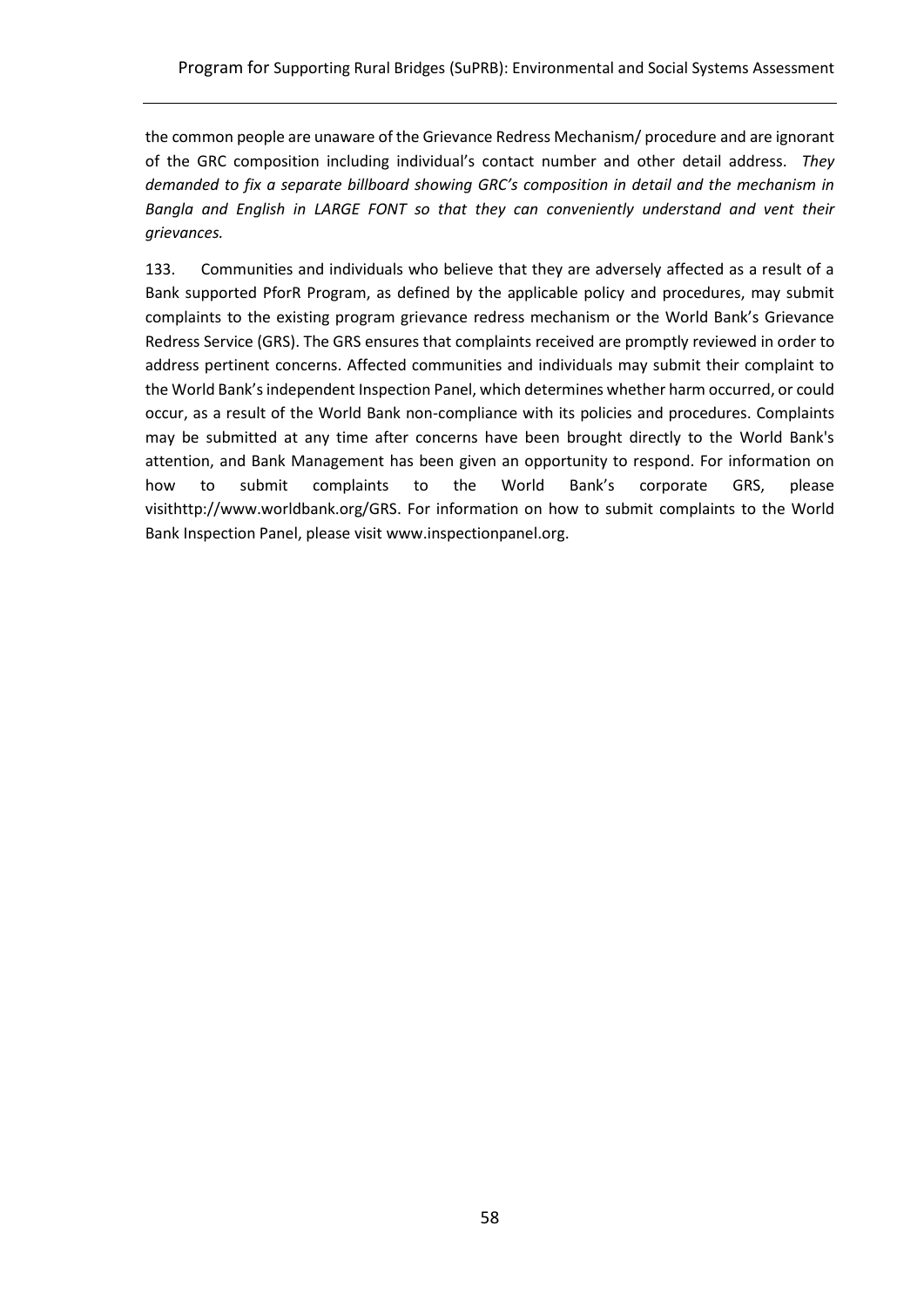#### <span id="page-61-0"></span>**ANNEX A: STAKEHOLDER CONSULTATION**

The assessment team has carried out various consultations with the LGED officers at the headquarters and *upazila* offices as well as local government officials and communities at the field level. The team made two field visits at different geographical area of proposed project sites: 1) the first one in Chouddagram, Comilla on September 21, 2017 and 2) the second one in Umanandapur Bazar, Saturia, Manikganj on November 16, 2017. There the team met cross section of people including head quarter and field officials of LGED, relevant *upazila* officers, contractors, NGO workers and local community leaders including members of the UGRC. The team also came across two compensation recipients under the RTIP II project of LGED, whose land was acquired for the road Sreefoltola-Satbaria-Suagazithat links with Dhaka- Chittagong Highway at Suagazi. Through conversation it was revealed that the affected persons received their compensation within 45 days from submitting their claims and the process was smooth. During the meetings, the team discussed relevant government policies, institutional responsibilities and their implementation performance of ESMF. This feedback provided the basis for the development of the assessment report.

The comments and observations in both the field trips are very positive and encouraging. The crosssection of people is excited with the project and expressed that good upazila and union road communication network through improved bridges would advance their economic condition and overall living standard. They promised to provide all out support including donating additional land for the construction of the bridges, wherever possible. **The specific issues that they emphasized on are as follows**:

- Fixing a separate billboard at the Project site showing GRC's composition in detail and the mechanism in Bangla and English in large font so that anyone could conveniently understand and vent their grievances, if any.
- Minimum felling of trees the audience informed that more trees are cut by the contractors on the plea of site clearance and are later sold in the market for profiteering. Once the project is complete, the contractor has to do afforestation and the bid document shall keep this provision.
- At the project sites, contractors take insecure electric connection from Rural Electrification Board (REB). At places these have affected passerby and domestic animals with serious injury and death. They demanded that Upazila Engineer, LGED supervises this matter religiously.
- Contractors often leave the project site upon completion of the project without clearing the debris and other material that is harmful for the locals. They demanded Upazila Engineer, LGED to ensure this matter before clearing the project.
- The audience also suggested that they spend money and time to visit UE, or his staff and GRC members at the upazila headquarters. They requested that some financial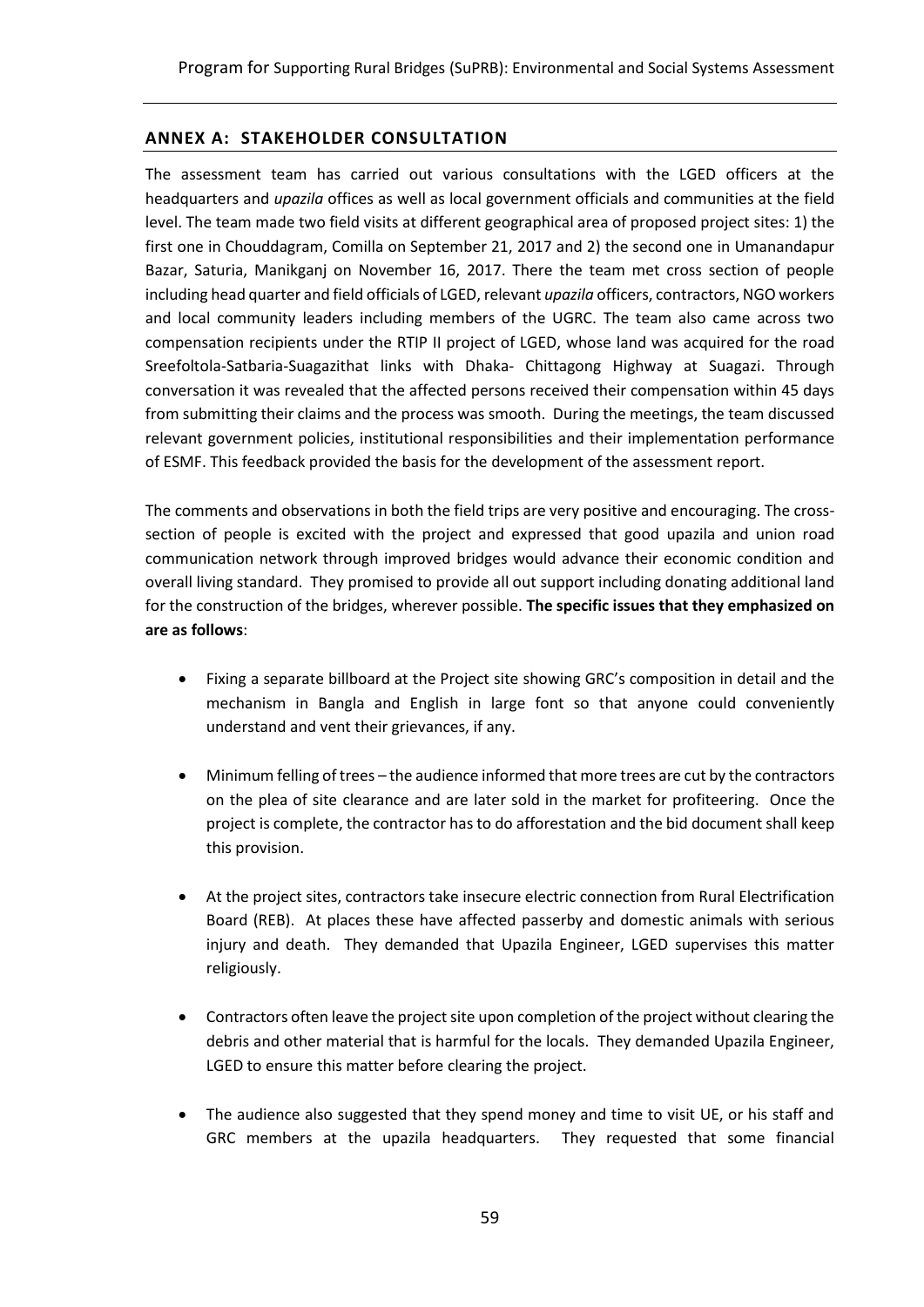compensation in the form of incentive for social responsibility be given to the complainant on case-to-case basis.

Last, but not the least, the audience emphasized on consultation with the local populace and local leadership by LGED hierarchy on the requirement and prioritization of the bridges before finalizing the projects.

LGED HQ is advised to take note of the issues mentioned at the grass root level and incorporate relevant issues in the contractual documents for strict compliance by the contractors. Close supervision at micro level by the Upazila Engineer and XEN at the District HQ will avert such mismanagement at the project sites.

A national level disclosure workshop of ESSA is planned in February 2018 **with broader stakeholders including** relevant ministry and LGED officials, **representatives of potential affected communities including tribal groups, individuals with disability, and women** over the assessment's findings and recommendations under the PforR program. The consultations held provided more detailed information on the PforR process, the proposed Rural Bridges program and the key findings and recommendations of the ESSA.

The assessment report will be disclosed through the World Bank external website in Washington DC, USA. The ESSA with agreement from the government, has also been uploaded onto the LGED website on xxx 2018.

Certain pictures of field visit at Choddogram Upazila are appended below:



#### **Compensation Recipients- Choddogram, Comilla – September 21,2017**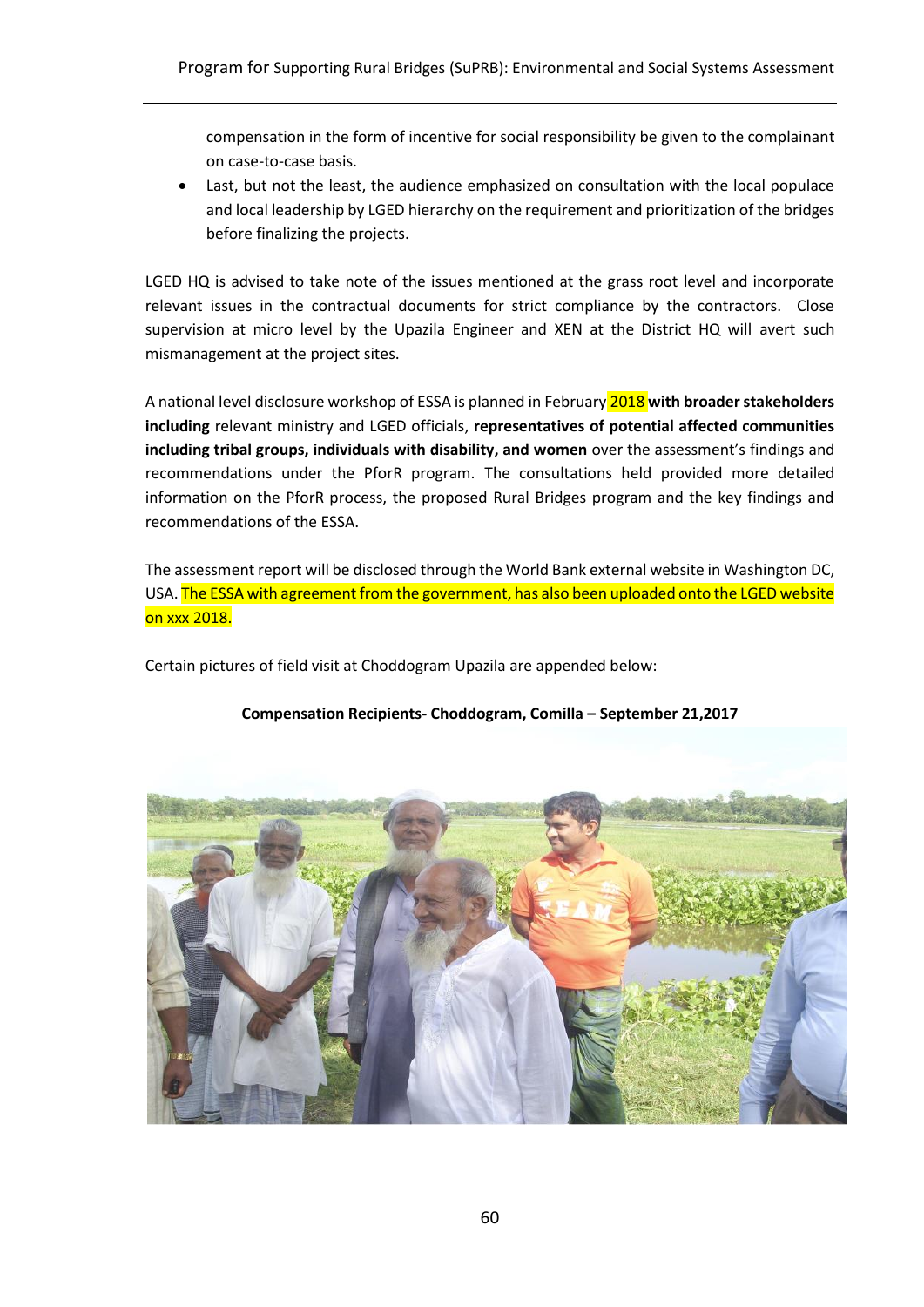<span id="page-63-0"></span>

| <b>ANNEX-B: LIST OF KEY STAKEHOLDERS CONSULTED</b> |  |  |  |  |
|----------------------------------------------------|--|--|--|--|
|----------------------------------------------------|--|--|--|--|

| Persons met                                        | Organization                                 |
|----------------------------------------------------|----------------------------------------------|
| Mr. Alberto CERDA MICO                             | Senior Labor Inspection and OSH Specialist,  |
|                                                    | ILO RMG Project Office, Gulshan - 2          |
| Md. Afsar Uddin (70)                               | Compensation recipient for land acquisition; |
|                                                    | Satbaria, Choddo Gram                        |
| Mr. Farid Mia Mozumder (75)                        | Compensation recipient for land acquisition; |
|                                                    | Sreefoltola, Choddogram                      |
| Mr. Farid Ahmed                                    | Community Organizer, Choddo Gram Upazila     |
| Mr. Md. Mahfuz Alam                                | Chairman, Munshirhat Union, GRC Member       |
| Mr. Abdul Wadud Mozumder                           | Member, Kashinagar Union Porishod, GRC       |
|                                                    | Member                                       |
| Mr. Md. Mojibur Rahman                             | Headmaster, Sonakatia<br>Primary<br>School,  |
|                                                    | Choddo Gram; GRC Member                      |
| Ms. Nasrin Akhter                                  | Union Porishod Member and President,         |
|                                                    | TMSS, Pechaimuri Branch, Choddo Gram;        |
|                                                    | <b>GRC Member</b>                            |
| Ms. Nasima Khanam Mozumder                         | Panchra Women Development Organization,      |
|                                                    | Choddo Gram; GRC Member                      |
| Mr. Shakawat Chowdhury                             | Representaative of the Affected Community;   |
|                                                    | <b>GRC Member</b>                            |
| MdAbulKalamAbdurRouf                               | Chairman Dhankora Union Porishod, Saturia    |
| Md.AbdulHaque                                      | Businessman, Dhankora                        |
| Mr.MdEbadatAlam                                    | XEN, LGED HQ, Dhaka                          |
| Mr. Md Abdul BarekHawlader                         | XEN, LGED, Manikganj                         |
| Mr. Iqbal Ahmed                                    | <b>WB</b>                                    |
| Dr. Tanvir Ahmed                                   | <b>WB Consultant</b>                         |
| Brig Gen Md Anisuzzaman Bhuiyan ndc, psc<br>(Retd) | <b>WB Consultant</b>                         |
| Mr. MdAkhtarZaman                                  | <b>WB</b>                                    |
| MdObaidulHaq                                       | Ex Chairman Dhankora Union Porishod          |
| MdAzizurRahman                                     | Trader, Umanandapur Bazar                    |
| Sunil Kumar Saha                                   | Trader, Umanandapur Bazar                    |
| MdMonayemKhan                                      | UP Member, Ward 6, Dhankora                  |
| Shahidul Islam                                     | NGO worker                                   |
| Ms. Sabrina Zannat                                 | Sociologist, LGED HQ                         |
| MdMoynul Islam                                     | RTIP II, LGED HQ                             |
| KhandakerAsaduzzaman                               | Sr. AE, LGED Office, Manikganj               |
| Ms. DilrubaAkhter                                  | AE, RTIP II, Manikganj                       |
| FaizulHuq                                          | Upazila Engineer, Saturia                    |
| MdSolamUddin                                       | Golara, Dhankora                             |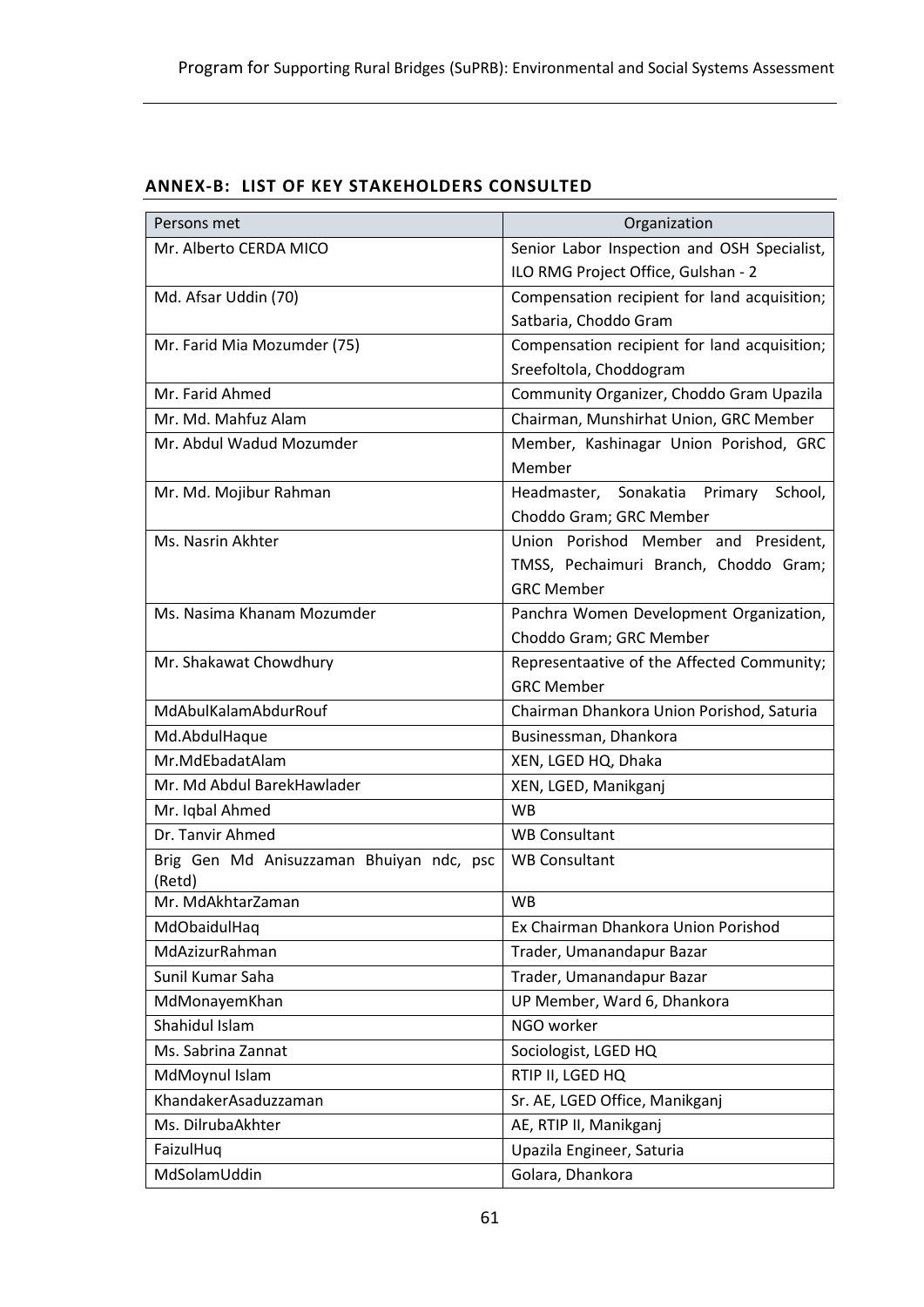| Persons met           | Organization           |
|-----------------------|------------------------|
| MdSelim Ahmed         | Trader, Saturia        |
| Md Abdul Barek        | Physician, Saturia     |
| MawlanaMdNazrul Islam | Imam, Dhankora         |
| Shafiuddin            | <b>Trader</b>          |
| MdMasudRana           | Trader                 |
| Abdul Kader           | Trader                 |
| Md Amir Hossain       | Trader                 |
| MdShawkat Islam       | Trader                 |
| MdOdimuddin           | <b>Trader</b>          |
| Md Ali                | Trader                 |
| KhokonSarker          | Trader                 |
| MdArifhossain         | Rickshaw Puller, Ghior |
| Souroda Kumar Gosh    | Trader, Ghior          |
| MaksudurRahman        | Trader, Ghior          |
| <b>Ripon Bepary</b>   | Trader, Ghior          |
| JonyAkhter            | Service                |
| Mini Begum            | Housewife              |
| Ms. Afroze Begum      | Housewife              |
| Rekha Rani Sarkar     | Housewife              |
| Ms. Vogoboti          | Housewife              |
| MunniAkhter           | Housewife              |
| MdSaifurRahman        | Trader, Golora         |
| Md Chan Mia           | Farmer                 |
| ProdipHalder          | Trader                 |
| Asaruddin             | Farmer                 |
| SwaponKarmaker        | Driver                 |
| MdShamsulHaq          | Farmer                 |
| MdRatanMolla          | Trader                 |
| MdNobuKha             | Farmer                 |
| MomotaSaha            | Housewife              |
| Ms. Hira Begum        | Housewife              |
| Ms. Farida            | <b>Business</b>        |
| MdAbdur Rashid        | <b>Business</b>        |
| Md Tara Mia           | Farmer                 |
| <b>Dulal Mia</b>      | Farmer                 |
| RatanSaha             | Trader                 |
| Md Tamer Ali          | Trader                 |
| MdFaridHossain        | Driver                 |
| MdMonir Mia           | Driver                 |
| MdJoynalAbedin        | <b>Driver</b>          |
| MdLitonBepary         | Driver                 |
| Rahizuddin            | Trader                 |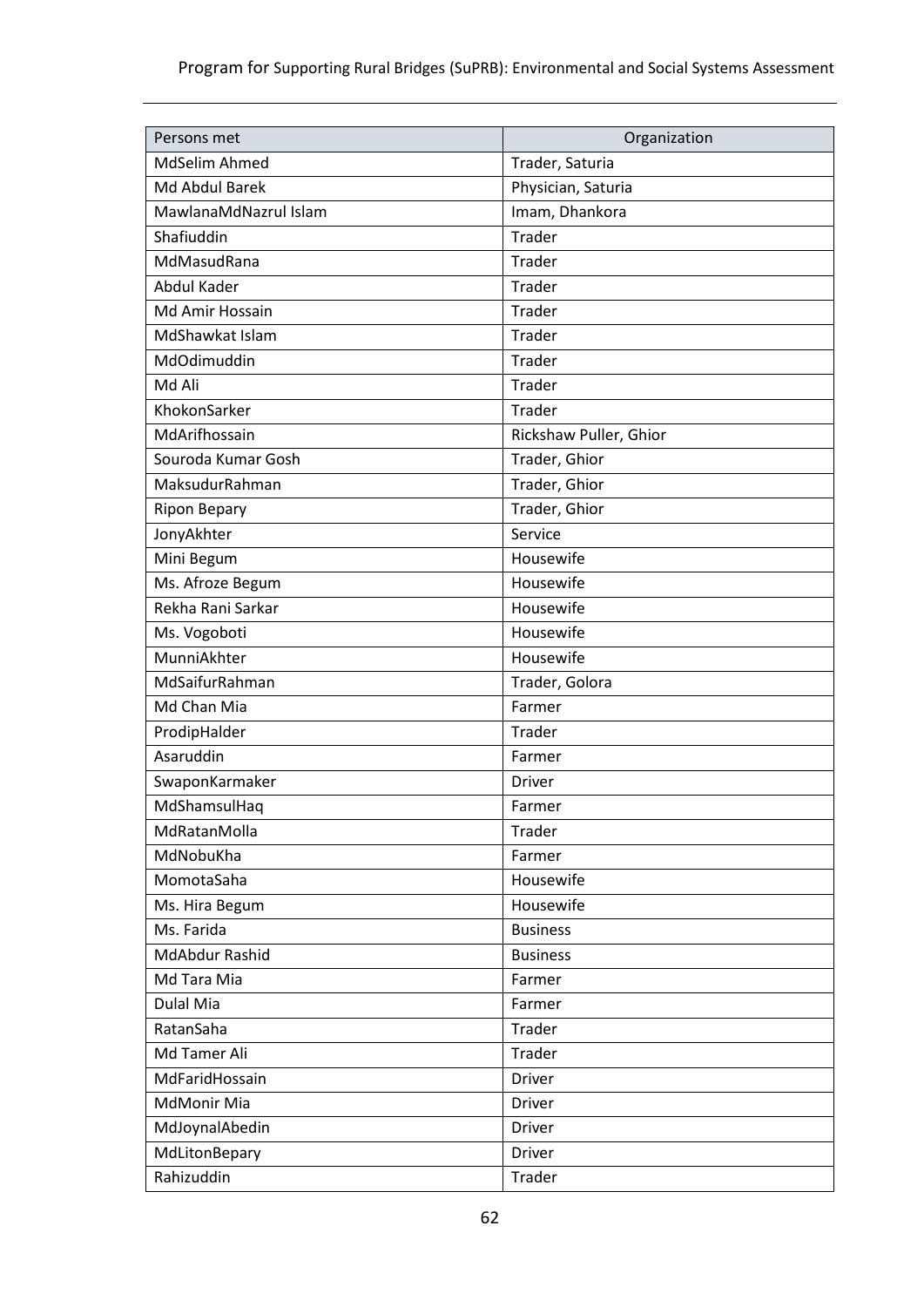| Persons met         | Organization             |
|---------------------|--------------------------|
| MdMosharafHossain   | Student                  |
| MdArifHossain       | <b>Driver</b>            |
| Gouranga Kumar Gosh | Trader                   |
| Ripon               | Trader                   |
| Shamsul             | Vegetable Trader, Golara |
| <b>MdHanif Ali</b>  | Farmer                   |
| Binayali            | Trader                   |
| Sampa Rani Saha     | Shopkeeper, Koitta       |
| Farida Begum        | Shopkeeper, Golara       |
| Golapi              | Eatery Shopkeeper        |
| Mdldris Ali         | Shopkeeper, Golara       |
| KazimUddin          | Day Laborer              |
| FaluHawlader        | Fisherman                |
| MdShahidul Islam    | Trader                   |
| MdRafikul Islam     | Trader                   |
| ShamimHossain       | Trader                   |
| MdMahbub            | Trader                   |
| MomtazAkhter        |                          |
| MoniraAkhter        |                          |
| AnisurRahman        | Service                  |
| MdAfzalHossain      | Trader                   |
| MdSobhan            | Shopkeeper               |
| MdAbulKalam         | Trader                   |
| SagarSarker         | Student                  |
| <b>Abdul Aziz</b>   | Shopkeeper               |
| MdMintu             | Trader                   |
| MdShamsulHaq        | Shopkeeper               |
| Noor Mohammad       | Farmer                   |
| Idris Ali           | Trader                   |
| MdRafikul Islam     | Doctor                   |
| Md Abdul Motaleb    | Trader                   |
| MdIntaz Ali         | Shopkeeper               |
| SontomSaha          | Shopkeeper               |
| MdNuru              | Shopkeeper               |
| MdShafikul Islam    | Trader                   |
| Minu                | Housewife                |
| Ms. Sajeda          | Housewife                |
| Khadeza             | Day Laborer              |
| Amela               | Day Laborer              |
| Rima                | Day Laborer              |
| Amena               | Day Laborer              |
| Baharjan            | Day Laborer              |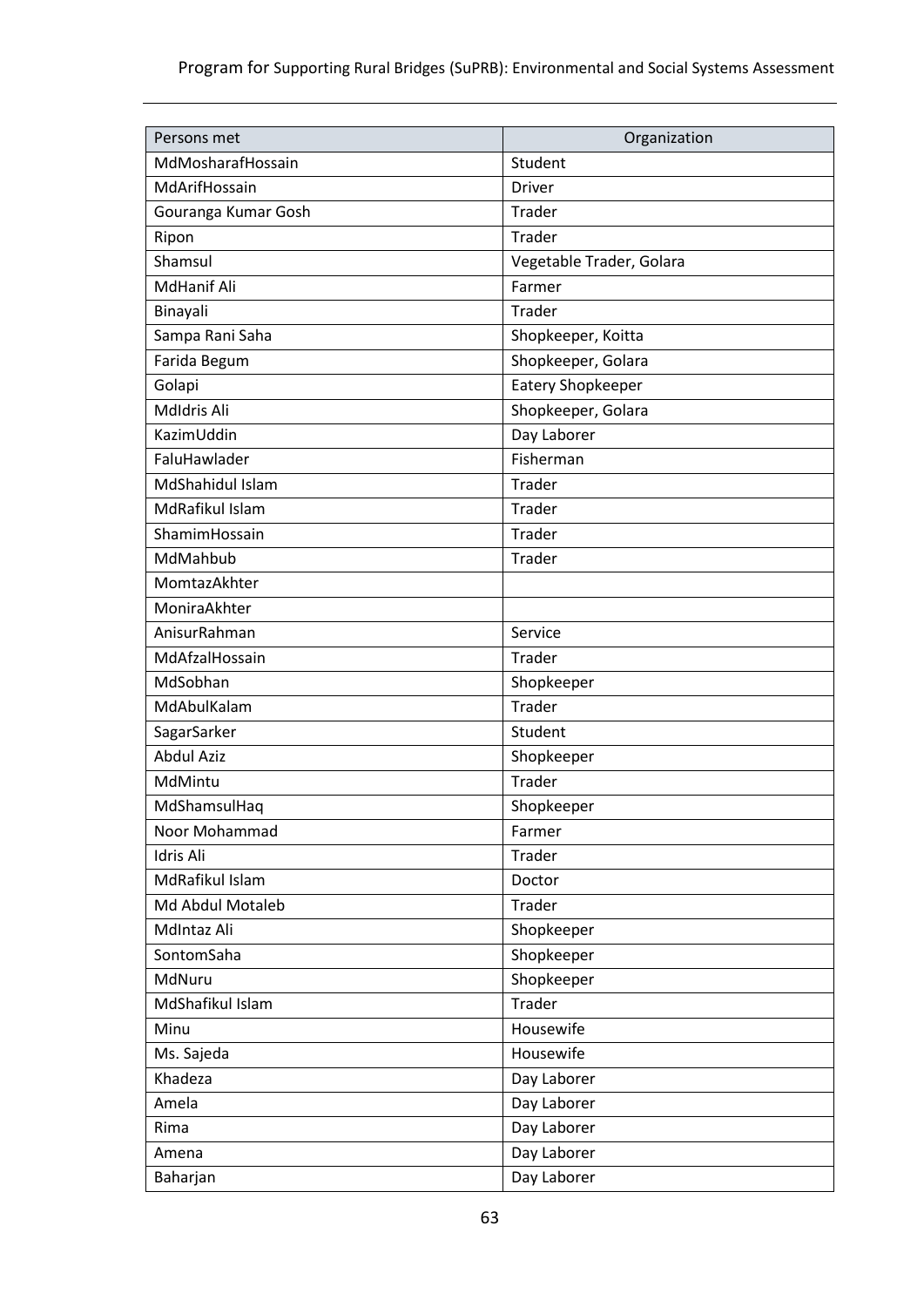# Program for Supporting Rural Bridges (SuPRB): Environmental and Social Systems Assessment

| l Persons met | Organization |
|---------------|--------------|
| MdShamsulHaq  | Trader       |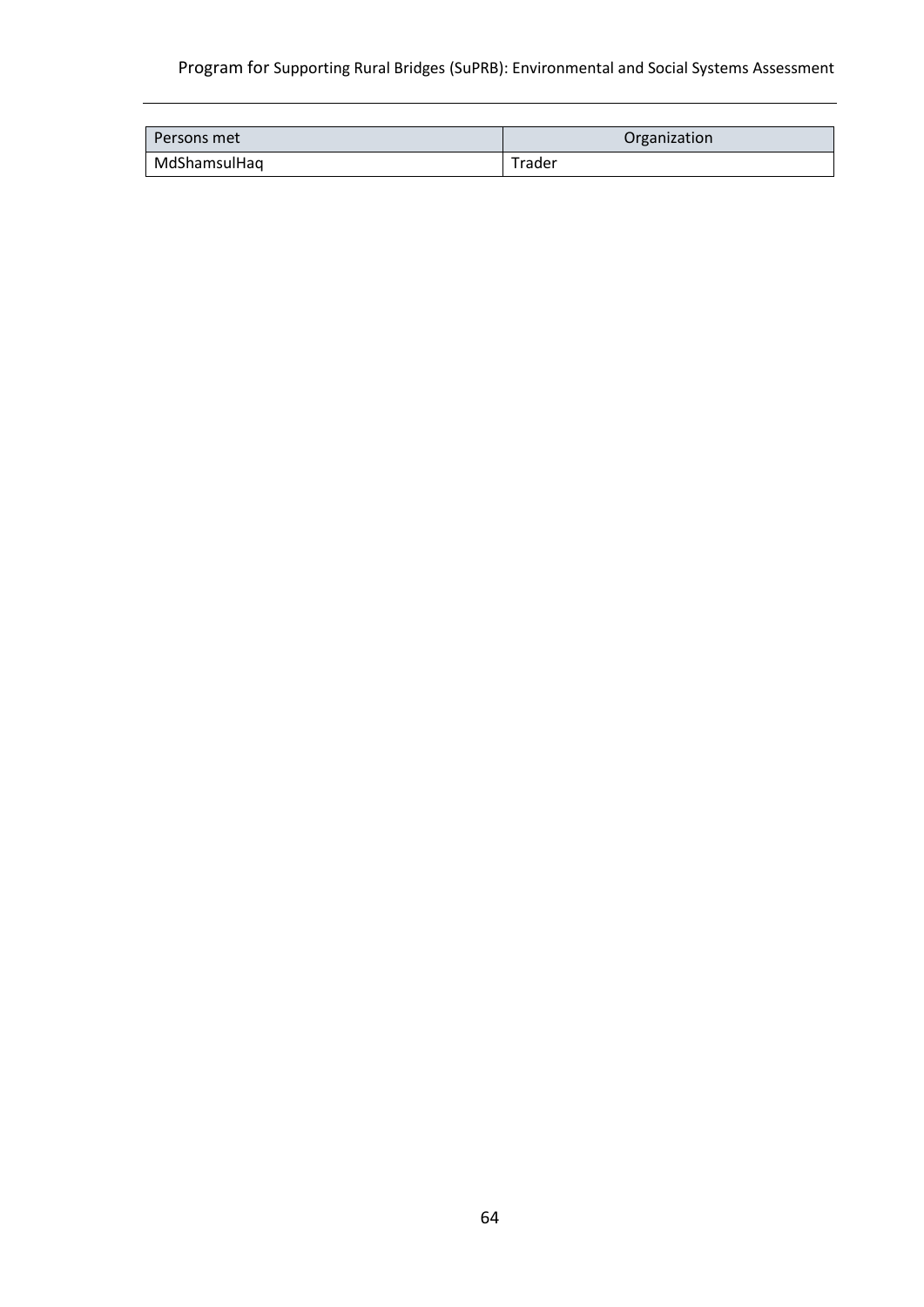

**The Cross-Section of People attending the Consultation Workshop, Umanandapur, Saturia, Manikganj, 16 November 2017**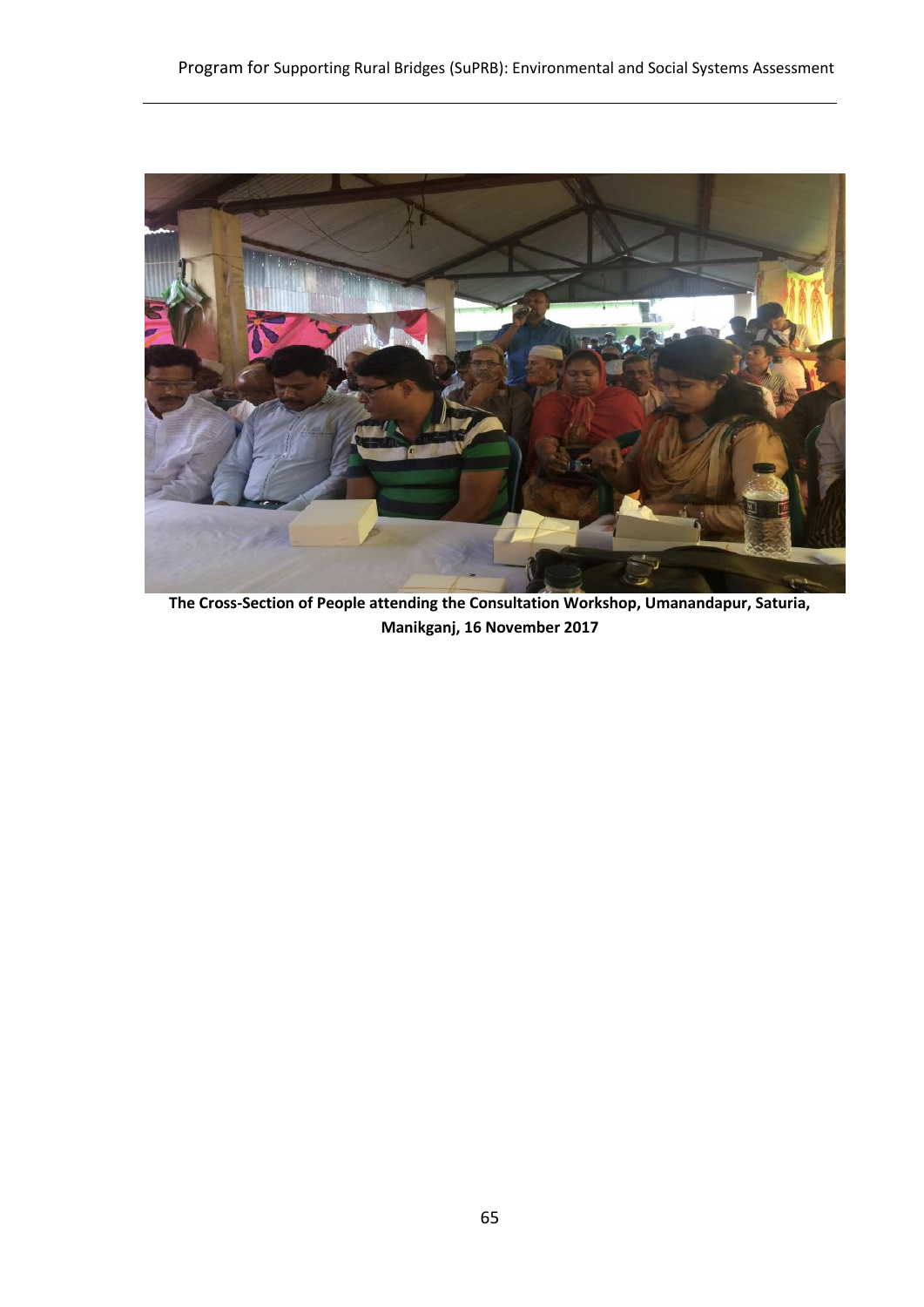# <span id="page-68-0"></span>**ANNEX C: PRELIMINARY RESULTS FRAMEWORK (TO BE UPDATED)**

| Program Development Objective: to improve rural connectivity and the preservation of rural bridge assets                            |             |               |                 |                                             |                                                                                                                                                                                                                        |                                 |
|-------------------------------------------------------------------------------------------------------------------------------------|-------------|---------------|-----------------|---------------------------------------------|------------------------------------------------------------------------------------------------------------------------------------------------------------------------------------------------------------------------|---------------------------------|
| PDO<br>Level                                                                                                                        |             | Unit<br>οf    | <b>Baseline</b> | Frequency                                   | Data                                                                                                                                                                                                                   | Responsibility for              |
| Results                                                                                                                             |             | Measure       |                 |                                             | Source/Methodology                                                                                                                                                                                                     | Data Collection                 |
| Indicators                                                                                                                          | 궁           |               |                 |                                             |                                                                                                                                                                                                                        |                                 |
| PDO Indicator<br>1:meters of<br>upazila or<br>union road<br>bridges that<br>are in good<br>and fair<br>condition                    | $\Box$      | Meters        | TBD             | At mid-term<br>and end of<br>project        | bridge<br>Data<br>on<br>conditions<br>will<br>be<br>collected<br>and<br>updated on Bridge<br>Management<br>System. Good or fair<br>condition is defined<br>as those bridges that<br>only require minor<br>maintenance. | LGED                            |
| PDO Indicator<br>2:km of<br>severed or<br>constrained<br>upazila or<br>union road<br>links made<br>fully<br>operational             | $\Box$      | Km            | $\mathbf 0$     | At mid-term<br>and<br>end of project        | Data on road links<br>will be collected as a<br>part of the routine<br>data collection by<br>LGED                                                                                                                      | LGED                            |
| Intermediate<br>Results<br>Indicator<br>1:<br>UZR and UNR<br>bridges<br>maintained<br>(major<br>or<br>minor<br>maintenance)         | $\boxtimes$ | Meters        | $\mathbf 0$     | Every year or as<br>and<br>when<br>required | BMS, LGED reports<br>and reports from the<br><b>DLI</b> verification<br>entity                                                                                                                                         | LGED/DLI<br>verification entity |
| Intermediate<br>Results<br>Indicator<br>2:<br>UZR or UNR<br><b>Bridges</b><br>rehabilitated<br>their<br>or<br>capacity<br>augmented | ⊠           | <b>Meters</b> | $\mathbf 0$     | Every year or as<br>when<br>and<br>required | BMS, LGED reports<br>and reports from the<br><b>DLI</b> verification<br>entity                                                                                                                                         | LGED/DLI<br>verification entity |